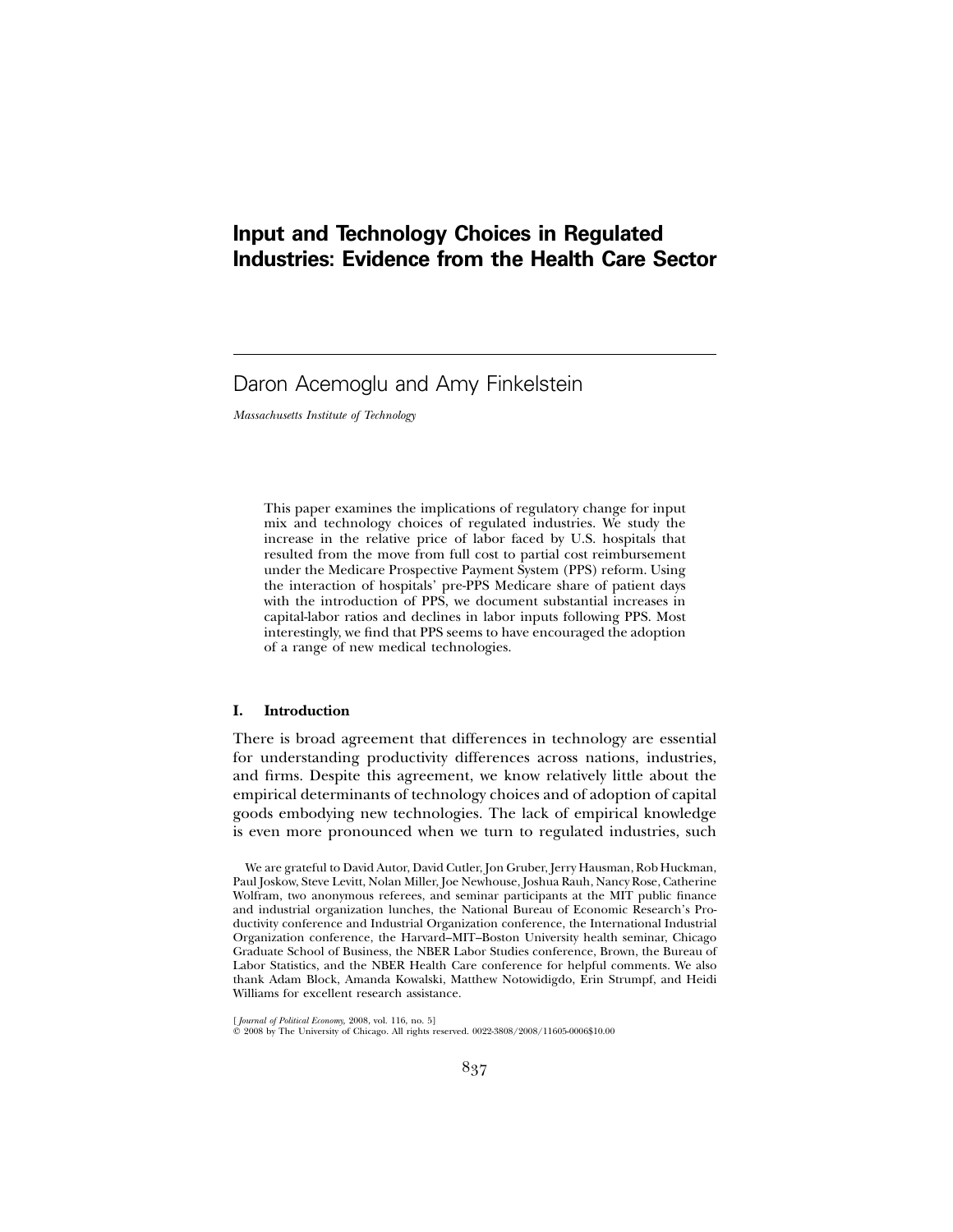as health care, electricity, and telecommunications, which not only are important for their sizable contributions to total GDP but have been at the forefront of technological advances over the past several decades. In this paper, we investigate how input and technology choices respond to changes in the regulatory regime.

Starting in the mid-1980s, a number of different industries in a variety of countries experienced a change in the regulatory regime away from full cost reimbursement toward some type of "price cap."<sup>1</sup> These new regulatory regimes often entailed a mixture of "partial cost reimbursement" and "partial price cap." Under this mixed regime—which we refer to hereafter as "partial cost reimbursement"—only expenditures on capital inputs are reimbursed, whereas labor expenses are supposed to be covered by the fixed price paid per unit of output. Consequently, a change from full cost to partial cost reimbursement increases the relative price of labor inputs, among other things.

Despite many examples of this type of partial cost reimbursement, including the Medicare Prospective Payment System (PPS) reform in the United States, which we study in this paper, partial cost reimbursement has received little theoretical or empirical attention. For example, in his recent survey, Joskow (2005, 36) notes that "Although it is not discussed too much in the empirical literature, the development of the parameters of price cap mechanisms . . . [has] typically focused primarily on operating costs only, with capital cost allowances established through more traditional utility planning and cost-of-service regulatory accounting methods."

In this paper, we empirically investigate the impact of Medicare PPS in the United States. Introduced in October 1983, PPS changed reimbursement for hospital inpatient expenses of Medicare patients from full cost to partial cost reimbursement, resulting in significant changes in the relative factor prices faced by hospitals. The motivation behind the reform was to reduce the level and growth of hospital spending, which had been rising rapidly (as a share of GDP) for several decades.

We first present a simple neoclassical framework highlighting how the change in relative factor prices faced by hospitals should affect their demand for capital and labor and their technology adoption decisions.<sup>2</sup>

<sup>1</sup> Examples include the telecommunications sector in the United States and United Kingdom; gas, electric, and water utilities in the United Kingdom, New Zealand, Australia, and parts of Latin America (see, e.g., Laffont and Tirole 1993; Armstrong, Cowen, and Vickers 1994; Joskow 2005); and the Medicare Prospective Payment System for U.S. hospitals, which is the focus of this paper.

<sup>&</sup>lt;sup>2</sup> Our framework is related to that of Averch and Johnson (1962) and Baumol and Klevorick (1970) but focuses on cost reimbursement rather than rate of return regulation and on the relative price changes implied by the switch from full cost reimbursement to partial cost reimbursement. More important, it derives the implications of the change in regulation regime on technology choices. These implications are not discussed either in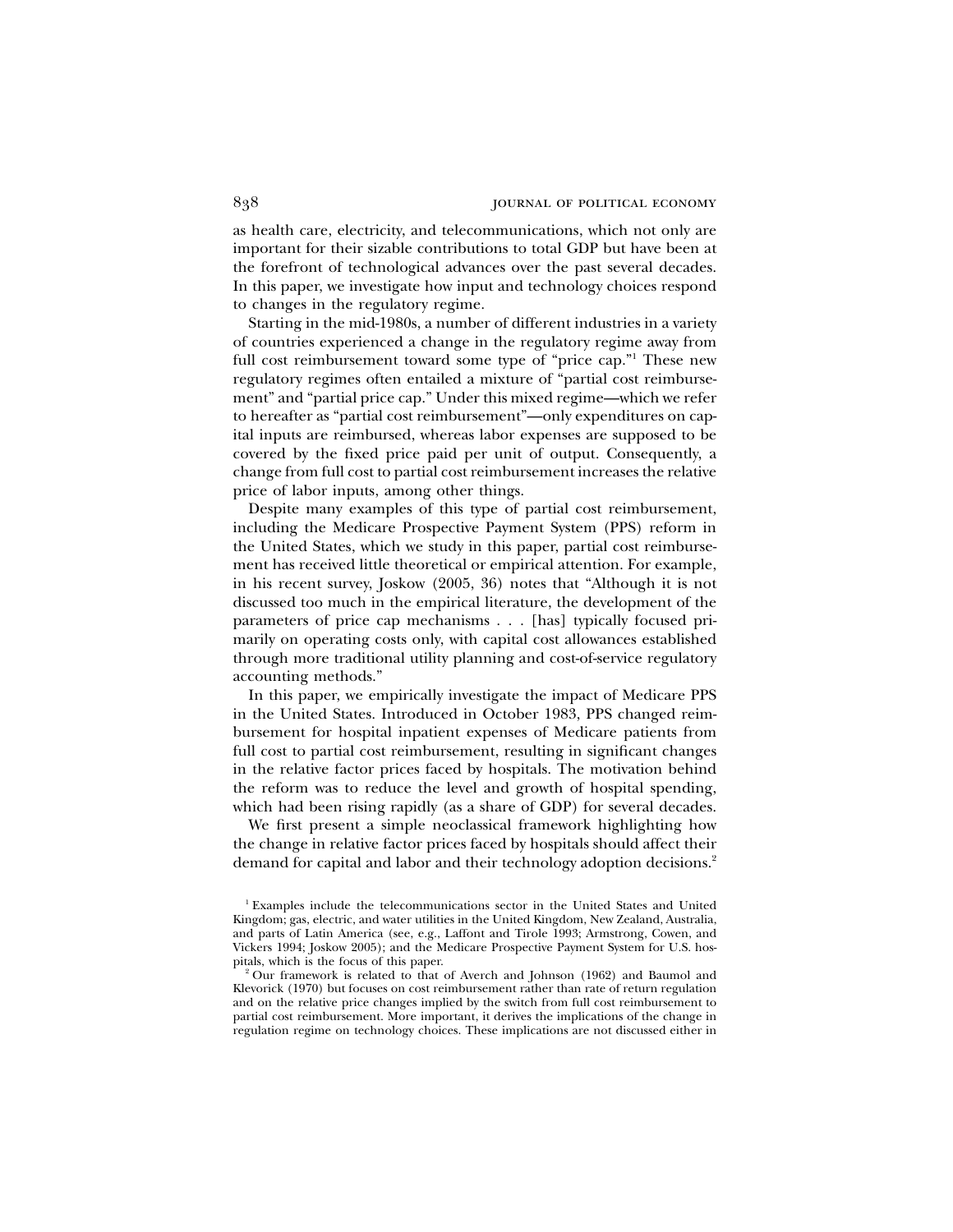#### INPUT AND TECHNOLOGY CHOICES 839

In terms of our framework, PPS increases the price of labor faced by hospitals but leaves the price of capital unchanged. Before PPS, hospitals were reimbursed retrospectively for capital and labor costs associated with the care of Medicare patients. The PPS reform left the reimbursement for capital unchanged while introducing prospective payments for labor. After PPS, hospitals bore the full marginal costs of labor inputs but received a fixed payment for each admitted Medicare patient, regardless of the actual labor costs incurred for that patient. We refer to this post-PPS fixed payment as a "price subsidy."

The increase in the price of labor faced by hospitals relative to the price of capital implies that PPS should increase the capital-labor ratio of hospitals. However, the impact of the change in regulation regime on labor inputs, capital inputs, and technology adoption decisions depends on the level of the price subsidy, the extent of decreasing returns to capital (or technology) and labor, and the elasticity of substitution between these factors. In practice, the price subsidy seems to have been limited, so that our theoretical framework suggests that the demand for labor should decline. Nevertheless, when there is sufficient substitution between capital (or technology) and labor, the demand for capital may increase. Intuitively, PPS, by making labor more costly, induces hospitals to downsize. In the standard case, with constant returns to scale to capital and labor, this will necessarily be associated with a decline in the demand for both labor and capital. However, with decreasing returns to scale and sufficient substitution between capital and labor, affected hospitals can increase rather than decrease their demand for capital. The same also applies for their technology decisions, so that PPS may induce more rapid adoption of new technologies, even as hospitals downsize.<sup>3</sup>

The PPS reform provides an attractive setting for studying the impact of regulatory change on firm input and technology choice for several reasons. First, the health care industry is one of the most technologically intensive and dynamic sectors in the United States. Indeed, rapid technological change is believed to be the major cause of both the dramatic increase in health spending as a share of GDP and the substantial health improvements experienced over the last half century (Newhouse 1992; Fuchs 1996; Cutler 2003). Understanding the determinants of technological progress in the health care sector, and the role played by

Averch and Johnson or Baumol and Klevorick or in the optimal regulation models (e.g., Laffont and Tirole 1993).

 $3$  This result also highlights a parallel between our simple framework and the labor push theory of innovation suggested by Hicks (1932) and Habakkuk (1962), where higher wages may encourage technology adoption. Note, however, that in our empirical setting, the introduction of PPS is associated with both an increase in the price of labor and some increase in the price of output (increased reimbursement provided per Medicare patient admitted). Our empirical results on the effect of PPS on technology adoption therefore do not provide direct evidence on the labor push theory.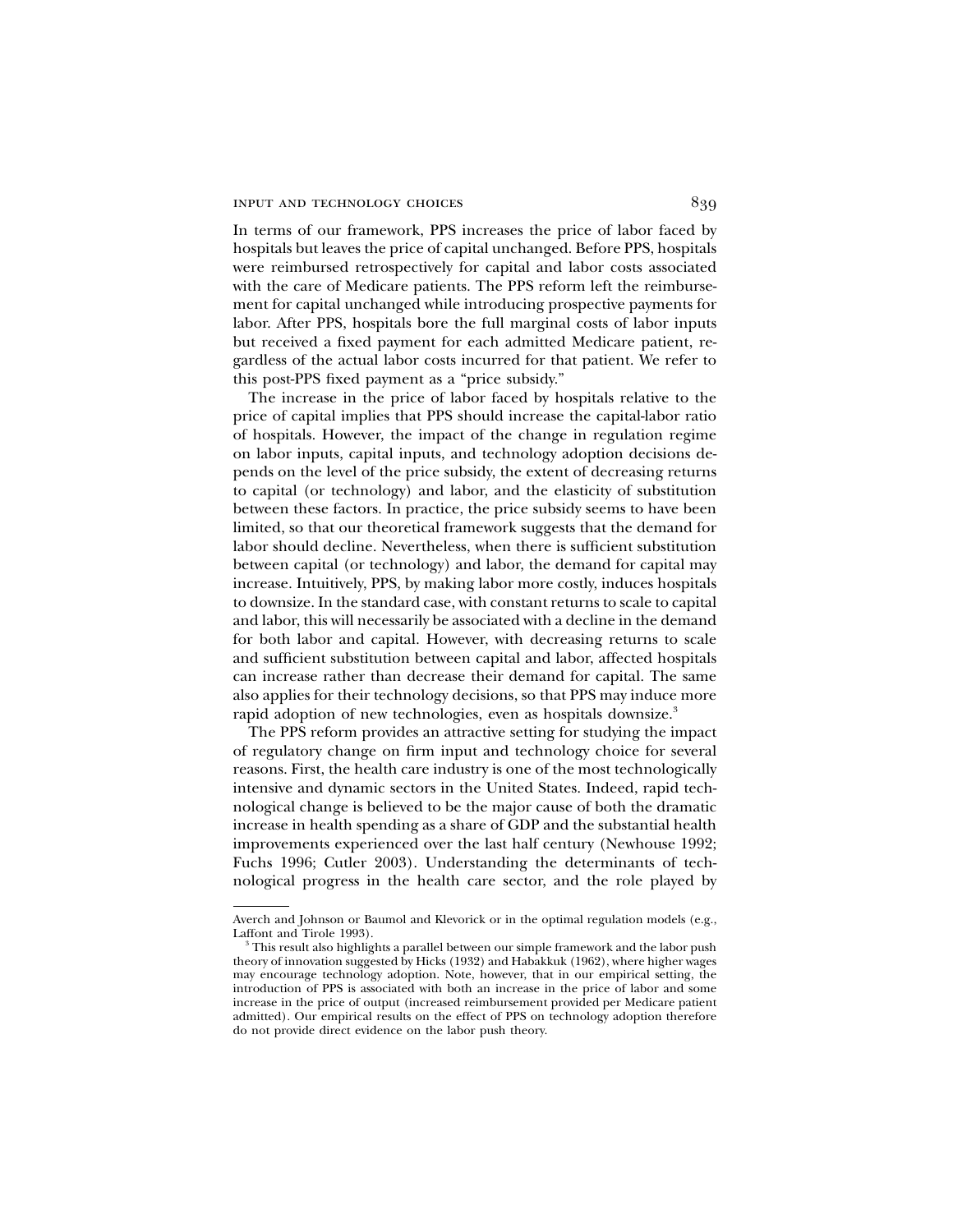government policy, is therefore of substantial interest in its own right. Second, government regulation is ubiquitous in this industry. Finally, because of substantial differences in the importance of Medicare patients for different hospitals, there is an attractive source of variation to determine the effects of such a regulatory reform on input and technology choices: hospitals with a higher Medicare share experience a larger increase in the relative price of labor from the PPS reform to reimbursement of Medicare patients.

Our empirical strategy is to exploit the interaction between the introduction of PPS and the pre-PPS share of Medicare patient days (*Medicare share* for short) in hospitals. We document that before the introduction of PPS, hospitals with different Medicare shares do not display systematically different trends in their input or technology choices. In contrast, following PPS, hospitals with different Medicare shares show significantly different trends.

Consistent with the predictions of our motivating theory, there is a significant and sizable increase in the capital-labor ratio of higher– Medicare share hospitals associated with the change from full cost to partial cost reimbursement. This change in the capital-labor ratio is made up of a decline in the labor inputs of higher–Medicare share hospitals, with approximately constant capital inputs. Perhaps most interestingly, we find that the introduction of PPS is associated with a significant increase in the adoption of a range of new health care technologies. We document this pattern both by looking at the total number of different technologies used by hospitals and also by estimating hazard models for a number of specific high-tech technologies that are in our sample throughout. The increase in technology adoption and the decline in labor inputs associated with the increase in the relative price of labor also suggests that there is a relatively high degree of substitution between technology and labor. We present suggestive evidence of one possible mechanism for this substitution: the introduction of PPS is associated with a decline in length of stay, which may represent substitution of high-tech capital equipment for relatively labor-intensive hospital stays.

Finally, we present evidence that the introduction of PPS is associated with an increase in the skill composition of hospital nurses. This pattern buttresses our results on increased capital-labor ratios and technology adoption, since the consensus view in the literature is that skilled labor is complementary to capital and/or technology (e.g., Griliches 1956; Berman, Bound, and Griliches 1994; Autor, Katz, and Krueger 1998; Krusell et al. 2000; Acemoglu 2002).

We consider a number of alternative interpretations for our findings and conclude that the evidence for them is not compelling. We therefore interpret our finding of PPS-induced changes in input mix and tech-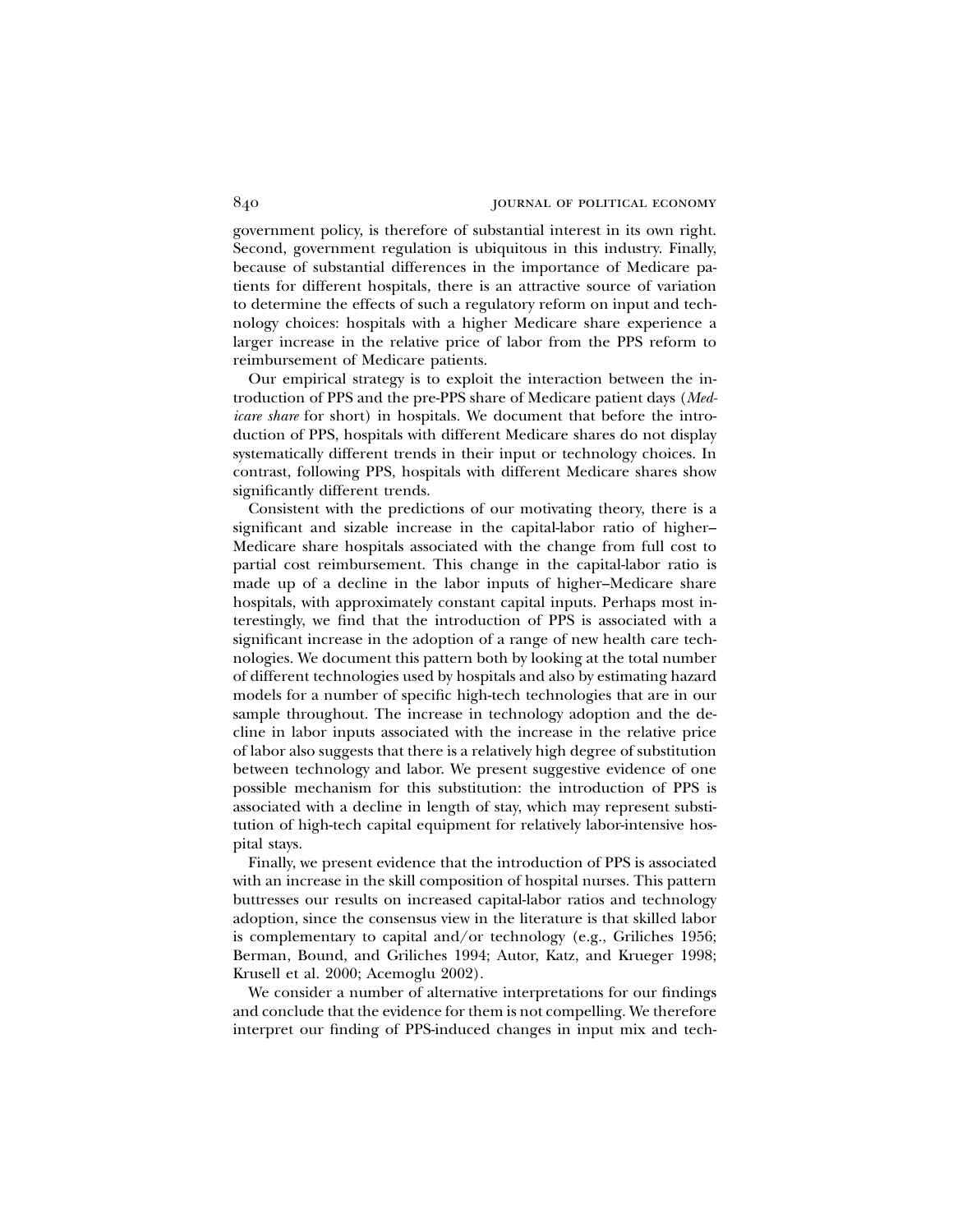nology adoption in the health care sector to be a response to the changes in relative factor prices induced by the change in regulation regime. Consequently, to our knowledge, this makes ours the first paper to document that technology adoption in the health care sector is affected by relative factor prices.<sup>4</sup>

It is also noteworthy that our findings run counter to the general expectation that PPS would slow the growth of expensive technology diffusion (see, e.g., Sloan, Morrissey, and Valvona [1988], Weisbrod [1991], and the discussion of initial expectations in Coulam and Gaumer [1991]). However, most prior analyses of PPS have conceived of it as a move from full cost reimbursement to full price cap reimbursement and have overlooked the fact that it was only a partial price cap on noncapital expenditures; both our theoretical and empirical results show the importance of the increase in the relative price of labor resulting from the partial price cap structure.<sup>5</sup>

The rest of the paper proceeds as follows. Section II outlines a simple neoclassical model of regulation and the implications of the change in regulation regime on input and technology choices. Section III reviews the relevant institutional background on Medicare reimbursement. Section IV describes the data and presents some descriptive statistics. The econometric framework is presented in Section V. Our main empirical results are presented in Section VI, and Section VII shows that they are robust to a number of alternative specifications. Section VIII briefly summarizes our findings and discusses some directions for further work.

#### **II. Motivating Theory**

In this section, we discuss a simple neoclassical model of regulation and derive its implications for a switch from full to partial cost reimbursement. To conserve space, the claims made in this section are formalized and proved in online Appendix B.

As noted in the introduction, PPS corresponds to a switch from full retrospective cost reimbursement to partial cost reimbursement. Under

<sup>4</sup> In this respect, our paper is related to the paper by Newell, Jaffe, and Stavins (1999), who study the effect of energy price increases on the energy efficiency of a variety of appliances. See also Greenstone (2002) on the effect of environmental regulations on plant-level investment. In the hospital sector, past work has suggested that hospital technology adoption appears to increase in response to traditional fee-for-service health insurance (Finkelstein 2007) and to slow in response to managed care organizations (Cutler and Sheiner 1998; Baker 2001; Baker and Phibbs 2002). In the context of the health sector more generally, the rate of pharmaceutical innovation appears to increase in response to increased (expected) market size (Acemoglu and Linn 2004; Finkelstein 2004) or to tax subsidies for R&D (Yin 2005). Also related to our paper is the paper by Cawley, Grabowski, and Hirth (2006), who study capital-labor substitution in nursing homes in response to relative factor prices.

<sup>5</sup> The literature on PPS is reviewed in Sec. III.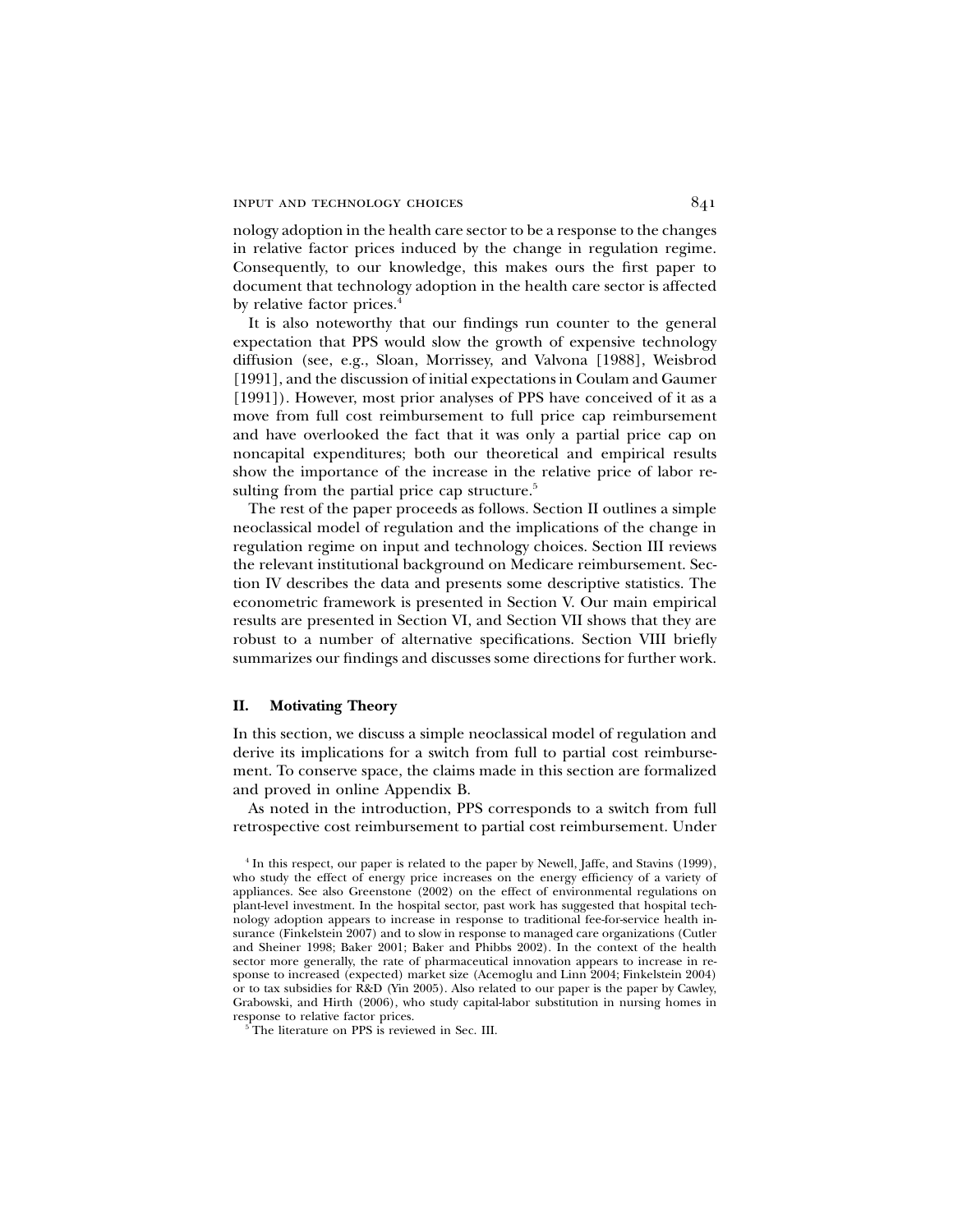the partial cost reimbursement regime, capital costs associated with the care of Medicare patients are reimbursed retrospectively whereas labor expenses are reimbursed prospectively. Moreover, hospitals receive a fixed payment for each Medicare patient admitted in lieu of the direct reimbursement of actual labor costs incurred for the care of Medicare patients they previously received. We refer to this fixed payment as a "price subsidy" since it increased (from zero) the price Medicare paid hospitals for each patient; it could also be referred to as a "price cap" because the switch to PPS corresponds to partial price cap regulation. This new payment structure implies that under PPS, hospitals bear their own labor costs. In contrast, the reimbursement for capital expenses remains unchanged, so that at the margin, a hospital can still pass on additional capital costs associated with Medicare. Compared to the full retrospective reimbursement regime, this corresponds to an increase in the price of labor faced by hospitals relative to their capital costs.

To derive the implications of this change in regulation regime, we consider a stylized world in which hospitals maximize profits (and we ignore the interconnection between the demand for health care and various private and social insurance programs). Although nonprofit or public hospitals have other objectives as well, profit maximization both is a useful benchmark and also is consistent with a large empirical literature that finds essentially no evidence of differential behavior across for-profit and nonprofit hospitals (see Sloan [2000] for a recent review of this literature). Suppose that the revenue function of hospital *i* can be written as

$$
\tilde{F}(A_i, L_i, K_i, z_i). \tag{1}
$$

This function combines the production of health services by the hospital and the prices it faces for these services (which may be potentially affected by the supply by this hospital).<sup>6</sup> In (1),  $A_i$  is a one-dimensional index of technology determined by the technology adoption decisions of the hospital,  $L_i$  is total labor (which can further be divided into skilled and unskilled labor), and  $K<sub>i</sub>$  is capital (including structures capital). Finally,  $z<sub>i</sub>$  represents other inputs, in particular, managerial inputs and doctor services, which are typically not reported as part of hospital em-

<sup>6</sup> The composition of the patients of the hospital, in particular, between Medicare and non-Medicare patients, is also incorporated into this function (see online App. B). In practice, hospitals may not be able to choose the total number of Medicare patients. Either a hospital is the only one in the area, thus facing an essentially constant demand for Medicare services, or it may be competing with other hospitals in the area, in which case, the number of Medicare patients will depend on the quality of service. This would require a more involved analysis in which the firm chooses both quantity and quality, and there is quality competition. Although we believe that this is an important area for theoretical analysis, it falls outside the scope of our paper.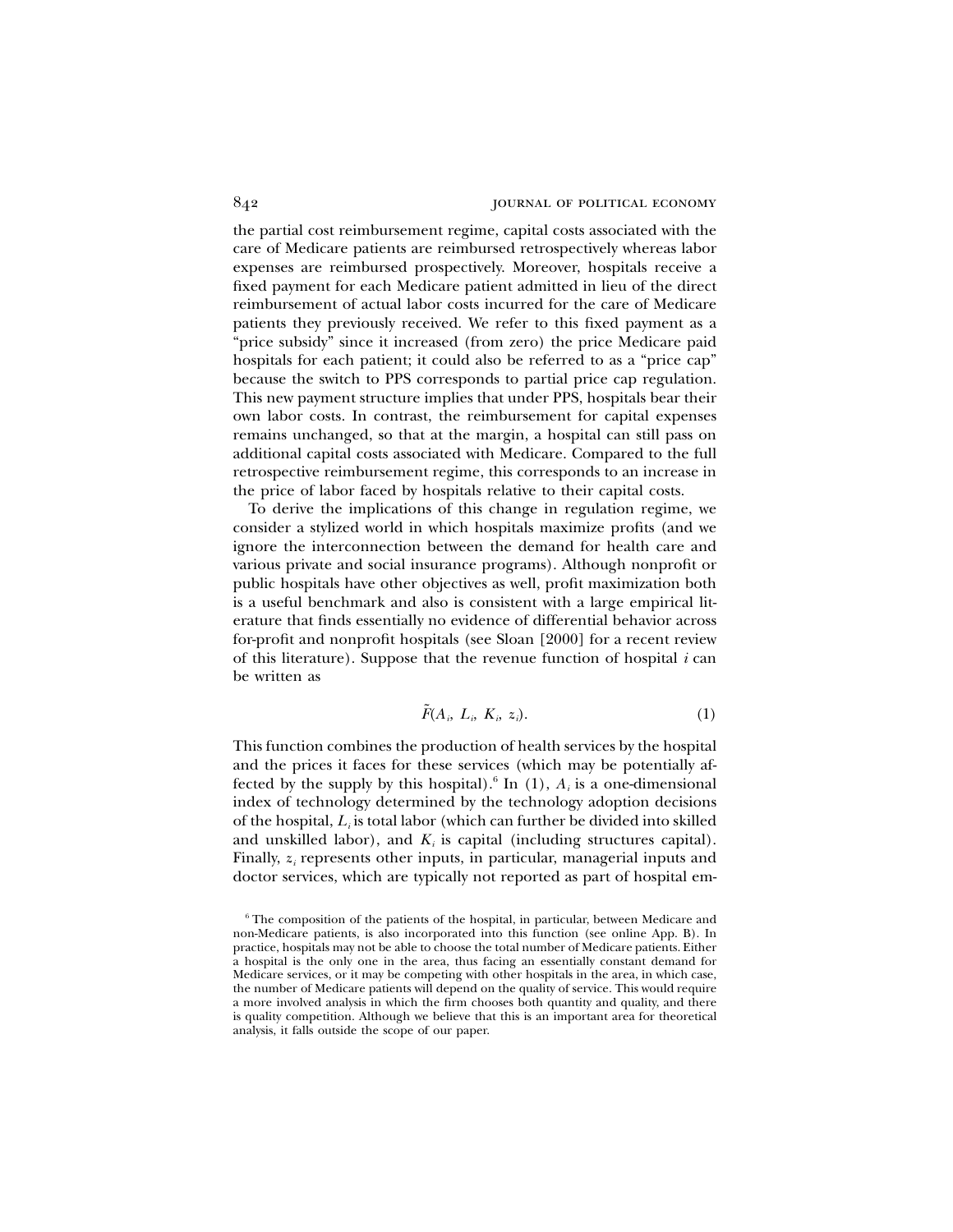## INPUT AND TECHNOLOGY CHOICES 843

ployment. Throughout, we assume that  $\tilde{F}$  is homothetic and exhibits "decreasing returns" to labor and capital (and also to labor and technology). This implies, for example, that when labor inputs and capital inputs are doubled, hospital revenues will increase less than twofold.

We also assume that hospitals are price takers in input markets, facing a wage rate of *w* per unit of labor and a cost of capital equal to *R* per unit of capital.<sup>7</sup> To simplify the discussion, let us also make two further assumptions in the text. First, at the margin there is fungibility between labor and capital inputs used for Medicare and non-Medicare purposes. Second, the Medicare share of the patients of a hospital,  $m_i$ , is exogenous. Online Appendix B shows how the results discussed here generalize when these assumptions are relaxed (so that the Medicare share of patients changes endogenously and there is only limited fungibility between Medicare and non-Medicare expenses).

The implications of the switch to partial cost reimbursement for input mix and technology can be derived simply by considering the profit maximization (cost minimization) of a hospital with a given Medicare share  $m_i$ , and investigating how its decisions change in response to an increase in the relative price of labor *w* and how this response depends on  $m_i$ .

RESULT 1. The switch to partial cost reimbursement increases the capital-labor ratio, and this effect should be stronger for hospitals with a greater Medicare share.

This result is straightforward and follows simply from the cost minimization of a firm faced with a change in relative factor prices; the magnitude of the change in relative factor prices is increasing in the hospital's Medicare share since it is only reimbursement of Medicare patients that is affected.

Less obvious are the implications for the level of input demands. These depend on the generosity of the price subsidy introduced by partial cost reimbursement in lieu of the direct reimbursement of labor costs. If the price subsidy is sufficiently generous, high–Medicare share firms may expand their scale because of the greater profitability of their activities or they may try to attract more Medicare patients. In contrast, if the price subsidy is sufficiently low, then the switch to partial cost reimbursement approximates a pure increase in the price of labor, with no compensating increase in the price of "output." The preexisting evidence suggests that this latter case is likely to be more relevant in

<sup>7</sup> In practice, certain hospitals might have monopsony power for some component of their labor demand. For example, Staiger, Spetz, and Phibbs (1999) find evidence of hospital monopsony power in the market for registered nurses. Incorporating any such monopsony power would have no effect on our main results.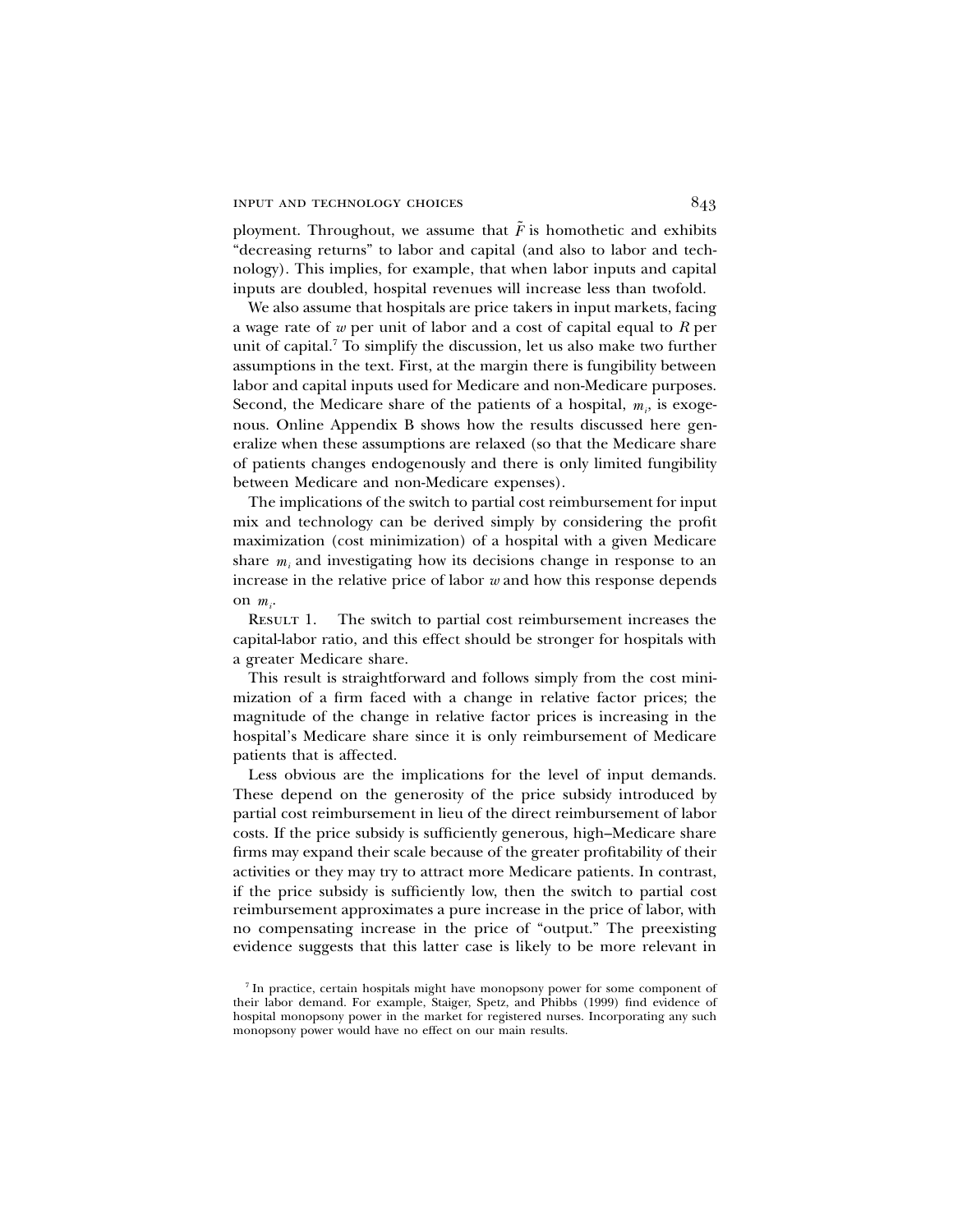practice.<sup>8</sup> Also consistent with a relatively low price subsidy, our empirical work below shows that the price subsidy appears to have been less than sufficient to overturn the effects of decreased cost subsidies.

The next result summarizes the implications of the switch to partial cost reimbursement for the levels of input demand when the price subsidy is sufficiently low.

RESULT 2*a*. When the price subsidy in the partial reimbursement scheme is sufficiently low, the switch to partial cost reimbursement reduces labor demand. This decline is greater for hospitals with a greater Medicare share.

RESULT 2*b*. Moreover, if the (local) elasticity of substitution between capital (respectively, technology) and labor is sufficiently large, then the switch to partial cost reimbursement increases the demand for capital (respectively, technology). This increase is greater for hospitals with a greater Medicare share.

The most notable feature here is that the demand for capital (or technology) can increase even though labor demand decreases. The decrease in labor demand is intuitive in view of the fact that the price subsidy is limited, so that the switch to partial cost reimbursement approximates an increase in the price of labor, with the price of capital and the price of "output" remaining constant. Consequently, the greater price of labor (with limited price subsidies) induces hospitals to downsize and reduce employment. If, in addition, there were constant returns to scale to capital and labor, the decline in labor demand would be associated with a decline in the demand for capital. This standard result does not necessarily apply, however, when there are decreasing returns to capital and labor, as we have assumed above, and when there is sufficient substitutability between capital and labor. In this case, the greater labor costs resulting from the change in regulation regime may induce hospitals to substitute capital for labor with only limited change in their scale and revenues, thus increasing their overall demand for capital.

The same analysis establishes an analogous relationship between Medicare share and technology adoption. For concreteness, suppose that technology is embodied in equipment capital and recall that there are decreasing returns to technology and labor, in the sense that a doubling of equipment capital and labor leads to a less than twofold increase in output. In addition, define the elasticity of substitution between technology and labor analogously to the elasticity of substitution between

<sup>8</sup> Qualitative descriptions of the PPS suggest a relatively low level of the price subsidy, particularly after the first year of the program (Coulam and Gaumer 1991). The empirical evidence reviewed by Cutler and Zeckhauser (2000) and Coulam and Gaumer (1991) indicates that the introduction of PPS was associated with a decline in hospital profit margins, which is also consistent with a relatively low level of the price subsidy.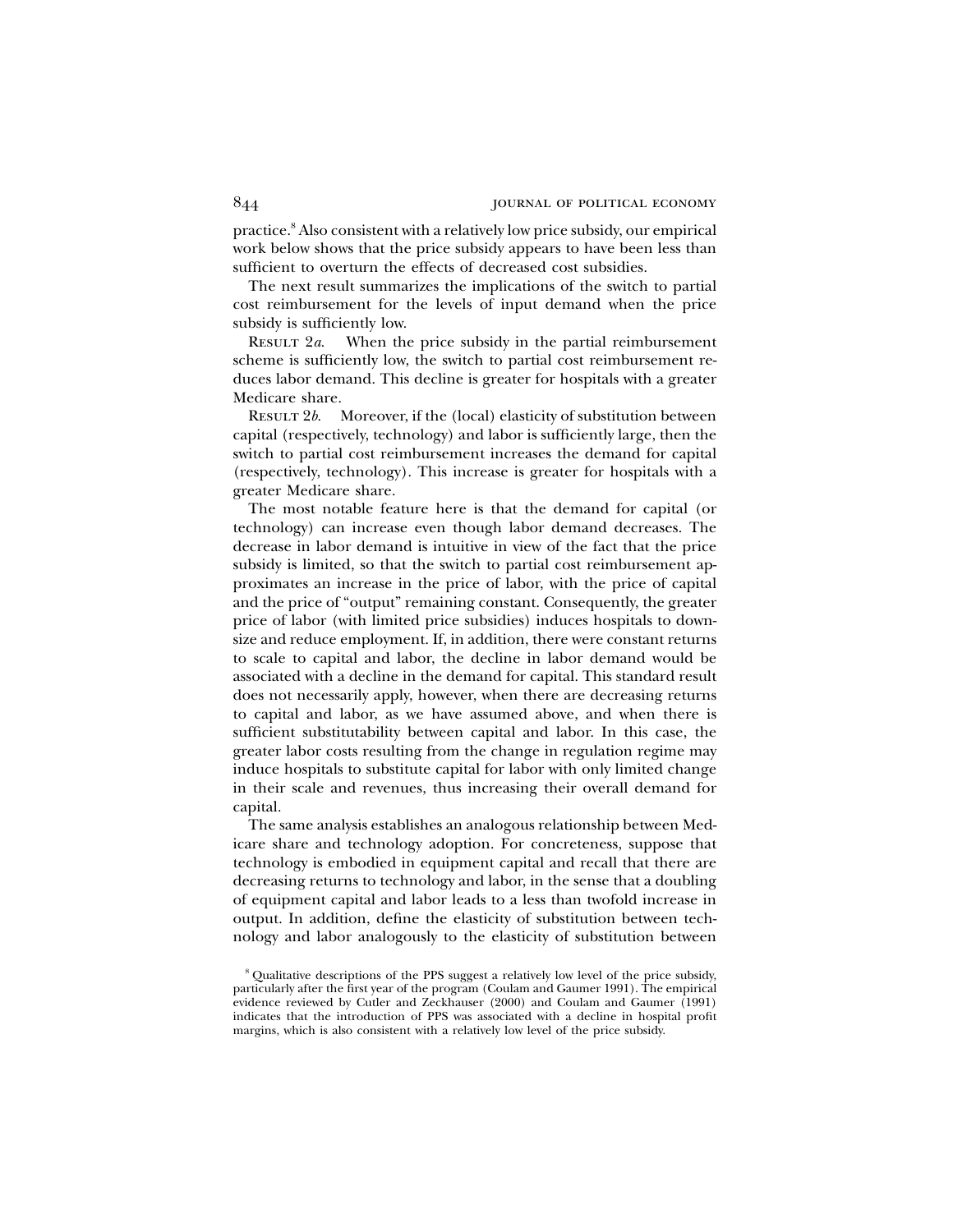capital and labor (see online App. B). Then, result 2*b* also establishes that when there are decreasing returns to technology and labor and when the elasticity of substitution is sufficiently large, PPS can induce technology adoption. Intuitively, hospitals now substitute technology for labor, and this substitution can be sufficiently pronounced that hospitals may adopt new technologies even as they downsize.

We note that the effects on capital and technology need not be the same since the elasticities of substitution of each of these inputs with labor are not the same (e.g., structures capital may be more complementary to labor than labor-saving technology). Below, we will see that PPS appears to be associated with increased technology adoption combined with more or less constant overall capital expenditures, suggesting that there was likely a decline in some other type of capital expenditures, such as structures.

Finally, we also investigate the effect of the switch to partial cost reimbursement on the ratio of skilled to unskilled nurses. The following result summarizes the implications of this switch on the skill composition of employment.

RESULT 3. If there is technology-skill or capital-skill complementarity, then the switch to partial cost reimbursement will increase the ratio of skilled to unskilled workers. This effect will be stronger for hospitals with a greater Medicare share.

Since technology-skill and/or capital-skill complementarities appear to be a good approximation to the technology of many sectors, result 3 suggests that we may see a significant change in the skill composition of employment of affected hospitals and thus acts as a check on our capital-labor ratio and technology adoption results.

The above results take the Medicare share of patients in a hospital as given. In response to a switch to partial cost reimbursement, hospitals will also change the composition of their patients. Online Appendix B shows that when the price subsidy is low, there may also be a decline in the Medicare share of all hospitals, but this does not affect the results we focus on in our empirical analysis.

#### **III. Overview of Medicare Reimbursement Policies**

Medicare PPS was introduced in October 1983 (fiscal year 1984) in an attempt to slow the rapid growth of health care costs and Medicare spending. Under the original (pre-PPS) system of cost reimbursement, Medicare reimbursed hospitals for a share of their capital and labor inpatient expenses, which was proportionate to Medicare's share of patient days in the hospital (OTA 1984; Newhouse 2002, 22). By contrast, under PPS, hospitals are reimbursed a fixed amount for each patient based on his or her diagnosis, but not on the actual expenditures in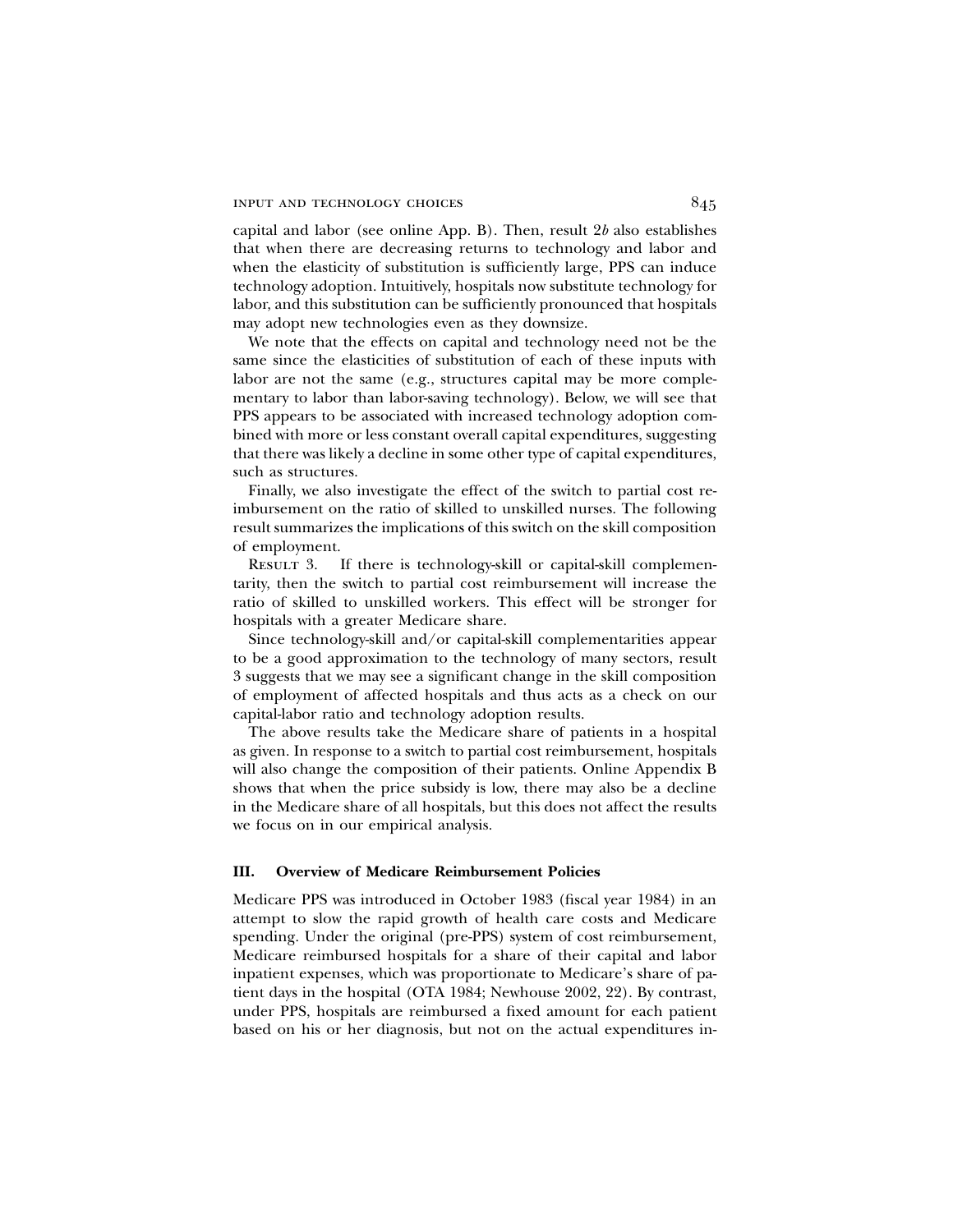curred on the patient. At a broad level, this reform can be thought of as a change from cost reimbursement to fixed price cap reimbursement, and indeed, it is often described in these terms (e.g., Cutler 1995).

However, an important but largely overlooked feature of the original PPS system—and a central part of our analysis—is that initially only the treatment of inpatient operating costs was changed to a prospective reimbursement basis. For the first 8 years of PPS, capital costs continued to be fully passed back to Medicare under the old cost-based reimbursement system, and capital reimbursement became fully prospective only in 2001. Thus for almost its first 20 years, PPS continued to reimburse capital costs at least partly on the margin.<sup>9</sup> The reason for the differential treatment of operating and capital costs, both in this case and more generally in other regulated industries, appears to be the greater difficulty in designing a prospective payment system for capital (CBO 1988; Cotterill 1991; Joskow 2005).

The PPS reform is thus an example of a switch from full cost reimbursement to partial cost reimbursement, as described in Section II. To our knowledge, this feature of PPS has received no theoretical or empirical attention, even though almost all empirical examinations of the impact of PPS focus on the initial PPS period when partial cost reimbursement was in effect.

Coulam and Gaumer (1991) and Cutler and Zeckhauser (2000) review the extensive empirical literature on the effects of PPS. Broadly speaking, this literature concludes that PPS was associated with declines in hospital spending and in Medicare utilization (both admissions and length of stay), but not with substantial adverse health outcomes. However, most of this literature is based on simple pre-post (time-series) comparisons. Important exceptions include Feder, Hadley, and Zuckerman's (1987) study of the impact of PPS on spending and Staiger and Gaumer's (1990) and Cutler's (1995) studies of the impact of PPS on health outcomes. Staiger and Gaumer pursue an empirical approach similar to our strategy below, which exploits the interaction between the introduction of PPS and hospital-level variation in the importance of Medicare patients. Our empirical findings below are consistent with the time-series evidence from this literature suggesting that there has been a decrease in hospital expenditures and in utilization associated with PPS. To our knowledge, our work is the first to investigate the impact

<sup>&</sup>lt;sup>9</sup> The original legislation specified that the treatment of capital costs would be unchanged for the first 3 years of PPS (i.e., through October 1, 1986) and instructed the Department of Health and Human Services to study potential methods by which capital costs might be incorporated into a prospective payment system. In practice, a series of eleventh-hour delays postponed any change in Medicare's reimbursement for capital costs until October 1, 1991, at which point a 10-year transition to a fully prospective payment system for Medicare's share of inpatient capital costs began (GAO 1986; CBO 1988; Cotterill 1991).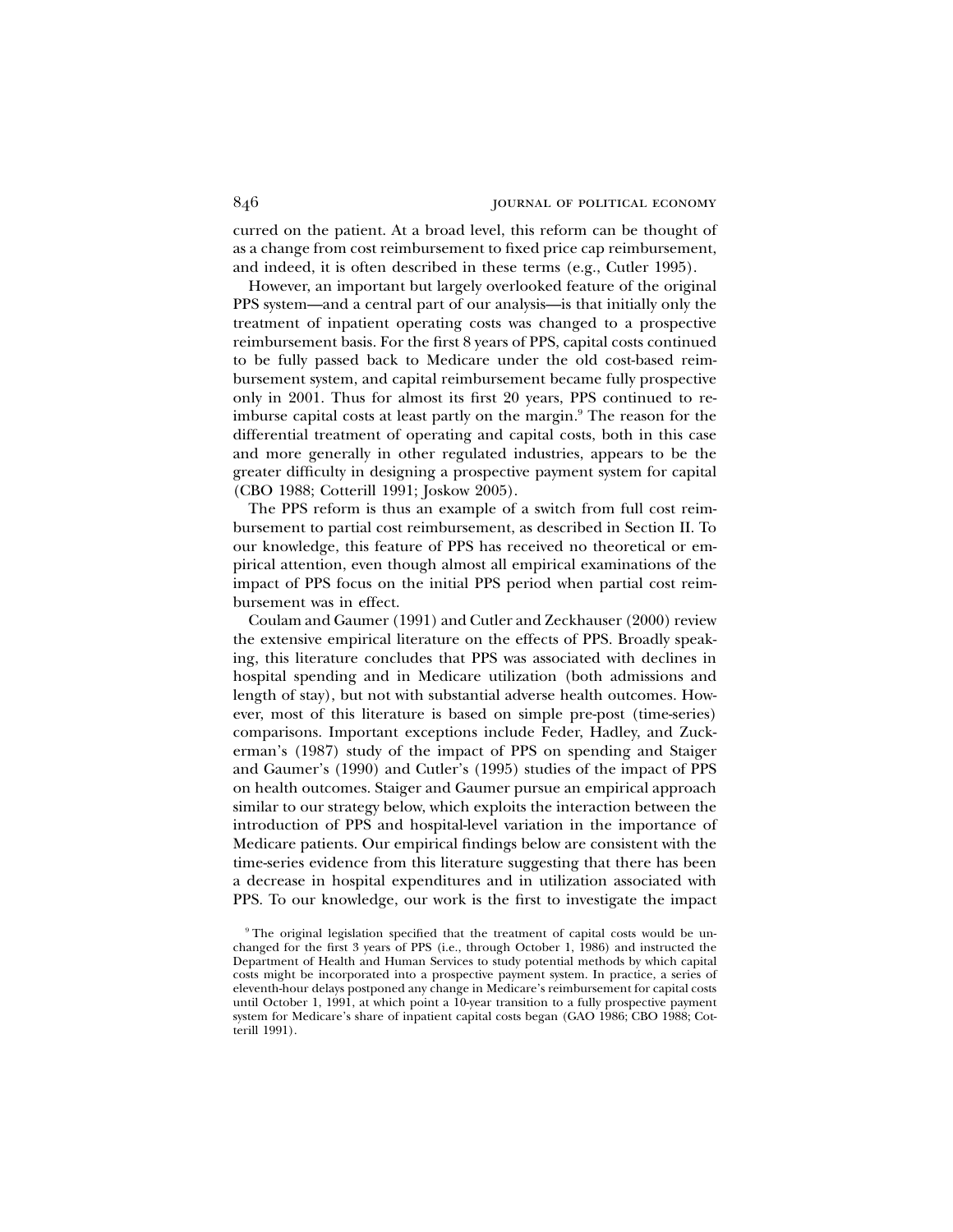of PPS on labor and capital inputs and the skill composition of the workforce.

Finally, a small empirical literature also uses pre-post comparisons to study the impact of PPS on technology adoption. This literature finds little conclusive evidence of any effect of PPS (PPAC 1988, 1990; Sloan et al. 1988). To our knowledge, ours is also the first theoretical or empirical study to show that PPS might have been associated with an overall increase in technology adoption.

#### **IV. Data and Descriptive Statistics**

### *A. The AHA Data*

Our analysis of the impact of PPS uses seven years of panel data from the American Hospital Association's (AHA) annual census of U.S. hospitals. PPS took effect at the start of each hospital's fiscal year on or after October 1, 1983. Our data consist of 4 years prior to PPS (fiscal years 1980–83) and 3 years after PPS (fiscal years 1984–86). We interpret the year of the data as corresponding to the hospital's fiscal year.

We restrict our analysis to the first 3 years of PPS, during which the treatment of capital was specified in advance.<sup>10</sup> We also exclude from the analysis the four states (Maine, New York, Maryland, and New Jersey) that received waivers exempting them from the federal PPS legislation. Because these four states also experienced their own idiosyncratic changes in hospital reimbursement policy during our period of analysis (often right around the time of the enactment of federal PPS), the states are not useful for us as controls (HCFA 1986, 1987; Antos 1993). These four states contain about 10 percent of the nation's hospitals, leaving us with a sample of about 6,200 hospitals per year.

The data contain information on total input expenditures and its components, employment and its components, and a series of binary indicator variables for whether the hospital has a variety of different technologies. All these input and employment data refer to the total amounts for the hospital and therefore are unaffected by any potential reallocation of factor usage within the hospital, for example, to nursing home or outpatient units that may be affiliated with the hospital. In

 $10$  As explained in n. 9, the years following the initial 3-year period after the introduction of PPS were characterized by considerable uncertainty concerning the treatment of capital. Given this uncertainty, it is not ex ante clear how hospitals should be expected to behave. In light of this, we limited our main sample to include only the initial 3 years. Nevertheless, we also investigated how the capital-labor ratio and technology adoption changed in subsequent years. Our results (not reported) show that the increase in the capital-labor ratio and in technology adoption that we find below for the first 3 years persisted during the subsequent period of uncertainty (i.e., through 1990). These and other results mentioned in the paper but not shown in the tables are available on request from the authors.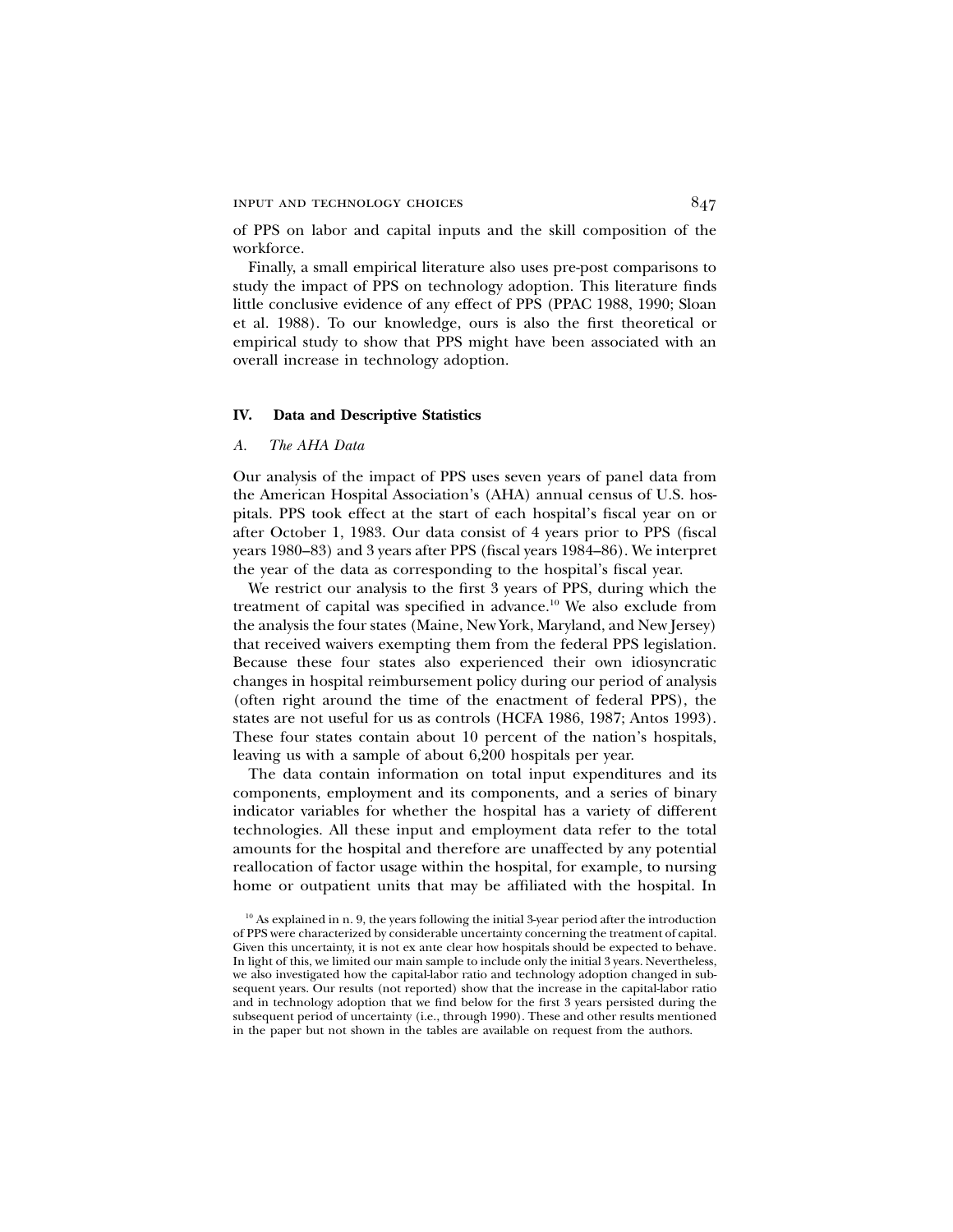addition, we also observe inpatient hospital utilization, specifically admissions and patient days. The expenditure and utilization data for year *t* are in principle measured for the 12-month reporting period from October 1,  $t - 1$ , through September 30,  $t$ ; the employment and technology variables are in principle measured as of September 30, *t*. Note that hospital employment and payrolls consist of nurses, technicians, therapists, administrators, and other support staff; most doctors are not included since they are not directly employed or paid by the hospital. With the exception of patient days, none of the variables are reported separately for Medicare. We use Medicare's share of patient days in the hospital as the key source of our cross-sectional variation in the impact of PPS across hospitals (see below).

Medicare explicitly defines a hospital's reimbursable capital costs to include interest and depreciation expenses (OTA 1984; GAO 1986; Cotterill 1991), each of which we can identify in the AHA data.<sup>11</sup> Since changes in interest expenses may reflect financing changes rather than real input changes, we focus on depreciation expenses (which are about two-thirds of combined interest and depreciation expenses). Medicare uses straight-line depreciation to reimburse hospitals for the depreciation costs of structures and equipment (CBO 1988). The estimated life of an asset is determined by the AHA; during the time period we study, it ranged from 4 to 40 years depending on the asset; lives of 5 and 10 years tend to be the most common (AHA 1983). Depreciation expenses therefore measure past and current capital expenditures rather than the capital stock (which would have been the ideal measure). Since the cost of capital and equipment prices should not vary systematically across hospitals with different Medicare shares, depreciation expenses should be a good proxy for the capital stock.

Our baseline measure of the capital-labor ratio,  $K_i / L_i$  in terms of the model, is therefore the "depreciation share," defined as depreciation expenses divided by operating expenses. We define operating expenses as total input expenses net of interest and depreciation expenses. Just under two-thirds of operating expenses are payroll expenses (including employee benefits), with the remainder consisting of supplies and purchased services. Although payroll expenses are a more direct measure of labor costs, they are not our preferred measure since they do not

<sup>&</sup>lt;sup>11</sup> Capital-related insurance costs, property taxes, leases, rents, and return on equity (for investor-owned hospitals) are also included in capital costs. In practice, however, capital costs are primarily interest and depreciation expenses, which are also the items reported separately in the AHA data and used by the overseers of Medicare to study Medicare capital costs (e.g., CBO 1988; PPAC 1992, MedPAC 1999).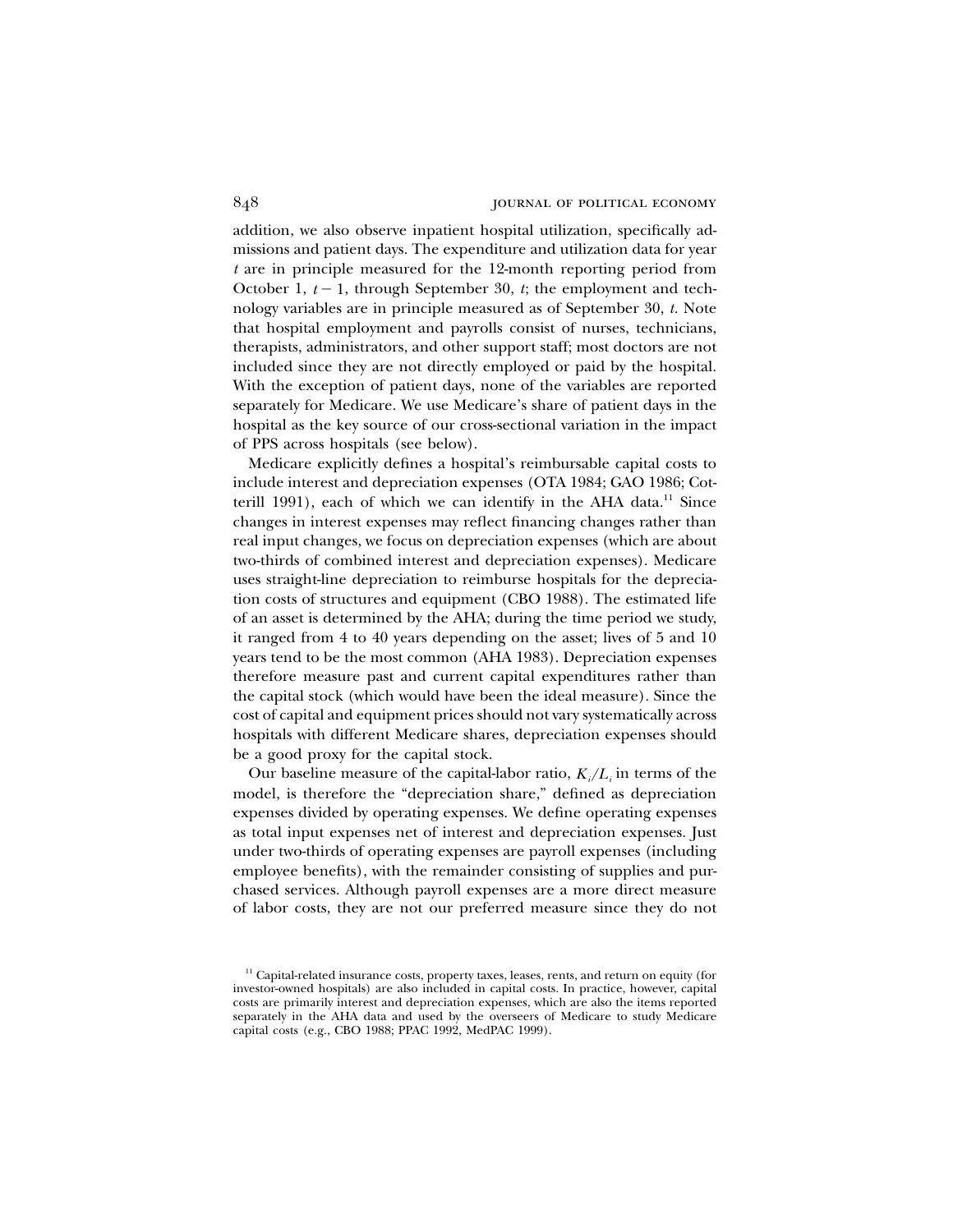TABLE 1 SUMMARY STATISTICS

| Variable                         | Average  | Standard<br>Deviation |
|----------------------------------|----------|-----------------------|
| Medicare share of inpatient days |          |                       |
| in 1983 $(m_i)$                  | 38%      | 21%                   |
| Real operating expenditures      |          |                       |
| (000's)                          | \$30,976 | \$44,539              |
| Real depreciation expenditures   |          |                       |
| (000's)                          | \$1,379  | \$2,224               |
| Depreciation share (deprecia-    |          |                       |
| tion/operating)                  | 4.50%    | $2.50\%$              |
| Skill ratio (RNs/RNs + LPNs)     | 70%      | $16\%$                |
|                                  |          |                       |

Norr...—The table reports averages for the various hospital characteristics. All dollar estimates<br>are in thousands of 2004 dollars. All share estimates are multiplied by 100. The number of<br>observations is 43,188, except fo hospitals, of which 5,881 (94 percent) are in the data for all 7 years, and all are in the data for at least 2 years. All hospitals in the sample have information on Medicare share in 1983; this variable is defined as zero for hospitals that were exempted from the PPS reform (see the text for more details).

include the full set of costs that experienced the relative price change under PPS.<sup>12</sup>

Depreciation expenses are on average about 4.5 percent of operating expenses (see table 1), indicating that the hospital sector is much less capital intensive than many other regulated industries.<sup>13</sup>

#### *B. Descriptive Statistics and Time-Series Evidence*

Table 1 gives the basic descriptive statistics for our key variables over the entire sample. Changes in some of the outcome variables over time are depicted in figures 1–3.

Figure 1 shows the simple time-series average of hospitals' capitallabor ratio (depreciation share). Consistent with result 1, the time series displays a striking increase in the average capital-labor ratio at the time of PPS's introduction (fiscal year 1984) both in absolute terms and relative to the preexisting time-series pattern. Result 2 suggests that if the level of the price subsidy is sufficiently low, labor inputs should fall; but even in this case, capital inputs may rise or remain unchanged. Consistent with this, the time series shows a pronounced decrease in

 $12$  In practice, our results are not sensitive to alternative measures of capital or labor inputs, such as measuring labor inputs on the basis of payroll expenses or employment or measuring capital expenses on the basis of interest expenses or interest plus depreciation expenses (see Acemoglu and Finkelstein 2006).

<sup>&</sup>lt;sup>13</sup> The National Income and Product Accounts indicate that the share of capital in value added in health services is 12.8 percent during the period of our data. In contrast, the share of capital in electric, gas, and sanitary services is 64.1 percent and in telephone and telegraph is 49 percent. We are grateful to Veronica Guerrieri for help with the National Income and Product Accounts.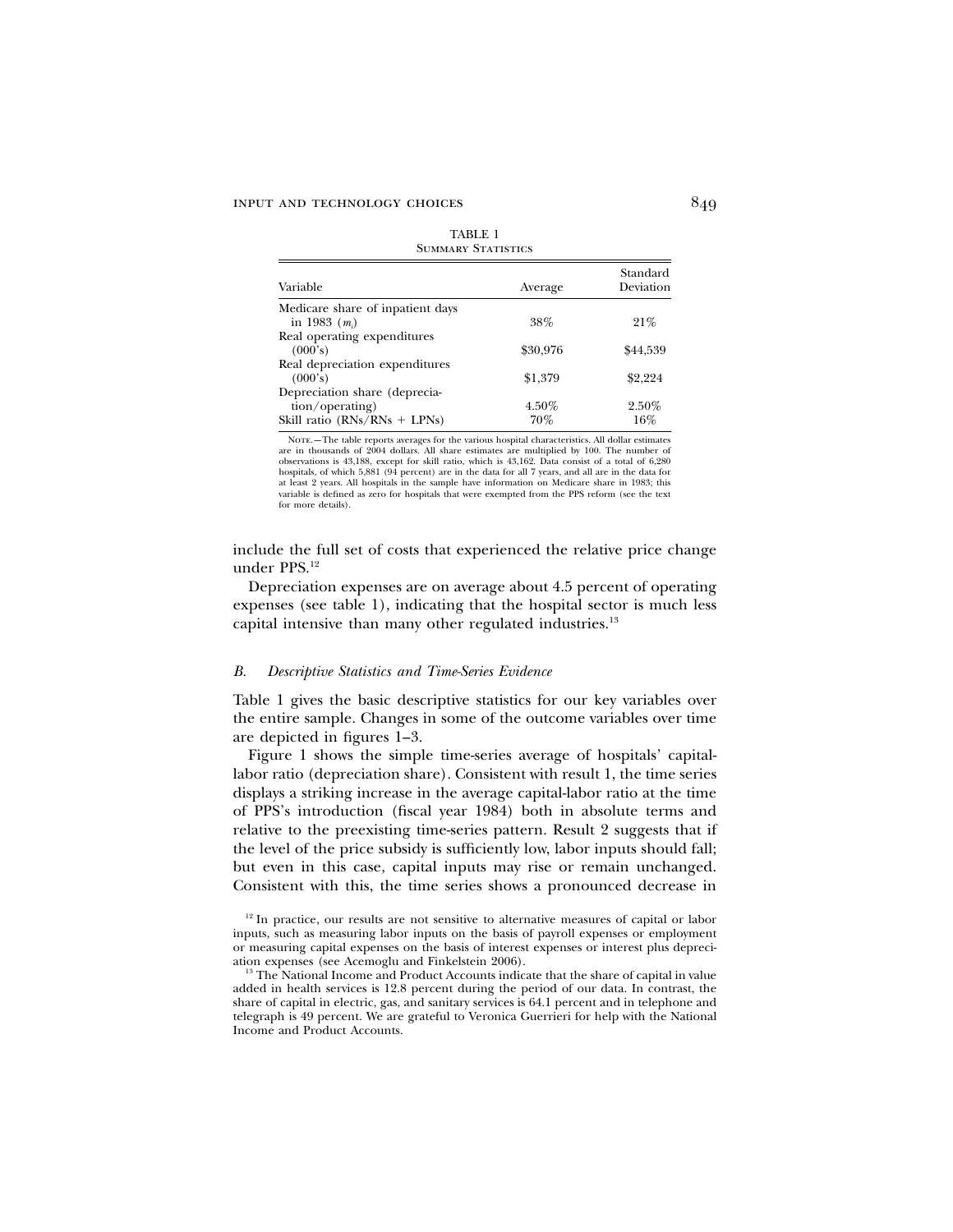

Fig. 1.—Capital-labor ratio (shown in units per 100)



Fig. 2.—Log labor inputs (dollar amounts are measured in 2004 dollars)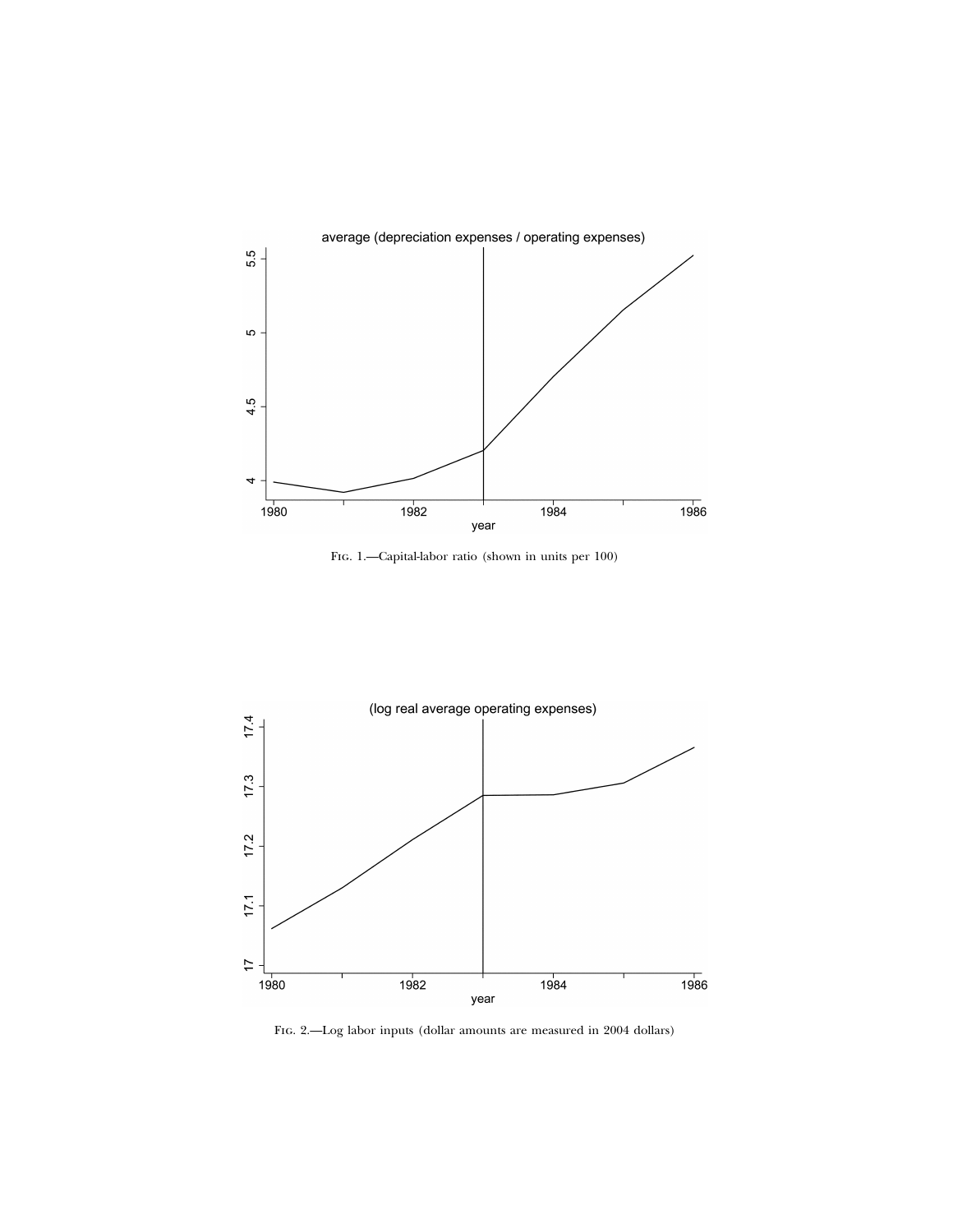

FIG. 3.—Log capital inputs (dollar amounts are measured in 2004 dollars)

labor inputs (real operating expenditures) relative to the preexisting trends (fig. 2). It also shows no evidence of a deviation in capital inputs (real depreciation expenditures) from the preexisting time-series trend  $(fig. 3).^{14}$ 

The time-series evidence is only suggestive, however, since it may be driven by other secular changes in the hospital sector or the macroeconomy more generally. Our empirical work below exploits the variation across hospitals in the impact of PPS focusing in particular on the interaction between the introduction of PPS and the hospital's pre-PPS Medicare share (the empirical counterpart of  $m_i$ , in the model). It is nonetheless interesting that this very different empirical strategy will show patterns quite similar to those visible in figures 1–3.

# **V. Econometric Framework**

As discussed in Section II, the impact of PPS on hospital input and technology choices should be larger for hospitals with a higher (pre-PPS) Medicare share,  $m_i$ . On the basis of this reasoning, our basic estimating equation is

$$
y_{it} = \alpha_i + \gamma_t + \mathbf{X}'_{it} \cdot \boldsymbol{\eta} + \beta \cdot (\text{POST}_t \cdot m_i) + \varepsilon_{it}, \tag{2}
$$

<sup>14</sup> To match the empirical work below, the time series in figs. 2 and 3 are presented on a log scale. In practice, the pattern is similar if we look at absolute levels.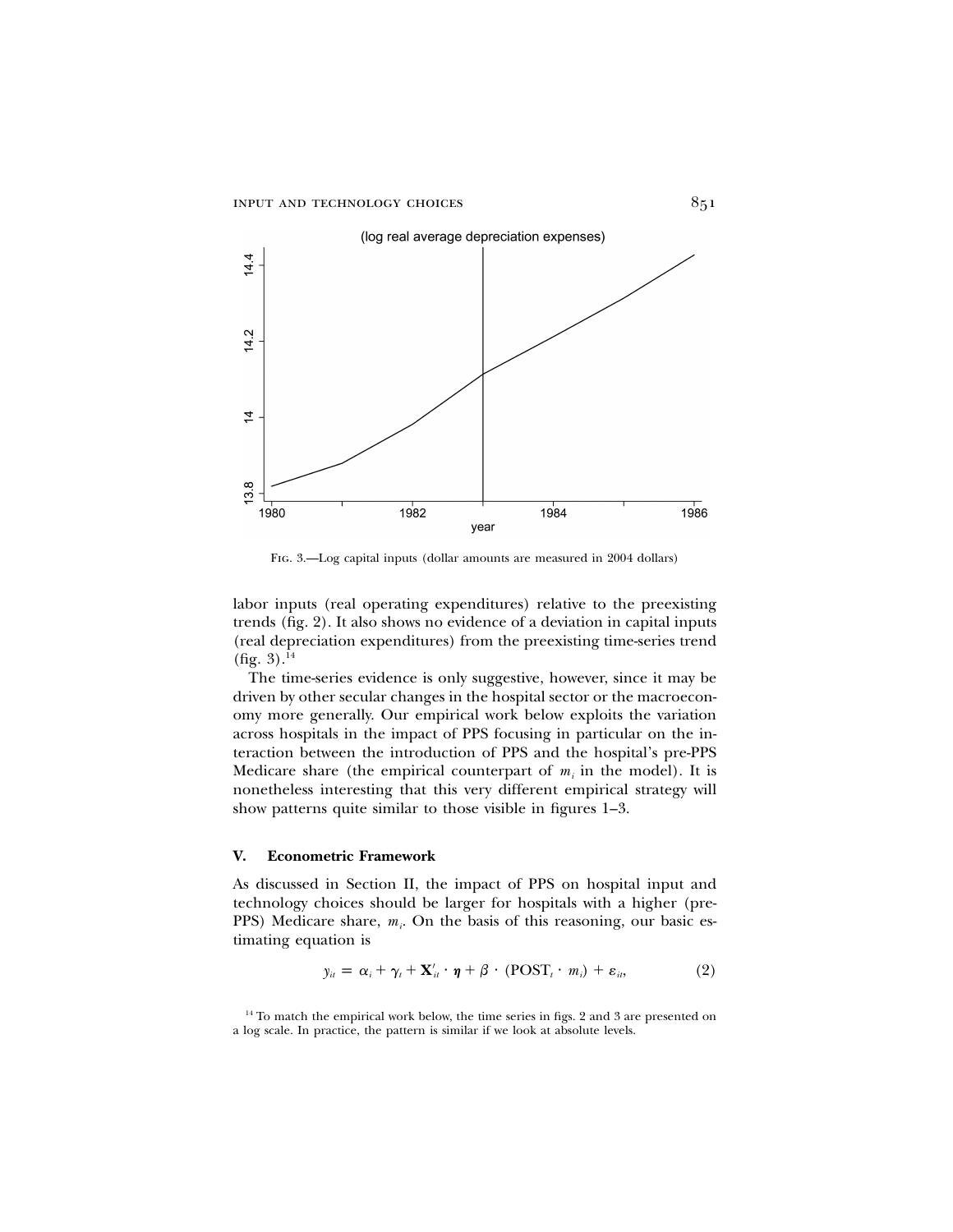where  $y_i$  is the outcome variable of interest in hospital *i* at time *t*. In our first empirical models,  $y_{it}$  will represent the capital-labor ratio (measured as the depreciation share) to investigate the predictions discussed in Section II. We will later use the same framework to investigate the responses of a number of other outcomes.

In our estimating equation (2),  $\alpha_i$  represents a full set of hospital fixed effects,  $\gamma$  stands for a full set of year dummies, and  $\mathbf{X}_i$  is a vector of other covariates, which are not included in the baseline regressions but will be added in several of the robustness checks below. Finally,  $\varepsilon_{it}$  is a random disturbance term capturing all omitted influences.

The main variable of interest is the interaction term ( $\text{POST}_t \cdot m_i$ ) with coefficient  $\beta$ . Here POST<sub>t</sub> is a dummy variable that takes a value equal to one for the three post-PPS years (1984–86). A useful variant of this equation is

$$
y_{ii} = \alpha_i + \gamma_t + \mathbf{X}'_{ii} \cdot \boldsymbol{\eta} + \boldsymbol{\beta} \cdot (\text{POST}_t \cdot m_i) + \boldsymbol{\phi} \cdot (d_{1983} \cdot m_i) + \varepsilon_{ii}, \quad (3)
$$

where  $d_{1983}$  is a dummy for the year 1983. The interaction term  $d_{1983} \cdot m_i$  acts as a prespecification test; it will be informative on whether there are any differential trends in the variables of interest by Medicare share before the introduction of PPS.

We also estimate a more flexible version of these equations of the form

$$
y_{it} = \alpha_i + \gamma_t + \mathbf{X}'_{it} \cdot \boldsymbol{\eta} + \sum_{\epsilon \ge 1981} \beta_t \cdot (d_t \cdot m_i) + \varepsilon_{it}, \tag{4}
$$

where the term with the summation stands for a separate coefficient for 1981 and each subsequent year, and  $d_i$  is an indicator variable for year *t*. Relative to (2) or (3), the model in (4) allows both time-varying post-PPS effects and also a more flexible investigation of whether there are any differential trends in the variables of interest by Medicare share in any of the pre-PPS years.

In all models, to account for potential serial correlation of the observations from the same hospital, we adjust the standard errors by allowing for an arbitrary variance-covariance matrix within each hospital over time (see Wooldridge 2002, 275). In practice, this does not have much effect on the standard errors.

A key question is how to measure  $m_i$  empirically. Because reimbursement in the pre-PPS regime was based on Medicare's share of patient days in the hospital (Newhouse 2002, 22), we define  $m_i$  as the share of Medicare inpatient days. Since, as discussed in the motivating theory, the Medicare share  $m_i$  is likely to respond endogenously to the regulatory change, we measure  $m_i$  in 1983, the year prior to the implementation of PPS.

Figure 4 shows the considerable variation across hospitals in their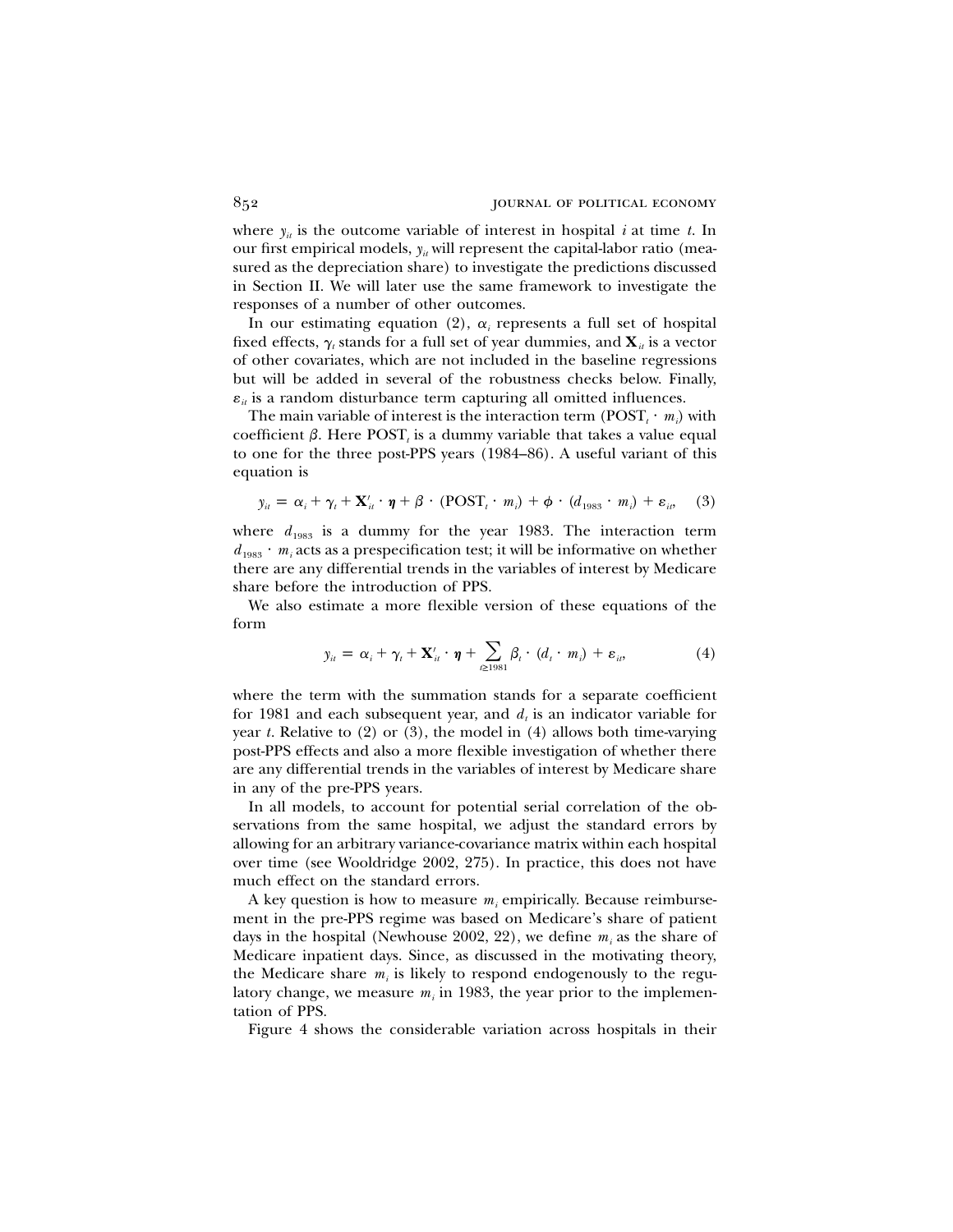

Fig. 4.—Distribution of hospitals by Medicare share in 1983

Medicare share in 1983. The average hospital's Medicare share is almost two-fifths (38 percent), with a standard deviation of over one-fifth (21 percent). The mass point of almost 15 percent of hospitals that we have coded as having a zero Medicare share reflects the fact that certain types of hospitals—specifically federal, long-term, psychiatric, children's, and rehabilitation hospitals—were exempt from Medicare PPS (OTA 1985; Newhouse 2002, 27). The exemption stems from the extremely low Medicare share of these hospitals. For our purposes, we code their  $m_i$ as zero since they would not be affected by the reform. In the robustness analysis below, we show that the main results can be obtained when we identify the effect of PPS using only the variation between zero share and nonzero share hospitals or using only the variation in  $m_i$  among hospitals coded with a nonzero  $m_i$ .

The identifying assumption in estimating equations (2), (3), and (4) is that, without the introduction of PPS, hospitals with different  $m_i$ 's would not have experienced differential changes in their outcomes in the post-PPS period. However,  $m<sub>i</sub>$  is not randomly assigned. For example, when we examine the variables summarized in table 1, we find that in the cross section prior to PPS (i.e., in 1983), a higher Medicare share  $m<sub>i</sub>$  is correlated with lower operating expenses, a higher depreciation share, and a lower skill ratio. Any fixed differences across hospitals will be absorbed by the hospital fixed effects, the  $\alpha_i$ 's. However, such systematic differences raise concerns about whether, without the introduction of PPS in fiscal year 1984, hospitals with a different  $m_i$  would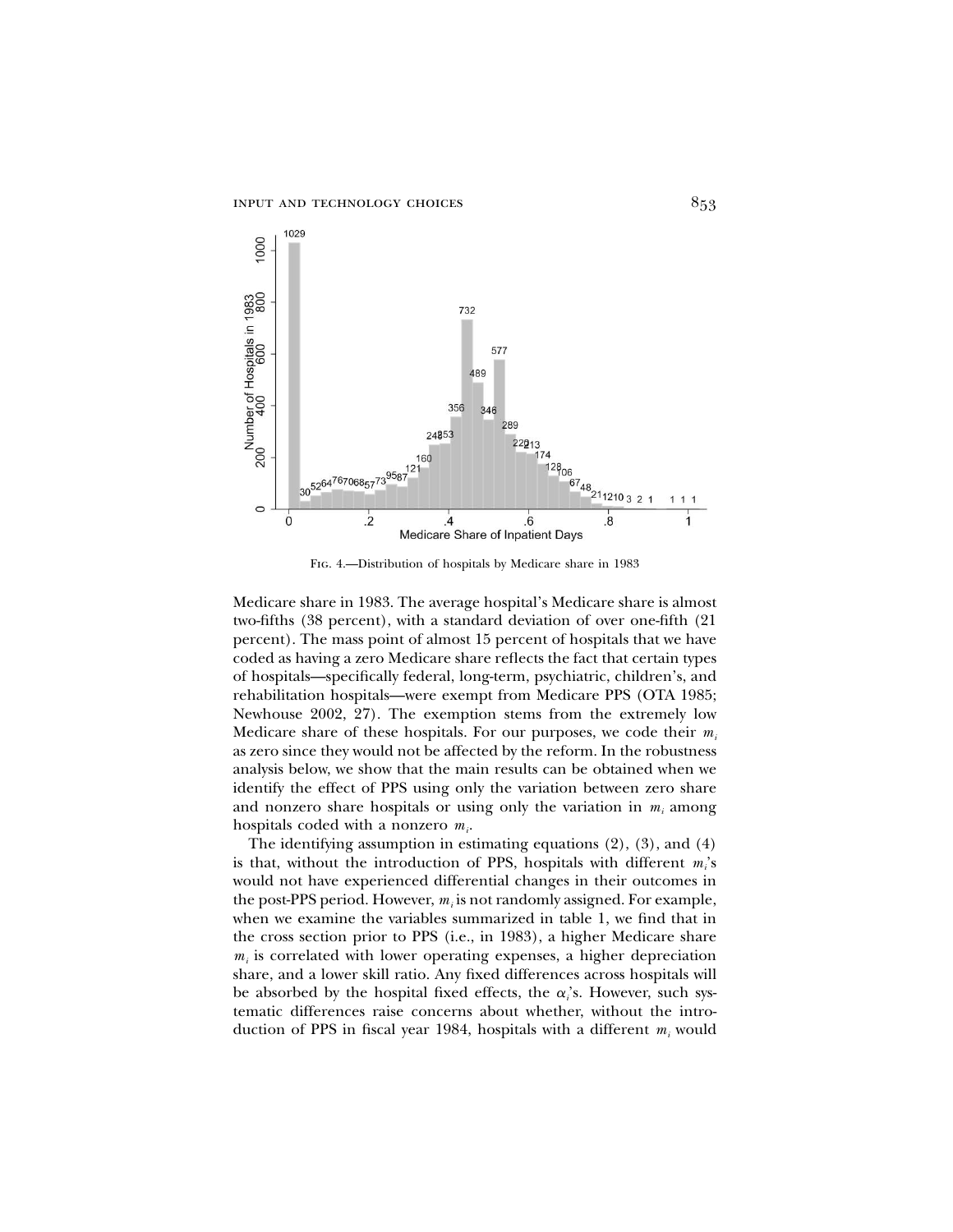have experienced similar changes in the outcomes of interest. Equations (3) and (4) allow us to use the pre-PPS data to investigate the validity of this identifying assumption by looking for differential trends prior to PPS. The results below will show little evidence of such preexisting trends, supporting our identifying assumption.

Motivated by the theoretical predictions, we estimate equations (2), (3), and (4) for various dependent variables: capital-labor ratio (depreciation share), log labor inputs (log operating expenditures), log capital inputs (log depreciation expenditures), Medicare share of patient days, log average length of hospital stay, and the share of nurse employment that is high-skill. When the dependent variable is not already a share, we estimate the equation in logs.<sup>15</sup>

### **VI. Main Results**

## *A. Results on Capital-Labor Ratio*

Result 1 in Section II suggests that the move from full cost to partial cost reimbursement should increase the capital-labor ratio. We investigate this in table 2, which shows that the introduction of Medicare PPS is associated with a statistically and economically significant increase in the capital-labor ratio (depreciation share).

Column 1 shows the estimation of our most parsimonious equation, (2). The  $POST_t$  variable is simply a dummy for the 3 years in which  $PPS$ is in effect in our sample (1984–86). In this specification, the coefficient  $\beta$  on the key interaction term  $(m_i \cdot POST)$  is estimated as 1.129 (standard error  $= 0.108$ ). This is both a highly statistically significant and economically large effect. Given that the average hospital has a 38 percent Medicare share prior to PPS, this estimate suggests that in its first 3 years, the introduction of PPS was associated with an increase in the depreciation share of about 0.42 ( $\simeq$  1.129  $\times$  0.38) for the average hospital. Since the average depreciation share is about 4.5, this corresponds to a sizable 10 percent increase in the capital-labor ratio of the average Medicare share hospital.

Column 2 investigates whether the differential growth in the capitallabor ratio between high– and low–Medicare share hospitals was present before the introduction of PPS by estimating equation (3). The estimate of the key parameter,  $\beta$ , is essentially unchanged, and the coefficient  $\phi$ on the interaction between the 1983 dummy and the Medicare share  $(d_{1983} \cdot m_i)$  is very small (practically zero) and highly insignificant. This indicates that relative to the years 1980–82, hospitals with a larger  $m_i$ 

<sup>&</sup>lt;sup>15</sup> A level specification would constrain the outcomes of each hospital to grow by the same absolute amount within a year, which is inappropriate given the considerable variation in size across hospitals.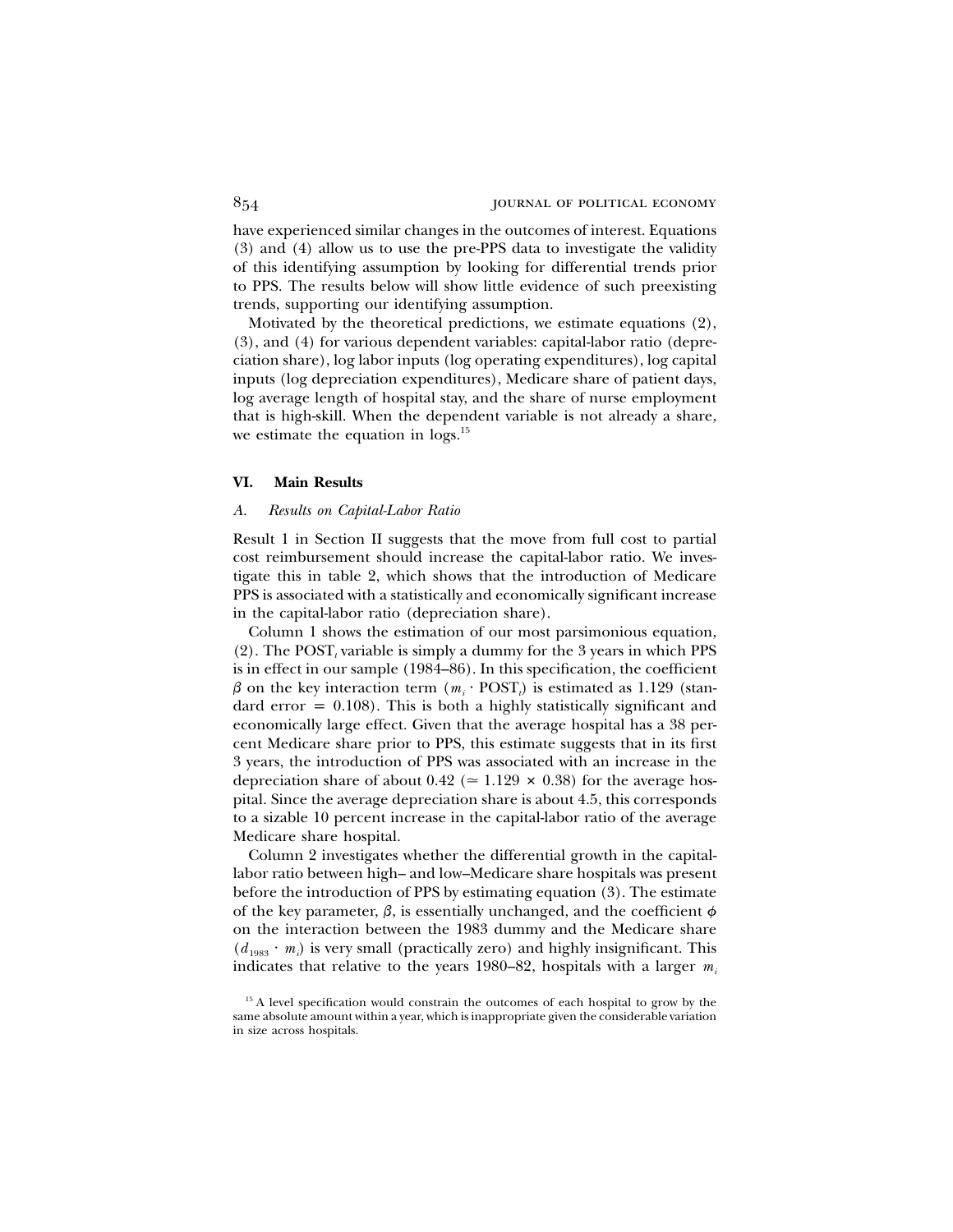TABLE 2 The Impact of PPS on the Capital-Labor Ratio

|                        | (1)    | (2)     | (3)     | (4)    | (5)     |
|------------------------|--------|---------|---------|--------|---------|
| $POST \times m_i$      | 1.129  | 1.122   |         |        |         |
|                        | (.108) | (.121)  |         |        |         |
| POSTTREND $\times m_i$ |        |         |         | .538   | .532    |
|                        |        |         |         | (.050) | (.053)  |
| $d_{1981} \times m_i$  |        |         | .153    |        |         |
|                        |        |         | (.114)  |        |         |
| $d_{1989} \times m_i$  |        |         | $-.388$ |        |         |
|                        |        |         | (.131)  |        |         |
| $d_{1983} \times m_i$  |        | $-.028$ | $-.109$ |        | $-.060$ |
|                        |        | (.098)  | (.136)  |        | (.088)  |
| $d_{1984} \times m_i$  |        |         | .601    |        |         |
|                        |        |         | (.163)  |        |         |
| $d_{1985} \times m_i$  |        |         | 1.068   |        |         |
|                        |        |         | (.172)  |        |         |
| $d_{1986} \times m_i$  |        |         | 1.474   |        |         |
|                        |        |         | (.189)  |        |         |

NOTE.—The dependent variable is depreciation share. The table reports results from estimating eqqs. (2)–(5) by ordinary least squares (OLS). All regressions include hospital and year fixed effects. The mean dependent variable is 4.5. POST is an indicator variable for the years 1984–86. The variable POSTTREND = 0 through 1983 and then takes<br>the values 1, 2, and 3 in 1984, 1985, and 1986, respectively. The variable *d*, is an indicator variable for Standard errors are adjusted to allow for an arbitrary covariance matrix within each hospital over time. The number of observations is 43,188. In col. 3, the omitted category is  $d_{1980} \times m_i$ . To interpret the magnitudes, recall that the average Medicare share in 1983 is about two-fifths.

did not experience a statistically or economically significant change in their capital-labor ratio in 1983 (the year before PPS) relative to hospitals with a smaller  $m_i$ . This is supportive of the identifying assumption that without the introduction of PPS, hospitals with different Medicare shares would have experienced similar changes in their capital-labor ratios.

Column 3 shows the results from estimating the more flexible equation (4) in which each year dummy is interacted with the hospital's 1983 Medicare share; the omitted year is 1980. This allows a further investigation of the identifying assumption as well as an examination of the timing of the response to PPS. The results indicate that relative to their 1980 spending, hospitals with a larger Medicare share did not experience a significant change in their capital-labor ratio relative to hospitals with a smaller Medicare share in the pre-PPS year 1981 or 1983, but there is a one-time downward blip in 1982.<sup>16</sup> Thus, the pattern over all four pre-PPS years suggests that, if anything, the capital-labor ratio may have been declining in hospitals with a larger Medicare share relative to hospitals with a smaller Medicare share. There is a pronounced shift

<sup>&</sup>lt;sup>16</sup> This 1-year blip in 1982 is not a major concern for our results. We show in Sec. VII that our results are robust to numerous alternative specifications that deal flexibly with potential mean reversion and to including a linear trend interacted with Medicare share. Moreover, our results are also robust to excluding the 1982 data from the analysis, with or without including a linear trend interacted with Medicare share (not shown).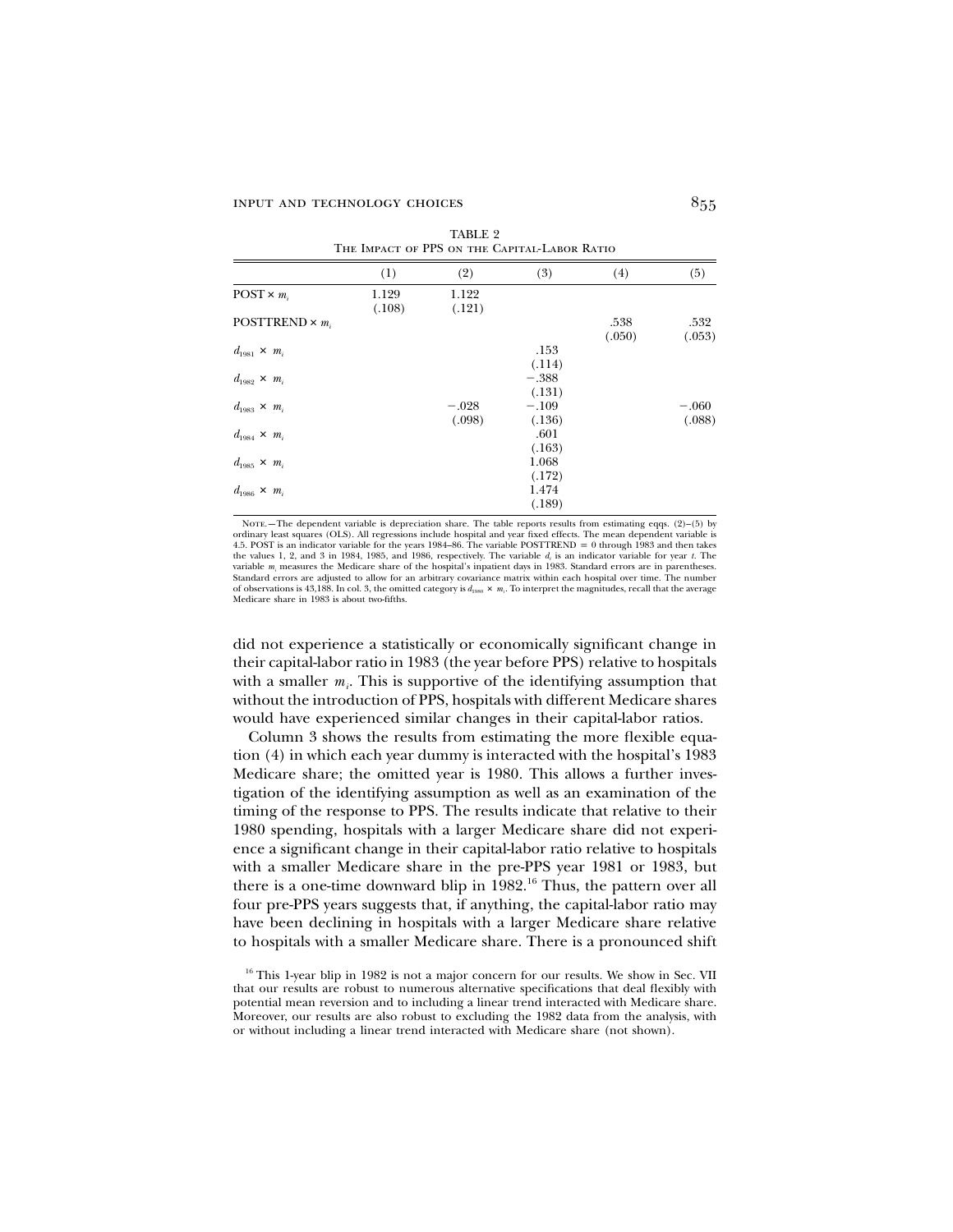in this pattern starting in 1984, the first year that PPS is in place. In this year, hospitals with a larger Medicare share experience a statistically significant increase in the capital-labor ratio relative to hospitals with a smaller Medicare share, confirming the results in the previous two columns.

In a pattern that will repeat itself for many of the other dependent variables that we analyze, the results in column 3 also indicate that the magnitude of the increase in the capital-labor ratio associated with PPS grows from 1984 to 1985 and again from 1985 to 1986. This likely reflects, at least in part, lags in the implementation of PPS both in actuality and as measured in our data. PPS was effective at the beginning of the hospital's fiscal year starting on or after October 1, 1983. Hospitals were therefore added to the new regime throughout its first year in operation, with some not entering the new system until midway or late in the 1984 calendar year (OTA 1985). Moreover, not all hospitals follow the AHA instructions to report data for year *t* for the 12-month period from October 1,  $t - 1$ , to September 30,  $t$ ; in any given year, about half appear to instead report data for the 12-month period corresponding to their fiscal year. This also contributes to a staggered implementation of PPS in the data. However, the fact that the increase in the size of the effect from 1984 to 1985 (i.e., from a year in which only some hospitals were fully under the system to a year in which all were) is quite similar to the increase in the size of the effect from 1985 to 1986 (two years in which all affected hospitals were under the system) suggests that lags in implementation alone cannot fully account for the time pattern we observe. Lags in the hospital response to the new reimbursement regime (perhaps due to adjustment costs) may have also played a role.

Whatever its underlying cause, the empirical evidence in column 3 that the impact of PPS appears to grow over time suggests that a more appropriate parameterization of the post-PPS period may be a trend rather than a single post-PPS dummy. This motivates yet another slight variation on our estimating equation,

$$
y_{ii} = \alpha_i + \gamma_t + \mathbf{X}'_{ii} \cdot \boldsymbol{\eta} + \tilde{\beta} \cdot (\text{POSTTERED}_t \cdot m_i)
$$
  
+  $\phi \cdot (d_{1983} \cdot m_i) + \varepsilon_{ii}$ , (5)

which imposes that the post-PPS effects increase linearly.<sup>17</sup> This equation has the advantage of summarizing the post-PPS patterns more parsimoniously than equation (4).

Columns 4 and 5 estimate equation (5) with and without the prespec-

<sup>17</sup> More specifically, POSTTREND<sub>t</sub> =  $\Sigma_{\epsilon \ge 1984}$  (*t* − 1983), so that following PPS there is a linear trend difference among hospitals with different Medicare shares.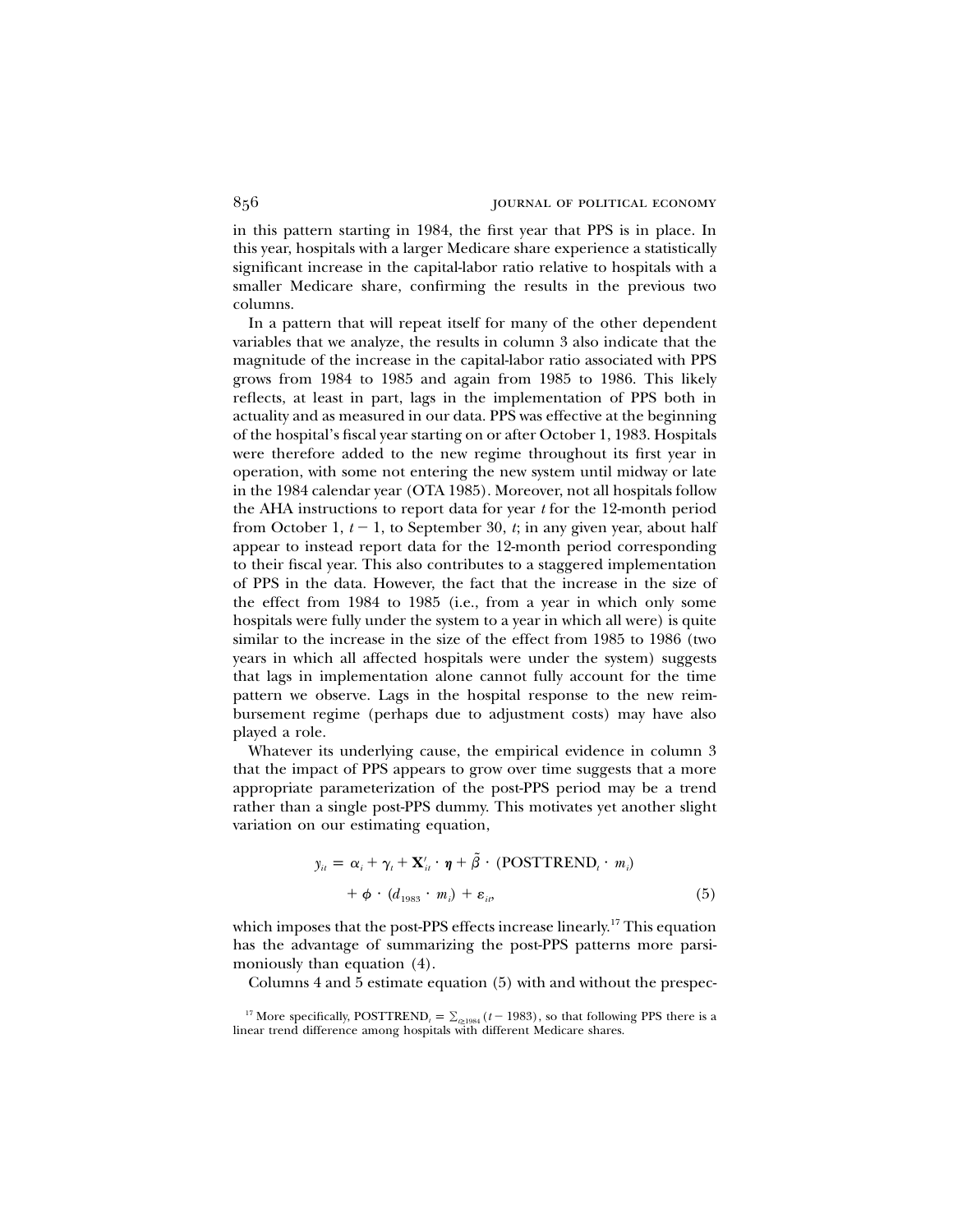|                       | Log Labor<br>Inputs<br>(1) | Log Capital<br>Inputs<br>(2) | Medicare<br>Share<br>(3) | Log Length<br>of Stay<br>(4) | Skill Share<br>of Nurse<br>Employment<br>(5) |
|-----------------------|----------------------------|------------------------------|--------------------------|------------------------------|----------------------------------------------|
| POSTTREND $\times m$  | $-.068$                    | $-.023$                      | $-.032$                  | $-.030$                      | 1.67                                         |
|                       | (.008)                     | (.016)                       | (.003)                   | (.011)                       | (.272)                                       |
| $d_{1983} \times m_i$ | .022                       | .049                         | $-.002$                  | .019                         | .876                                         |
|                       | (.013)                     | (.039)                       | (.006)                   | (.015)                       | (.567)                                       |
| <b>Observations</b>   | 43,188                     | 40,888                       | 36,611                   | 36,609                       | 43,162                                       |
| Mean dependent        |                            |                              |                          |                              |                                              |
| variable              | 15.83                      | 12.61                        | .38                      | 2.16                         | 70                                           |

TABLE 3 The Impact of PPS on Other Variables

NOTE. - The table reports results from estimating eq. (5) by OLS for the dependent variable indicated in the column heading. Specifically, the dependent variable is log operating expenses (col. 1); log depreciation expenses (col. 2);<br>Medicare share of inpatient days (col. 3); log length of stay, with length of stay defined as patient da LPNs (col. 5). All regressions include hospital and year fixed effects. The variable POSTTREND = 0 through 1983<br>and then takes the values 1, 2, and 3 in 1984, 1985, and 1986, respectively. The variable *d*, is an indicator cols. 3 and 4, measures the Medicare share of the hospital's inpatient days in 1980, and data from 1980 are excluded *mi* from the analysis. Note also that while we code the regressor m<sub>i</sub> to be zero for the approximately 15 percent of hospitals that are exempt from PPS (see fig. 4), we allow the dependent variable Medicare share in col. 3 to take its actual value for all hospitals. Standard errors are in parentheses. Standard errors are adjusted to allow for an arbitrary covariance matrix within each hospital over time. To interpret the magnitudes, recall that the average Medicare share in 1983 is about two-fifths.

ification test term,  $d_{1983}$  *m<sub>i</sub>*. In both cases, there is a very precisely estimated coefficient of  $\tilde{\beta}$  of about 0.53 (standard error approximately 0.05). In column 5 as in column 2, there is no evidence of a pre-PPS differential effect. With a calculation similar to that above, the estimate of 0.53 suggests that, in its first three years, PPS was associated, on average, with an approximately 4 percent per year increase in hospitals' capital-labor ratio.

Columns 1 and 2 of table 3 investigate changes in the demand for capital and labor separately. In the interest of brevity, table 3 reports only results from estimating equation  $(5)$ .<sup>18</sup> Column 1 investigates the differential change in (log) labor inputs (log operating expenses) across hospitals with different pre-PPS Medicare shares. Consistent with result 2*a*, the results suggest that the move from full cost to partial cost reimbursement was associated with a decline in labor inputs; the estimate of  $\beta$ , the coefficient on the interaction term (POSTTREND<sub>*t*</sub> *m<sub>i</sub>*) in column 1, is  $-0.068$  (standard error = 0.008). The coefficient on  $d_{1983} \cdot m_i$  shows some evidence of a small and marginally statistically insignificant increase in labor inputs in more affected hospitals prior to PPS; although this may raise concerns about the potential for mean reversion that may contaminate our estimate of the impact of PPS,

 $18$  For all the outcomes examined in table 3, results from the other specifications shown in table 2 are similar and can be found in the working paper version of the paper (Acemoglu and Finkelstein 2006).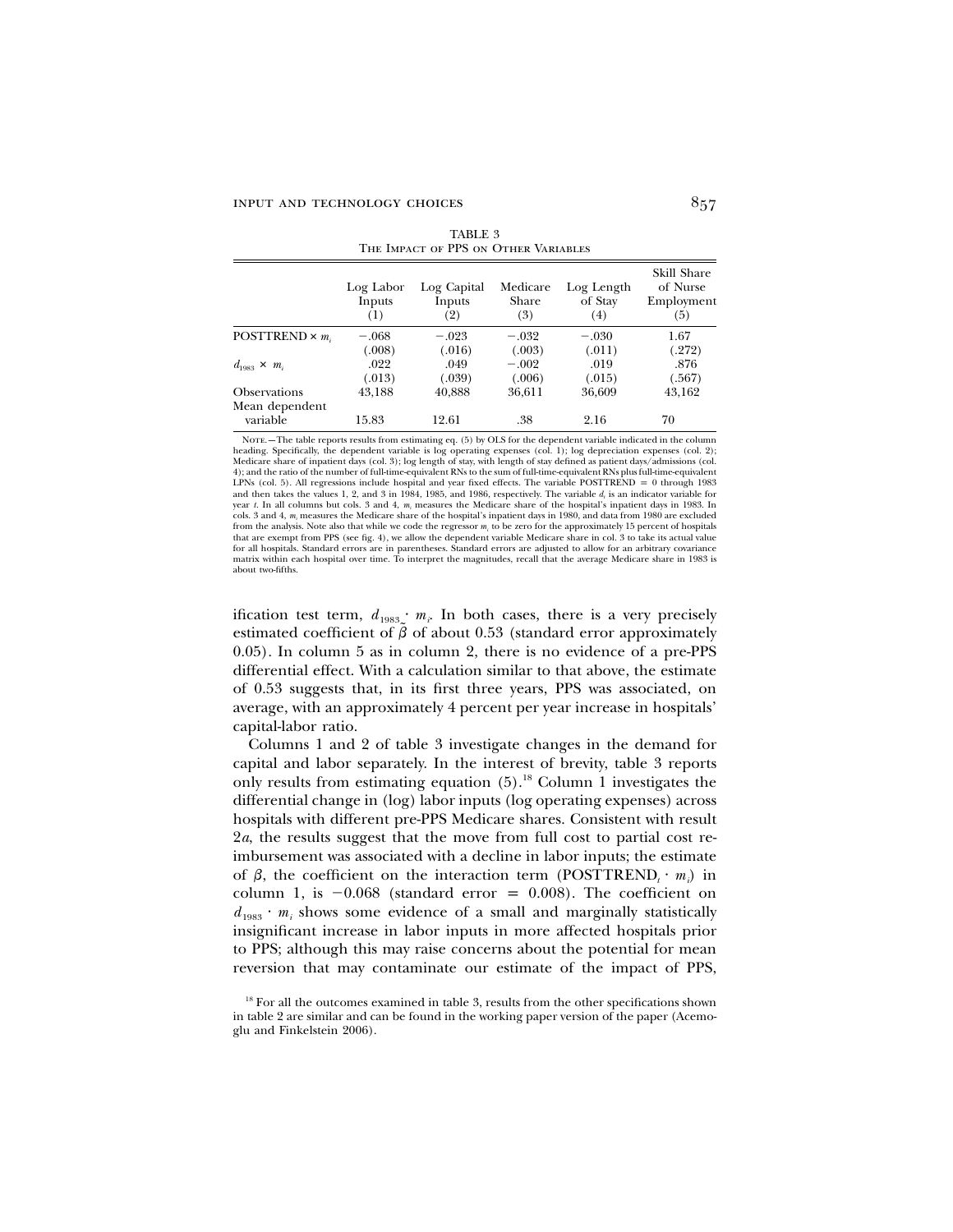Section VII shows that the results are highly robust to a number of specifications that deal flexibly with mean reversion issues.

The results for log capital inputs (log depreciation expenses) in column 2 indicate essentially no statistical or substantive effect on capital inputs. This is again consistent with the implications summarized in result 2*b* that even when the price subsidy is low enough that labor inputs decline, capital inputs need not decrease and may in fact increase when there is sufficient substitutability between capital and labor.

Consistent with a low price subsidy, the time-series evidence also shows a decline in the average Medicare share of patient days across hospitals after the introduction of PPS (not shown). In addition, column 3 of table 3 shows that there is a more pronounced decline in Medicare's share of patient days in hospitals that initially had a higher Medicare share.<sup>19</sup> We did, however, confirm that hospitals that initially had a higher Medicare share also had a higher Medicare share after the introduction of PPS, so that the initially higher–Medicare share hospitals are the ones that would be the most affected by the policy.<sup>20</sup> (The remaining columns in table 3 are discussed below.)

#### *B. Technology Adoption*

The AHA data contain a series of binary indicators for whether the hospital has various "facilities," such as a blood bank, open-heart surgery facilities, computed tomography (CT) scanner, occupational therapy, genetic counseling, and neonatal intensive care. These data have been widely used to study technology adoption decisions in hospitals (e.g. Cutler and Sheiner 1998; Baker and Phibbs 2002; Finkelstein 2007). Since they contain only indicator variables for the presence or absence of various facilities, we cannot study upgrading of existing technology or the intensity of technology use, but we can study the technology adoption decision on the extensive margin.

Overall, during our time period, the AHA collects information on the presence of 113 different facilities. These are listed, together with their sample means and the years in which they are available, in Appendix table A1. On average, a given facility is reported in the data set for 4.6 out of the possible seven years; only one-quarter of the technologies are

<sup>&</sup>lt;sup>19</sup> To prevent a mechanical correlation between the cross-sectional variation,  $m_i$ , and the dependent variable, in col. 3 we define  $m_i$  on the basis of the hospital's Medicare share in 1980 and exclude 1980 from the analysis. All our previous results are robust to this alternative specification. Also, while we code the regressor  $m_i$  to be zero for the approximately 15 percent of hospitals that are exempt from PPS, we allow the dependent variable in this case to take its actual value for all hospitals. On average over 1981–86, the dependent variable is 0.38; it is 0.09 (0.43) for exempt (nonexempt) hospitals.

 $20$  In particular, the Spearman rank correlation between Medicare share in 1983 and the average Medicare share between 1984 and 1986 is 0.86.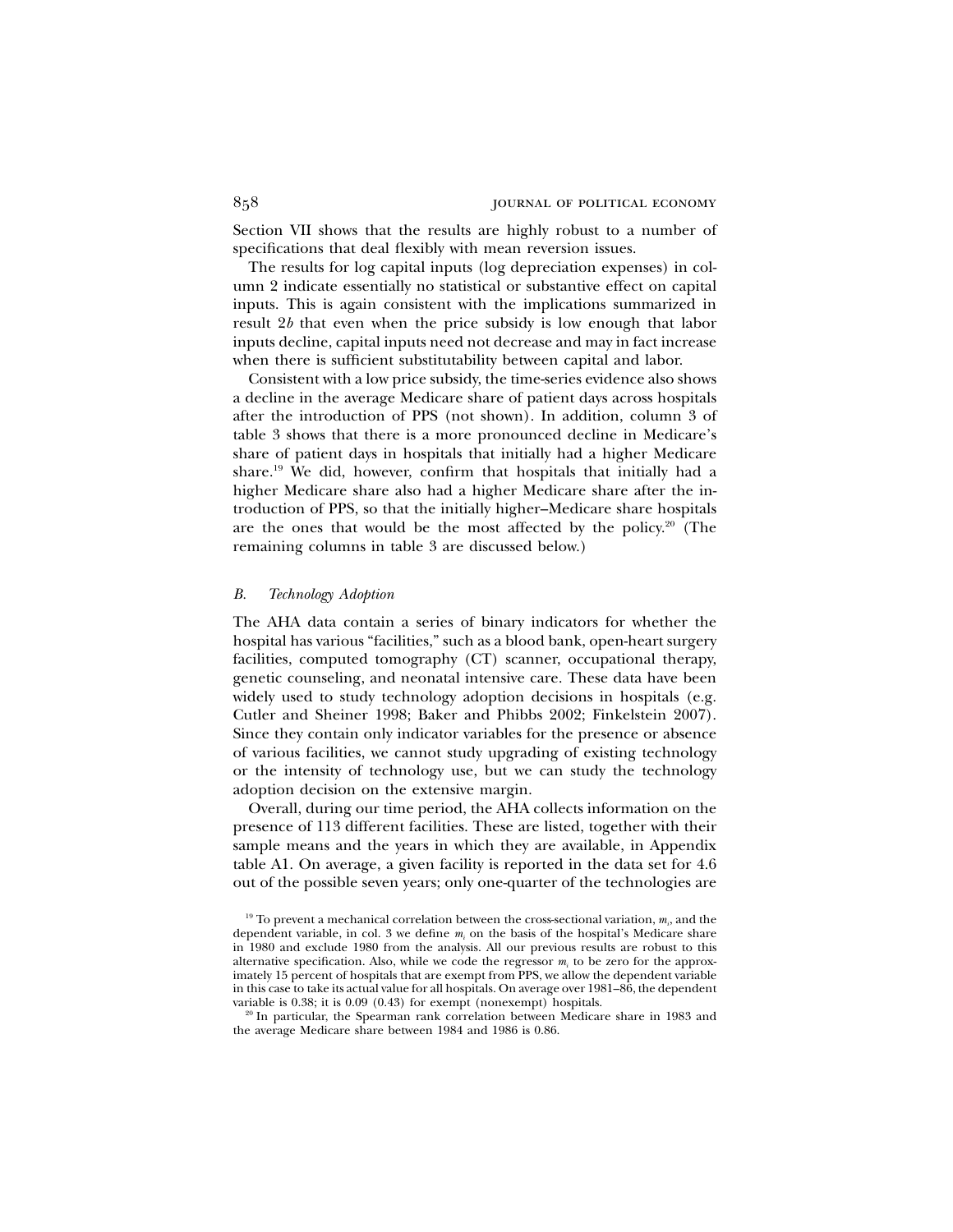#### INPUT AND TECHNOLOGY CHOICES 859

in the data for all seven years. Moreover, as is readily apparent from Appendix table A1, the list encompasses a range of very different types of facilities. Given these two features of the data, we pursue two complementary approaches to analyzing the impact of the change from full to partial cost reimbursement on technology adoption.

Our first approach treats all facilities equally and estimates equations (2)–(5) using the (unweighted) number of facilities that hospital *i* has in year *t* as the dependent variable (in this specification, year fixed effects take care of the unbalanced panel nature of the technology data). This has the advantage of looking broadly across a wide range of different technologies but the disadvantage that it treats all the very different facilities symmetrically. This would be appropriate if all the technologies were perfect substitutes; this is the case in the model in online Appendix B, but may be far from reality. Our second approach therefore estimates separate hazard models of the time to adoption for specific "high-tech" technologies that are in the data for all the years of our sample.

In our first approach, the dependent variable is the raw count of the number of facilities of each hospital. This dependent variable ranges from zero to 77 with an average of 25. Approximately 10 percent of the hospital-years in the sample have zero facilities. The results are shown in table  $4<sup>21</sup>$ . The estimates suggest that the change from full to partial cost reimbursement is associated with a statistically and economically significant increase in the number of hospital facilities. For example, the point estimate in column 1 is 2.622, suggesting that, on average, the regulatory change is associated with an increase of about one new facility ( $\simeq 2.622 \times 0.38$ ) in a hospital over its first 3 years; this corresponds to about a 4 percent increase over the average number of facilities in a hospital (which is about 25).

The results are also broadly supportive of our identifying assumption of no differential trends across hospitals in the number of facilities prior to PPS. Column 3 shows some evidence of a differential decline in the number of facilities in higher–Medicare share hospitals in 1981 relative to 1980, but reassuringly, there is no similar pattern among any of the other pre-PPS years 1981, 1982, or 1983. Although the differential decline in 1981 may raise concerns about mean reversion, Section VII will show that the results are robust to several different checks against mean reversion.

One difference with the previous set of findings is the time pattern of the impact of PPS in the flexibly estimated specification (col. 3);

<sup>&</sup>lt;sup>21</sup> Since there are a large number of zeros, we cannot estimate this equation in logs; nor is there a natural scaling factor to use in the denominator to turn this into a share estimate. Nevertheless, both the magnitude and the statistical significance of the estimates are robust to estimating a conditional fixed-effects Poisson model (Hausman, Hall, and Griliches 1984) instead. These results are shown in Acemoglu and Finkelstein (2006).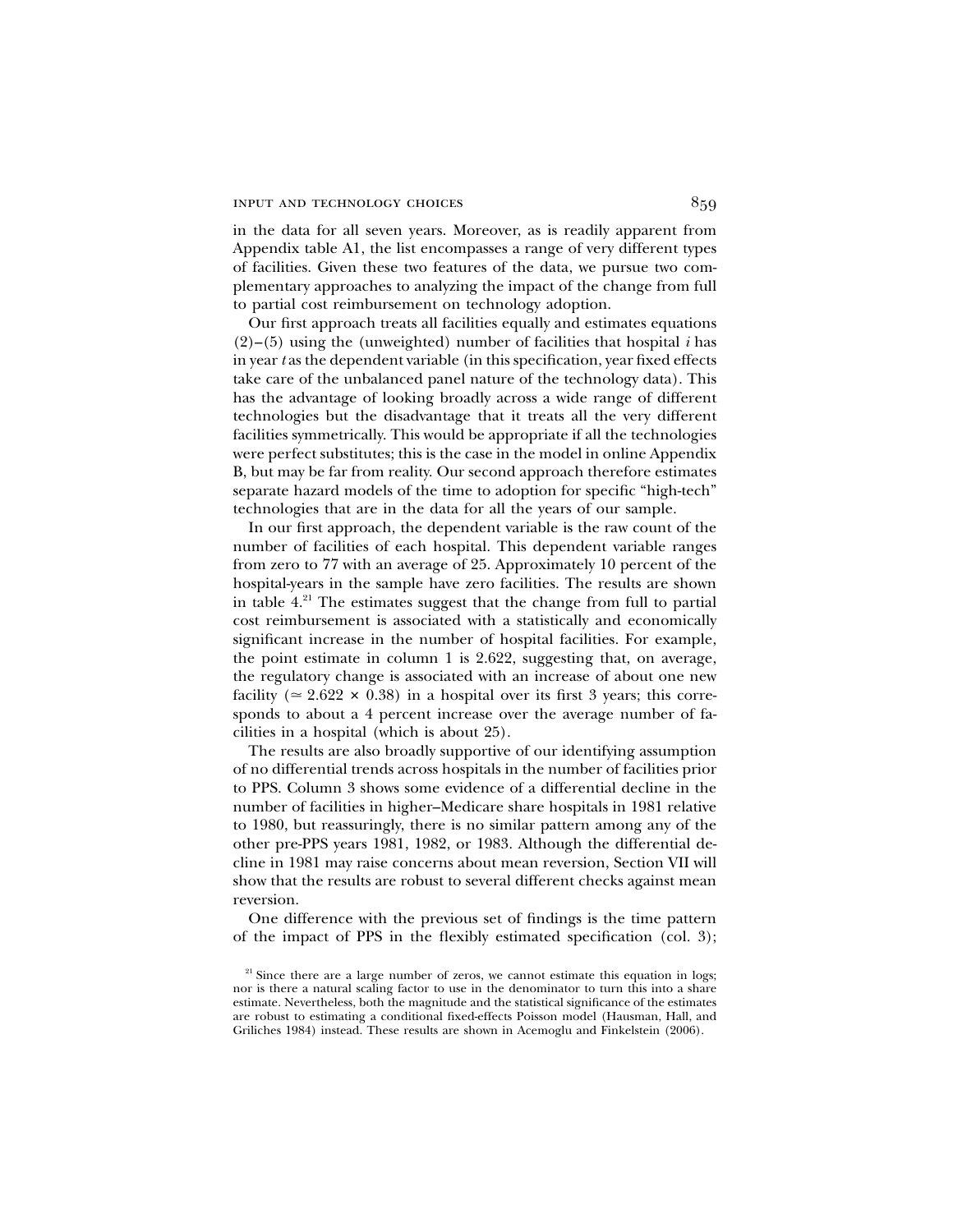$-.631$ (.326)

|                       |                 | THE IMPACT OF PPS ON TECHNOLOGY ADOPTION I: NUMBER OF FACILITIES |          |                 |                 |
|-----------------------|-----------------|------------------------------------------------------------------|----------|-----------------|-----------------|
|                       | (1)             | (2)                                                              | (3)      | (4)             | (5)             |
| $POST \times m$       | 2.622<br>(.357) | 2.501<br>(.401)                                                  |          |                 |                 |
| POSTTREND $\times m$  |                 |                                                                  |          | 1.156<br>(.164) | 1.094<br>(.177) |
| $d_{1981} \times m_i$ |                 |                                                                  | $-2.423$ |                 |                 |

(.354)

 $\begin{array}{c} \textbf{(.526)} \\ -2.965 \end{array}$ 

(.541)

 $(0.567)$ <br>1.894

 $(.634)$ <br> $.696$ 

(.619)

 $-2.281$  $(.517)$ <br>-.496

TABLE 4

Note.—The dependent variable is number of facilities. All regressions include hospital and year fixed effects. The mean dependent variable is 25. The table shows results from estimating eqq. (2)–(5) by OLS. The variable POST is an<br>indicator variable for the years 1984–86. The variable POSTTREND = 0 through 1983 and then takes the value the Medicare share of the hospital's inpatient days in 1983. Standard errors are in parentheses. Standard errors are adjusted to allow for an arbitrary covariance matrix within each hospital over time. The number of observations is 43,188. In col. 3, the omitted category is  $d_{1980} \times m_i$ . To interpret the magnitudes, recall that the average Medicare share in 1983 is about two-fifths.

rather than the approximately linear growth for the other variables studied so far, the number of facilities in the affected hospitals shows a statistically significant increase from 1983 to 1984 and again from 1984 to 1985, but the effect then appears to decline somewhat from 1985 to 1986.

An important drawback to the preceding analysis is that it treats all technologies as perfect substitutes. As an alternative, we estimate separate hazard models of the time to adoption for specific technologies that are in the data for all the years of our sample. We focus on 10 technologies that were identified as high-tech by previous researchers (Cutler and Sheiner 1998; Baker 2001; Baker and Phibbs 2002) and that are present in our data in all years. Two of these are cardiac technologies (cardiac catheterization and open-heart surgery), two are diagnostic technologies (CT scanner and diagnostic radioisotope facility), four are radiation therapies used in cancer treatment (megavoltage radiation therapy, radioactive implants, therapeutic radioisotope facility, and x-ray radiation), and the remaining two are the neonatal intensive care unit and organ transplant. Figure 5 plots the diffusion pattern over our sample period of each of these 10 technologies; they differ both in their initial diffusion level and in whether and how rapidly they are diffusing over our sample period.

In the hazard model analysis, we exclude hospitals that have a given

 $\equiv$ 

 $d_{1982} \times m_i$ 

 $d_{1984} \times m_i$ 

 $d_{1985} \times m_i$ 

 $d_{1986} \times m_i$ 

 $d_{1983} \times m_i$  -.467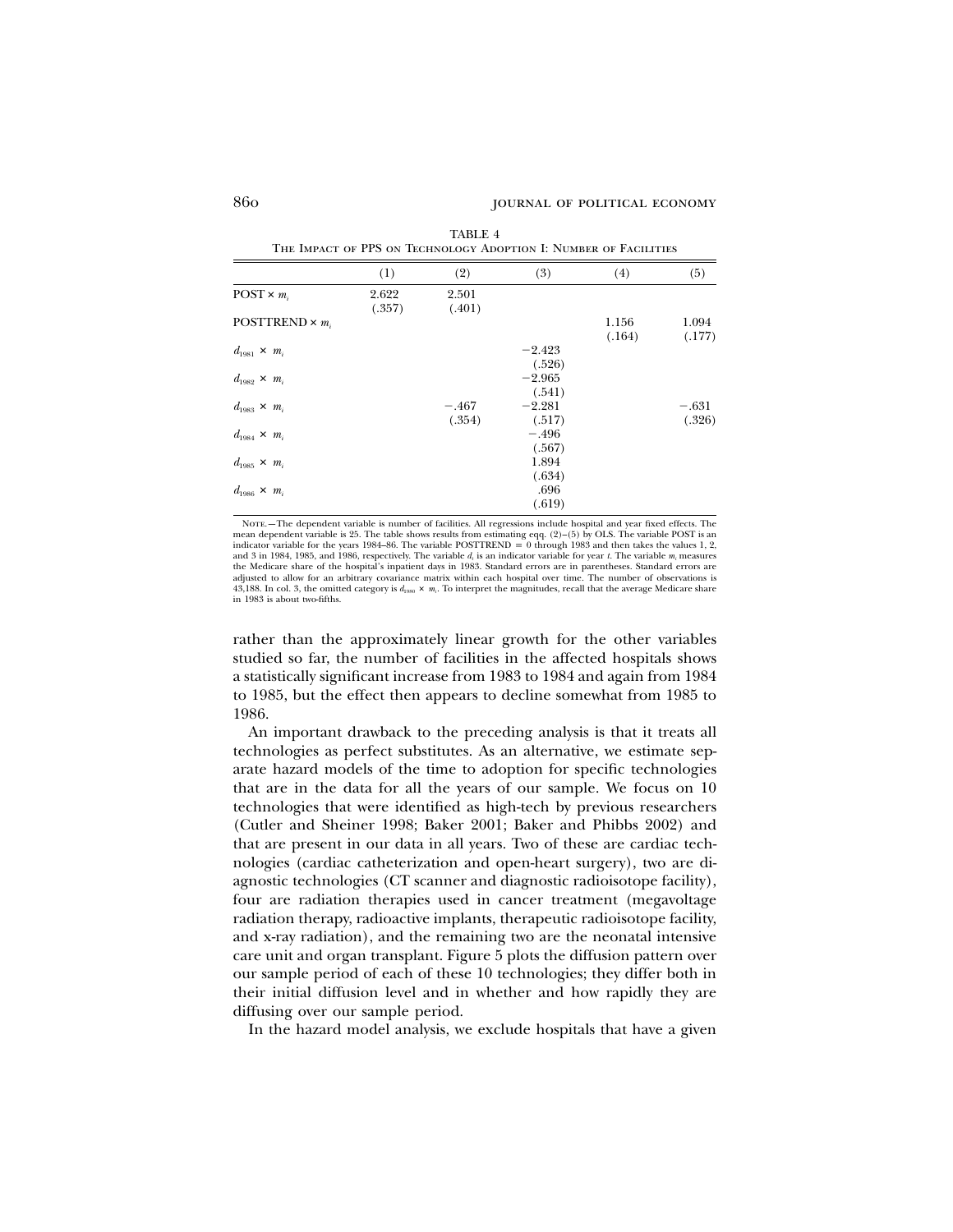

Fig. 5.—Technology diffusion

technology in 1980 (since they are not "at risk" of failure, i.e., of adoption) and treat hospitals that have still not adopted the technology by 1986 (the end of our sample period) as censored. Our first model is an exponential (i.e., constant baseline) proportional hazard model of the form

 $\lambda_i = \alpha \exp [\gamma_i + \phi \cdot d_{1983} \cdot m_i + \beta \cdot (\text{POST}_i \cdot m_i) + \mathbf{X}'_i \cdot \mathbf{\eta}],$  (6)

where  $\lambda_t$  denotes the conditional probability that the hospital adopts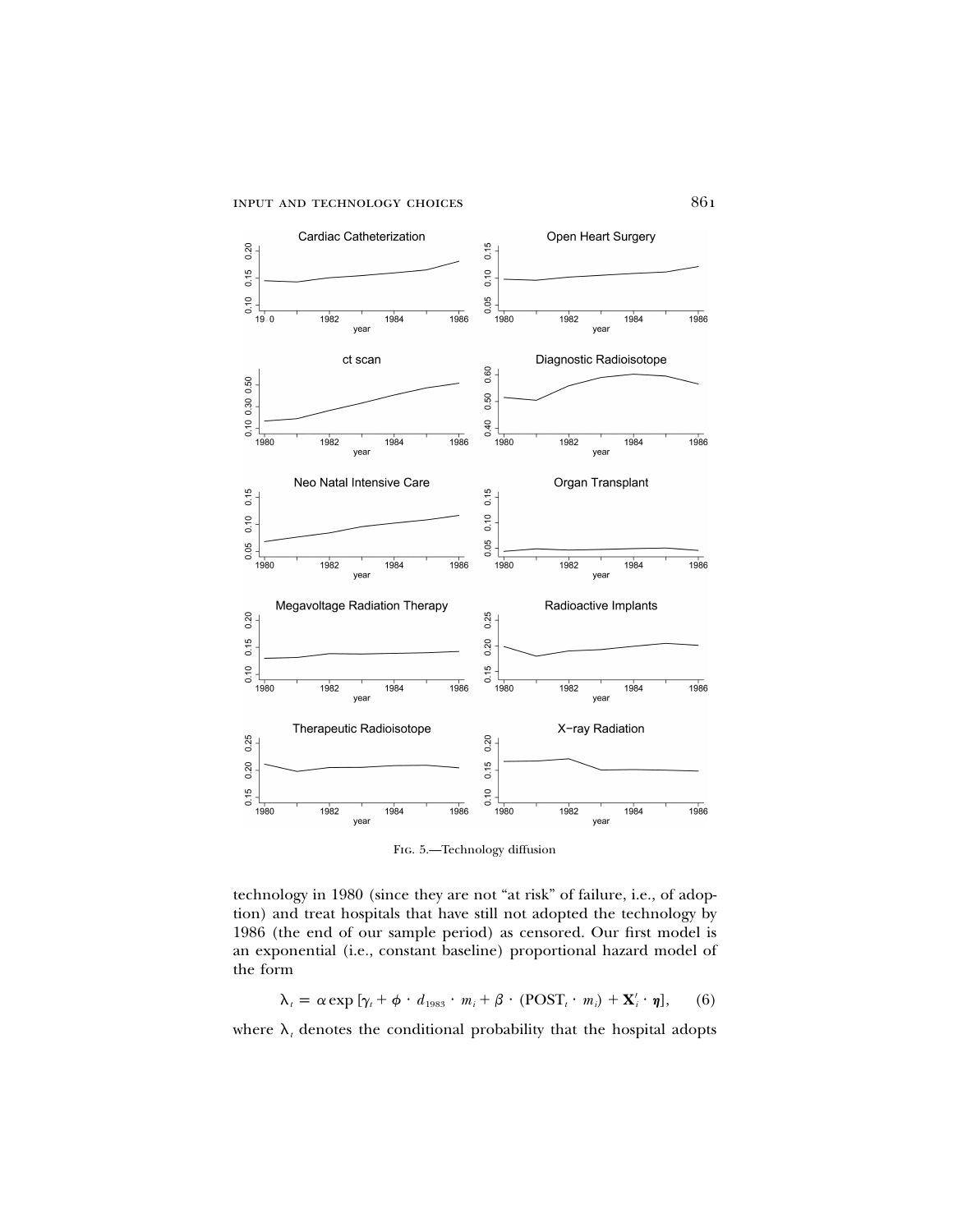the technology in question at time *t*, given that it has not yet adopted the technology, and  $\alpha$  denotes the constant baseline hazard parameter (which we estimate). The assumption of the proportional hazard model is that the covariates shift the baseline hazard proportionally. Our second estimation strategy uses the Cox semiparametric proportional hazard model, which allows for a fully flexible, nonparametric baseline hazard  $\lambda_0$  (see Kiefer 1988). In the Cox model, we do not include year fixed effects since the fully flexible baseline hazard is also specified with respect to calendar time.

Since we have at most a single transition (adoption) for each hospital, we cannot include hospital fixed effects in the hazard model analysis. Instead, we control for a range of time-invariant hospital characteristics (denoted by  $\mathbf{X}_i$ ). These are  $m_i$  (i.e., the hospital's 1983 Medicare share), the square of  $m_i$ , the number of beds in 1983, and dummy variables for whether the hospital is a general (nonspecialty) hospital, whether it is a short-term (as opposed to a long-term) hospital, whether it is a federal hospital, whether it is located in an urban area, and a complete set of state fixed effects. The results reported so far are very similar if we control for these covariates instead of hospital fixed effects (not shown).

Table 5 reports the results from the exponential and Cox proportional hazard models. To conserve space, we report results only from a specification similar to equation (3), which includes a single interaction between the Medicare share,  $m_i$ , and the post-PPS period dummy, POST<sub>t</sub>, as well as the prespecification test with the interaction between  $m<sub>i</sub>$  and the dummy for the year 1983. Panel A reports results from the exponential proportional hazard model, and panel B reports results from the Cox proportional hazard model. For each technology in each panel, we report the coefficient and the standard error on  $POST_t \cdot m_i$ and  $d_{1983} \cdot m_i$ . To illustrate the magnitude of our estimates, we also translate the hazard model coefficient on  $POST_t \cdot m_i$  into the implied change in the proportion of hospitals that adopt the technology between 1981 and 1986 associated with changing  $m_i$  from zero to its mean value.

Since we look at 10 different technologies, the per-technology *p*-values will be lower than when each technology is viewed as part of a "family of hypotheses" that PPS had no effect on any of the 10 technologies. We therefore also report the family-wise error rate adjusted *p*-value (in brackets). This *p*-value corresponds to the probability of rejecting the null hypothesis of no effect on a given technology under the null family of hypotheses of no effect on any of the technologies.<sup>22</sup> The family-wise adjusted *p*-values are about five times larger than the standard *p*-values.

<sup>&</sup>lt;sup>22</sup> We calculate these family-wise error rate adjusted  $p$ -values on the basis of 10,000 iterations of the free step-down resampling method of Westfall and Young (1993). This is more powerful than the standard Bonferroni correction because it does not assume independence across the 10 outcomes and sequentially removes hypotheses from the family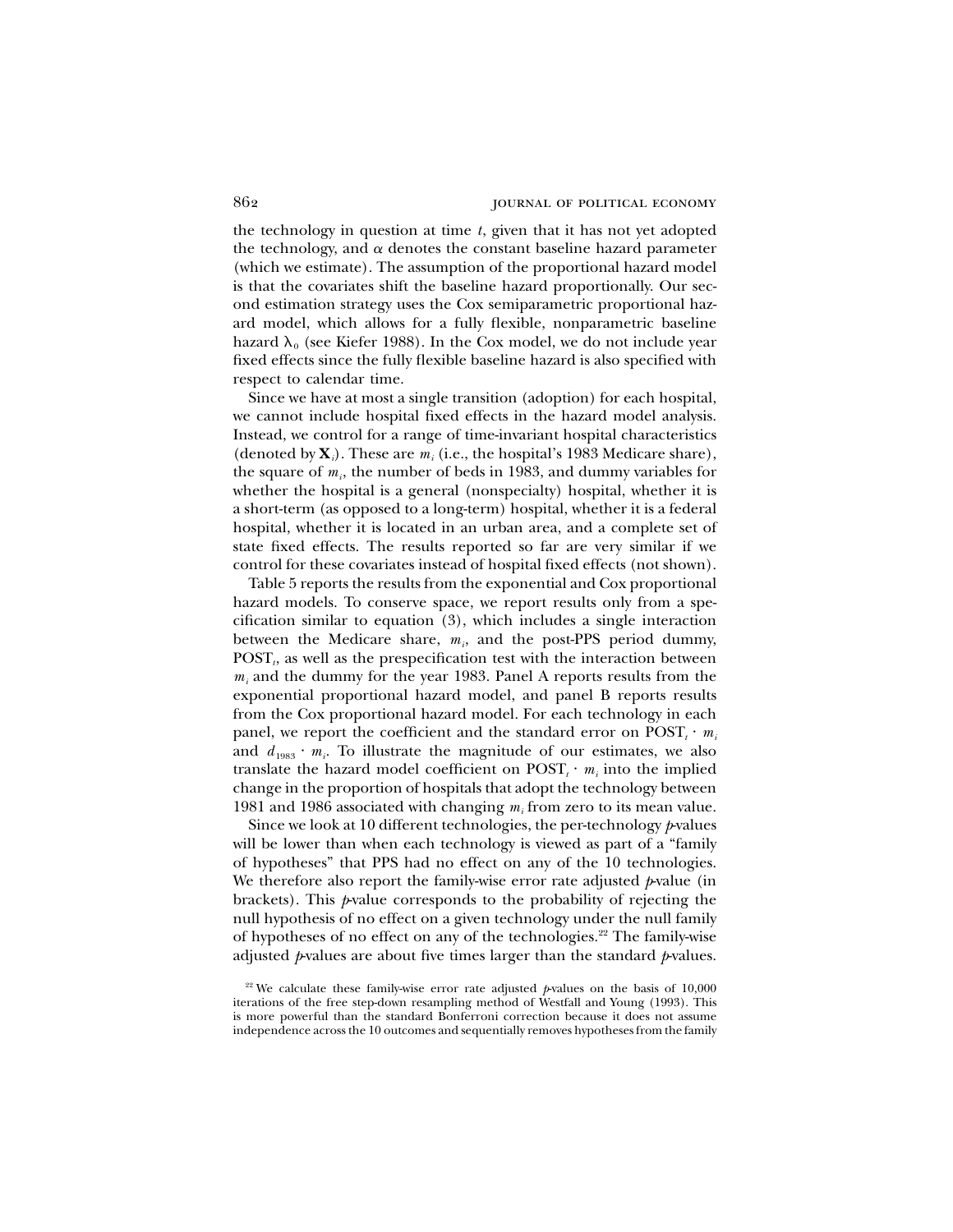# INPUT AND TECHNOLOGY CHOICES 863

Both panels of table 5 show similar results and suggest that the shift from full cost to partial cost reimbursement was associated with increased technology adoption. At a 5 percent cutoff, the results from the exponential (respectively, Cox) model using the standard  *values sug*gest that PPS is associated with increased adoption of seven (respectively, six) of the 10 specific technologies. The results using the family-wise adjusted *p*-values suggest that PPS is associated with an increased adoption of three of the 10 technologies. Two of these three technologies, open-heart surgery and CT scan, are likely to be used disproportionately by Medicare patients. Our interpretation of the increase in adoption following PPS is thus along the lines of result 2*b* and relies on technologylabor substitution.<sup>23</sup>

While we cannot definitively pinpoint the mechanism for this technology-labor substitution, we can provide some evidence of one natural mechanism, the use of technology to reduce the length of stay. The typical hospital day is relatively nurse or custodial care intensive. By increasing the intensity of treatment up-front, hospitals may be able to reduce length of stay on the margin. Consistent with this, column 4 of table 3 presents evidence that Medicare PPS is associated with declines in log average length of stay, defined as  $log(pation days/admissions).^{24}$ 

It is also noteworthy that the other technology for which the familywise adjusted *p*-values show a statistically significant increase in adoption is the neonatal intensive care unit (NICU), which is likely to be used almost exclusively by non-Medicare patients. Although an effect of PPS on NICU adoption may be viewed as problematic for our identification strategy, it is consistent with the growing body of evidence of "spillovers" in the health care sector. $25$  Such spillovers could be incorporated into the framework in Section II by relaxing the assumption that  $z_i$  in the

after they are rejected. See Kling and Liebman (2004) for an application and a more detailed discussion of this method.

 $2<sup>23</sup>$  As noted before, hospital labor consists of nurses, orderlies, administrators, and custodial staff but does not include doctors (who are neither employed by nor paid by the hospitals). Thus the technologies may well be complementary with physicians (or particular physician specialties) but still substitutes for hospital labor.

<sup>&</sup>lt;sup>4</sup> Because (as in col. 3 of table 3) the dependent variable in col. 4 of table 3 is mechanically related to the cross-sectional variation of the Medicare share of patient days in 1983, we again drop 1980 from the sample and redefine the cross-sectional variation as the Medicare share of patient days in 1980.

 $25$  For example, Baicker and Staiger (2005) find that increases in the hospital reimbursement rate of Medicaid—which primarily reimburses for childbirth and pediatrics are associated with declines not only in infant mortality but also in heart attack mortality among the elderly Medicare population. Similarly, Baker (1997) finds that higher managed care penetration in private insurance is associated with decreased hospital spending on fee-for-service Medicare patients. Most closely related to our findings, Dafny (2005) finds that in response to increases in average reimbursement rates for Medicare patients with specific diagnoses, hospitals spread the increased revenue uniformly across the treatment of all patients.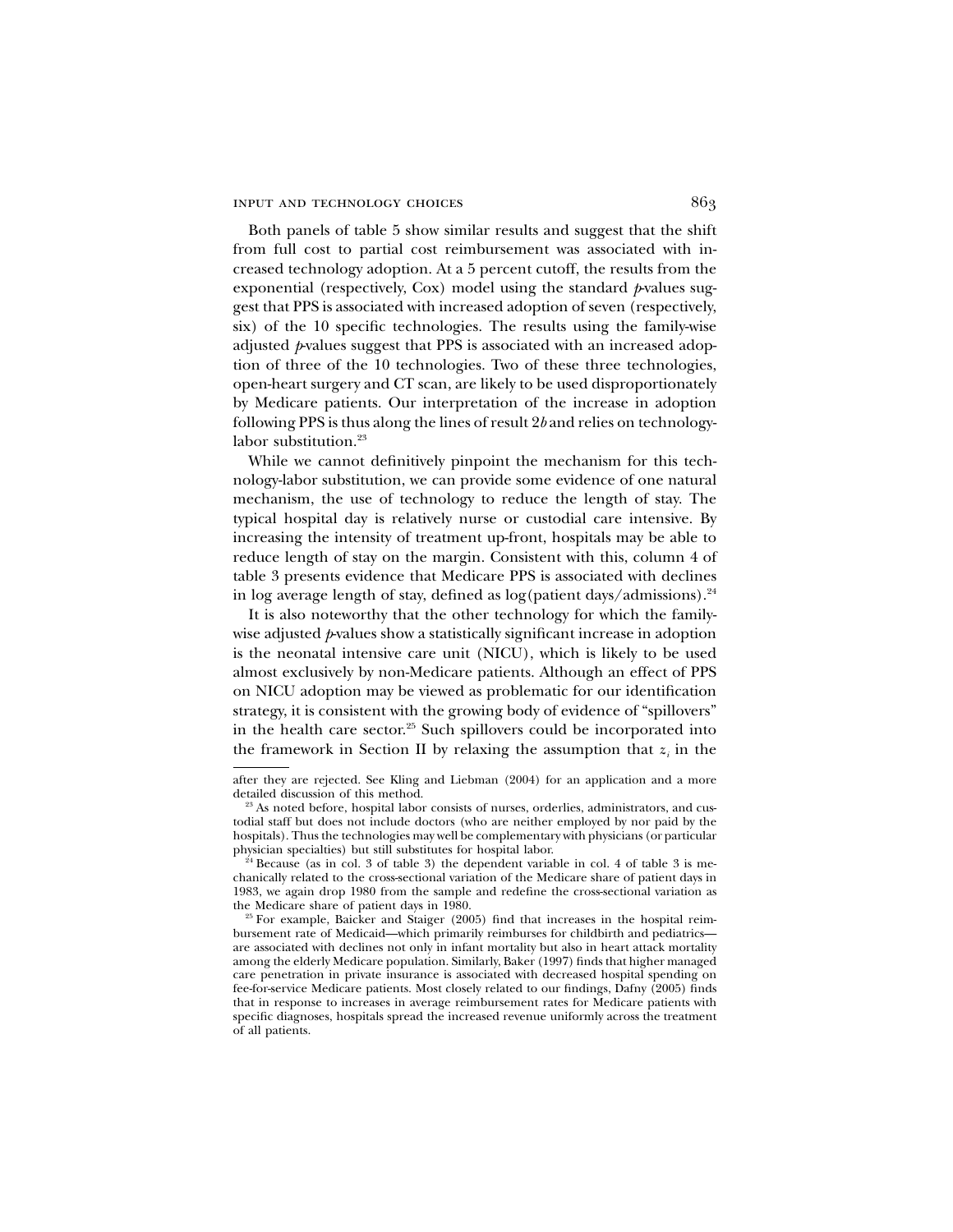|                                                               |                                                                           |                                                         |                                                   | THE IMPORTANCE OF THE STREET OF ADDITION IT MOTHER THANGED IN STREET TO THE THE THE THE THE THE THE THE THE T |                                    |                                                        |                                                        |                                                                              |                                         |                                                                               |
|---------------------------------------------------------------|---------------------------------------------------------------------------|---------------------------------------------------------|---------------------------------------------------|---------------------------------------------------------------------------------------------------------------|------------------------------------|--------------------------------------------------------|--------------------------------------------------------|------------------------------------------------------------------------------|-----------------------------------------|-------------------------------------------------------------------------------|
|                                                               | CARDIAC TECHNOLOGIES                                                      |                                                         |                                                   | DIAGNOSTIC<br>RADIOLOGY                                                                                       |                                    | <b>TECHNOLOGIES</b><br>OTHER                           |                                                        |                                                                              | RADIATION THERAPY (Cancer Treatment)    |                                                                               |
|                                                               | Catheterization<br>Cardiac                                                | Open-Heart<br>Surgery                                   |                                                   | CT Scan Radioisotope<br>Diagnostic                                                                            | Care<br>Intensive<br>Neonatal      | Transplant<br>Organ                                    | Megavoltage<br>Radiation<br>Therapy                    | Radioactive<br>Implants                                                      | Radioisotope<br>Therapeutic<br>Facility | X-Ray<br>Radiation                                                            |
|                                                               |                                                                           |                                                         |                                                   |                                                                                                               |                                    | A. Exponential Proportional Hazard Model               |                                                        |                                                                              |                                         |                                                                               |
| $POST \times m_i$                                             | $\ddot{3}$                                                                | 2.61                                                    | 928                                               | .666                                                                                                          | 3.83                               | 1.74                                                   | 01.16                                                  | $-74$                                                                        | $-096$                                  | $-0.81$                                                                       |
|                                                               |                                                                           |                                                         |                                                   |                                                                                                               |                                    |                                                        |                                                        |                                                                              |                                         |                                                                               |
|                                                               | $\begin{array}{c} (481) \\ (1071) \\ (392) \\ (489) \\ (592) \end{array}$ | $(0.683)$<br>[1001]                                     |                                                   | $\begin{array}{c} (.265) \\ [.072] \\ -.024 \end{array}$                                                      | $(0.663)$<br>$[-0.0001]$<br>$1.14$ | $\begin{array}{c} (785) \\ [1116] \\ 1.07 \end{array}$ | $\begin{array}{c} (782) \\ [116] \\ 1.397 \end{array}$ | $\begin{smallmatrix} .508 \\ .383 \\ .726 \\ .769 \\ .383 \end{smallmatrix}$ | 1983<br>1988<br>1989<br>1989            | $\begin{array}{c} (.601) \\ -.9751 \\ -.701) \\ -.6341 \\ -.6341 \end{array}$ |
| $d_{1983} \times m_{i}$                                       |                                                                           |                                                         |                                                   |                                                                                                               |                                    |                                                        |                                                        |                                                                              |                                         |                                                                               |
|                                                               |                                                                           |                                                         |                                                   | $(312)$<br>$-996$ ]                                                                                           | $\frac{(.843)}{[-745]}$            |                                                        |                                                        |                                                                              |                                         |                                                                               |
|                                                               |                                                                           | $\begin{array}{c} 1.48 \\ 1.054) \\ [.745] \end{array}$ | $(359)$<br>$(359)$<br>$(59)$<br>$(35)$<br>$(318)$ |                                                                                                               |                                    | $(1.30)$<br>[.885]                                     | $\frac{(1.026)}{1.745}$                                |                                                                              |                                         |                                                                               |
| Change in $\%$<br>adopt if change<br>POST $\times$ $m_s$ from |                                                                           |                                                         |                                                   |                                                                                                               |                                    |                                                        |                                                        |                                                                              |                                         |                                                                               |
| ) to mean                                                     | 025                                                                       | .004                                                    | .086                                              | .054                                                                                                          | 008                                | 003                                                    | .004                                                   | $-.021$                                                                      | $-.003$                                 | $-.001$                                                                       |
|                                                               |                                                                           |                                                         |                                                   |                                                                                                               |                                    |                                                        |                                                        |                                                                              |                                         |                                                                               |

The Impact of PPS on Technology Adoption II: Hazard Models of Technology Adoption Ž TABLE 5<br>PTON I': H<sub>4</sub> TABLE 5 pps Turn  $\mathbf{L}$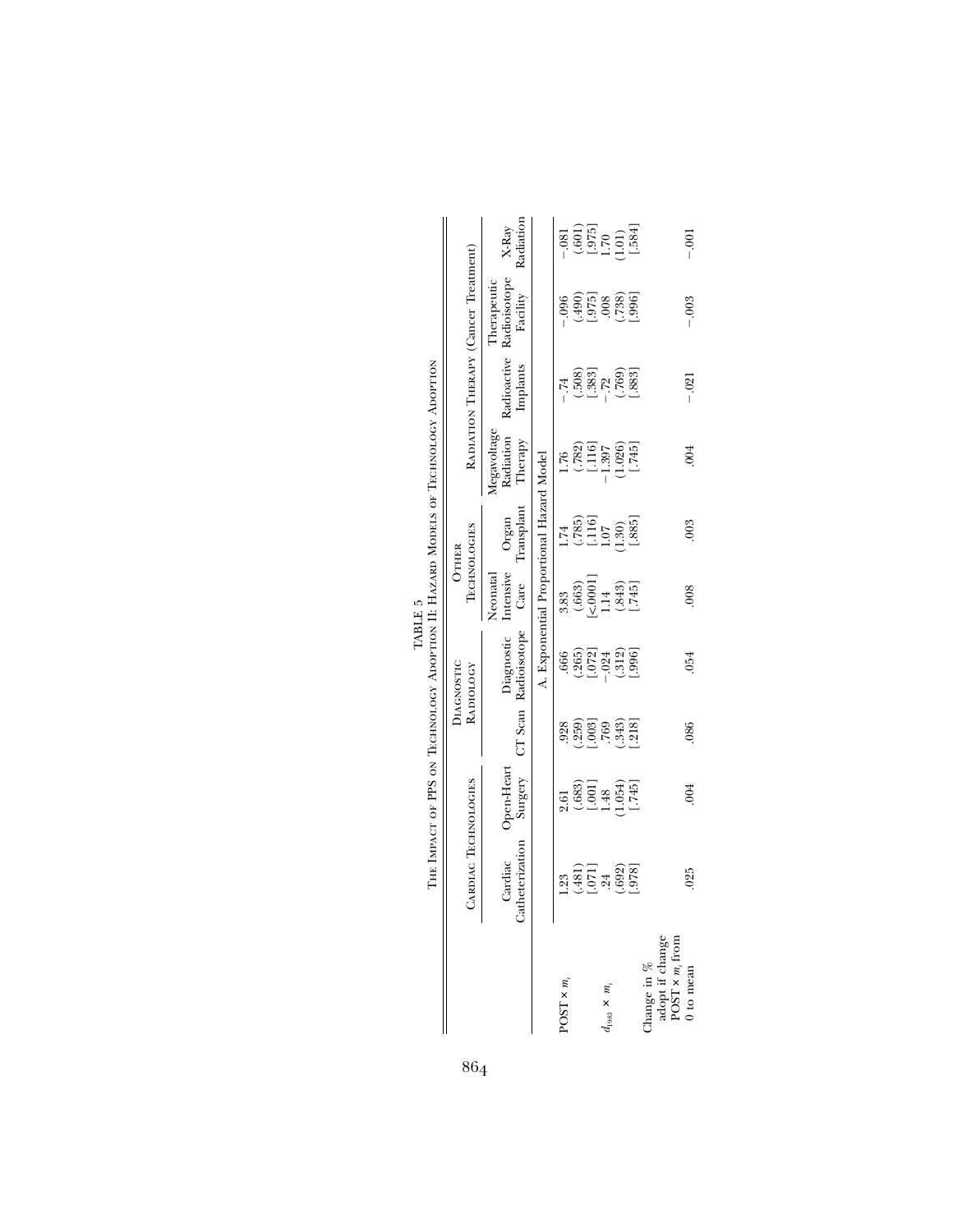|                                  | $-188$          | $(0.601)$<br>$(0.921)$<br>$(0.62)$              |        |                       | (.556) | .838]   |                |                                   |                  |               | $\frac{073}{4,741}$        |                     |                                                                                                                                                                                                                                                                                                                                                                                                                                                                                                                                                                                                                                                                                                                                                                                                                                                                                                                                                                                                                                                                                                                                                                                                                                                                                           |
|----------------------------------|-----------------|-------------------------------------------------|--------|-----------------------|--------|---------|----------------|-----------------------------------|------------------|---------------|----------------------------|---------------------|-------------------------------------------------------------------------------------------------------------------------------------------------------------------------------------------------------------------------------------------------------------------------------------------------------------------------------------------------------------------------------------------------------------------------------------------------------------------------------------------------------------------------------------------------------------------------------------------------------------------------------------------------------------------------------------------------------------------------------------------------------------------------------------------------------------------------------------------------------------------------------------------------------------------------------------------------------------------------------------------------------------------------------------------------------------------------------------------------------------------------------------------------------------------------------------------------------------------------------------------------------------------------------------------|
|                                  | -.183           | (490)                                           | [.921] | 1.160                 | (.513) | [.145]  |                |                                   | $-.002$          |               | .092                       | 4,485               |                                                                                                                                                                                                                                                                                                                                                                                                                                                                                                                                                                                                                                                                                                                                                                                                                                                                                                                                                                                                                                                                                                                                                                                                                                                                                           |
|                                  | $-.826$         | $\begin{array}{c} (0.511) \\ 0.281 \end{array}$ |        | 1.598                 | (.568) | $[0+0]$ |                |                                   | $-.029$          |               | .082                       | 4,542               |                                                                                                                                                                                                                                                                                                                                                                                                                                                                                                                                                                                                                                                                                                                                                                                                                                                                                                                                                                                                                                                                                                                                                                                                                                                                                           |
|                                  | 69              | (386)                                           | [165]  | 2.54                  | (725)  | 0.003   |                |                                   | $\overline{5}$   |               | .036                       | 4,950               |                                                                                                                                                                                                                                                                                                                                                                                                                                                                                                                                                                                                                                                                                                                                                                                                                                                                                                                                                                                                                                                                                                                                                                                                                                                                                           |
| B. Cox Proportional Hazard Model | $\ddot{\circ}$  | .783                                            | .165   | .023                  | .894)  | .984    |                |                                   | .016             |               | $0\not\hspace{-1.5mm}=\!0$ | 5,437               |                                                                                                                                                                                                                                                                                                                                                                                                                                                                                                                                                                                                                                                                                                                                                                                                                                                                                                                                                                                                                                                                                                                                                                                                                                                                                           |
|                                  | 3.69            | (.659)                                          | 0001   | 205                   | (140)  | .982    |                |                                   | $\overline{12}$  |               | .066                       | 5,301               |                                                                                                                                                                                                                                                                                                                                                                                                                                                                                                                                                                                                                                                                                                                                                                                                                                                                                                                                                                                                                                                                                                                                                                                                                                                                                           |
|                                  | 577             | .266)                                           | 1165   | $-0.659$              | (.253) | [020]   |                |                                   | .088             |               | 36                         | 2,758               |                                                                                                                                                                                                                                                                                                                                                                                                                                                                                                                                                                                                                                                                                                                                                                                                                                                                                                                                                                                                                                                                                                                                                                                                                                                                                           |
|                                  | 783             | .259)                                           | .024]  | 204                   | .300   | .932]   |                |                                   | 0.60             |               | $\ddot{=}$                 | 4,739               |                                                                                                                                                                                                                                                                                                                                                                                                                                                                                                                                                                                                                                                                                                                                                                                                                                                                                                                                                                                                                                                                                                                                                                                                                                                                                           |
|                                  | 2.48            | 080.                                            | [.002] | $-.086$               | (.657) | .984    |                |                                   | 053              |               | 033                        | 5,130               |                                                                                                                                                                                                                                                                                                                                                                                                                                                                                                                                                                                                                                                                                                                                                                                                                                                                                                                                                                                                                                                                                                                                                                                                                                                                                           |
|                                  | $\frac{3}{2}$   | (.480)                                          | [.129] | $-795$                | (.510) | 511     |                |                                   | 053              |               | .066                       | 4,861               |                                                                                                                                                                                                                                                                                                                                                                                                                                                                                                                                                                                                                                                                                                                                                                                                                                                                                                                                                                                                                                                                                                                                                                                                                                                                                           |
| I                                | $POST \times m$ |                                                 |        | $d_{1983} \times m_i$ |        |         | Change in $\%$ | adopt if change<br>POST x m, from | $0$ to mean $\,$ | Mean adoption | rate                       | <b>Diservations</b> | Nore. –The table shows coefficients from proportional hazard models. Censoring occurs if PPS has not been adopted by 1986. All estimates include covariates for the following hospital characteristics<br>The variable d <sub>isse</sub> is an indicator variable for year 1983. The variable m <sub>o</sub> measures the Medicare share of the hospital's inpatient days in 1983. "Change in % adopt if change POST ×m, from 0 to mean"<br>are set to their mean. Heteroskedasticity-robust standard errors are in parentheses. Family sites dijusted praducs based on 10,000 iterations are in brackets (see the text for more details); these tend<br>whether a shorterm hospital, and whether a federal hospital. Estimates using the exponential model also include year fixed effects. The variable POST is an indicator variable for the years 1984–86<br>denotes the difference in the average hospital adoption (by 1986) rate if all variables are set to their mean except for POST x m, which is set to zero, relative to if all variables (including POST x m)<br>in 1983: Medicare share of patient days, Medicare share of patient days squared, number of beds, and indicator variables for state, whether in a metropolitan statistical area, whether a general hospital |

| устрения или при применения или при применении при применении при применении при применении при применении при<br>Применения при применении при применении при применении при применении при применении при применении при приме | n 1983: Medicare share of patient days, Medicare share of patient days squared, number of beds, and indicator variables for state, whether in a metropolitan statistical area, whether a general hospital, | thether a short-term hospital, and whether a federal hospital. Estimates using the exponential model also include year fixed effects. The variable POST is an indicator variable for the years 1984–86. | The variable $d_{\text{ass}}$ is an indicator variable for year 1983. The variable m, measures the Medicare share of the hospital's inpatient days in 1983. "Change in % adopt if change POST x m, from 0 to mean" | average hospital adoption (by 1986) rate if all variables are set to their mean except for POST $x_{m_i}$ , which is set to zero, relative to if all variables (including POST x $m_i$ ) | are set to their mean. Heteroskedasticity-robust standard errors are in parentheses. Family-wise adjusted pralues based on 10,000 iterations are in brackets (see the text for more details); these tend | to be about five times larger than the unadjusted per-technology pvalues (not shown). Number of beservations denotes the size of the at-risk sample (i.e., the number of hospitals that have not adopted | by 1980). Mean adoption rate denotes the percentage of the at-risk sample that adopted by 1986. This may differ slightly from the implied change in the proportion of hospitals that have the technology | between 1980 and 1986 in fig. 5 because that figure is done in a cross section whereas the estimates in the table are done in a panel, and hospitals occasionally change their report from having to not | verified that the results in this table are robust to alternative ways of treating this measurement error. |  |
|----------------------------------------------------------------------------------------------------------------------------------------------------------------------------------------------------------------------------------|------------------------------------------------------------------------------------------------------------------------------------------------------------------------------------------------------------|---------------------------------------------------------------------------------------------------------------------------------------------------------------------------------------------------------|--------------------------------------------------------------------------------------------------------------------------------------------------------------------------------------------------------------------|------------------------------------------------------------------------------------------------------------------------------------------------------------------------------------------|----------------------------------------------------------------------------------------------------------------------------------------------------------------------------------------------------------|----------------------------------------------------------------------------------------------------------------------------------------------------------------------------------------------------------|----------------------------------------------------------------------------------------------------------------------------------------------------------------------------------------------------------|----------------------------------------------------------------------------------------------------------------------------------------------------------------------------------------------------------|------------------------------------------------------------------------------------------------------------|--|
|                                                                                                                                                                                                                                  |                                                                                                                                                                                                            |                                                                                                                                                                                                         |                                                                                                                                                                                                                    | lenotes the difference in the a                                                                                                                                                          |                                                                                                                                                                                                          |                                                                                                                                                                                                          |                                                                                                                                                                                                          |                                                                                                                                                                                                          | naving a technology; we have                                                                               |  |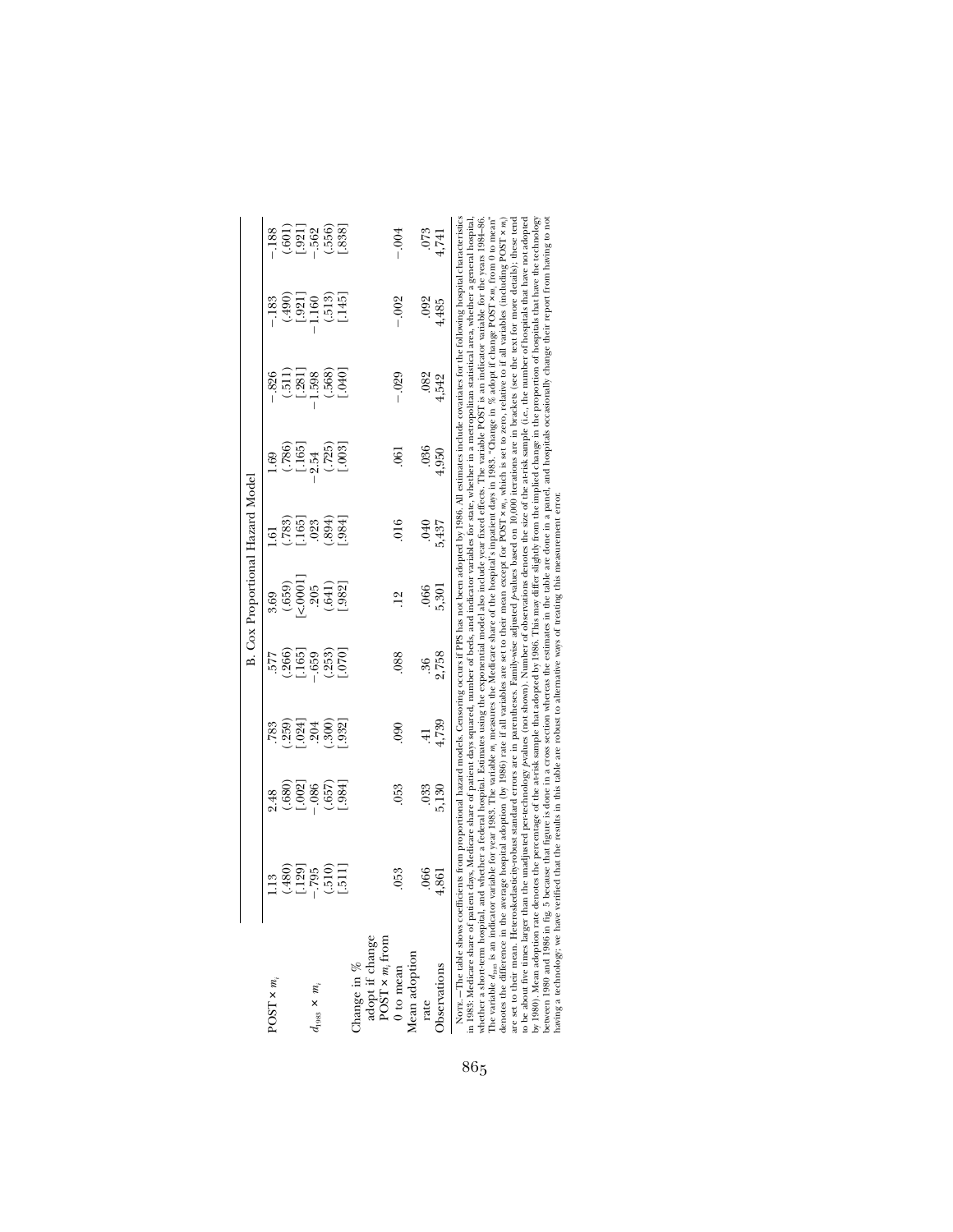production function (1) is constant. In this case, PPS-induced technology adoption may increase managerial effort (a component of  $z_i$ ) that is complementary to technology, thus reducing the cost of adopting other, non-Medicare technologies. Perhaps more plausibly, PPS may also induce a switch in managerial effort from Medicare-related activities that have now become less profitable to non-Medicare activities, potentially inducing the adoption of non-Medicare technologies. Of course, a more prosaic explanation for the apparent "spillover" may be that, in practice, Medicare's cost-based reimbursement rules permitted hospitals considerable latitude in determining which costs to assign to Medicare (OTA 1984; CBO 1988), allowing some degree of fungibility in the reimbursement of capital expenses.

# *C. Changes in Skill Composition*

Finally, result 3 suggests that when technology (or capital) is more complementary to skilled than to unskilled labor, the induced increase in technology (or in the capital-labor ratio) should cause a change in the composition of the workforce toward more skilled employees. We can identify full-time-equivalent employment of two types of nurses in the data, registered nurses (RNs) and licensed practical nurses (LPNs); together these constitute about one-quarter of total hospital employment.<sup>26</sup> RNs are considerably more skilled than LPNs.<sup>27</sup>

Column 5 of table 3 shows that the introduction of PPS appears to be associated with an increase in the proportion of nurses that are relatively more skilled (the RNs). These results are somewhat weaker than our previous findings because there is evidence of preexisting trends prior to PPS in the same direction as PPS and of magnitude about half of that estimated for PPS. Overall, we interpret the finding as broadly suggestive of a potential increase in the skill content of employment associated with the induced increase in technology adoption. Since, as discussed in the introduction, the existing view in the literature is that capital and technology are more complementary to skilled labor than to unskilled labor, evidence that PPS is associated with increases in the skill composition of hospitals' workforces provides indirect support for our results concerning the effect of PPS on capital-labor ratios and technology adoption.

<sup>&</sup>lt;sup>26</sup> The total amount of hospital employment accounted by nurses is about one-third, but the other nursing categories do not have consistent names across years, making it impossible for us to use them in this exercise.

 $27$  RN certification requires about twice as many years of training as LPN certification, which is reflected in the approximately 50 percent higher hourly wage of RNs relative to LPNs. We are grateful to Doug Staiger for providing us with the estimates of hourly wages by occupation from the 2000 Merged Outgoing Rotation Groups of the Current Population Survey.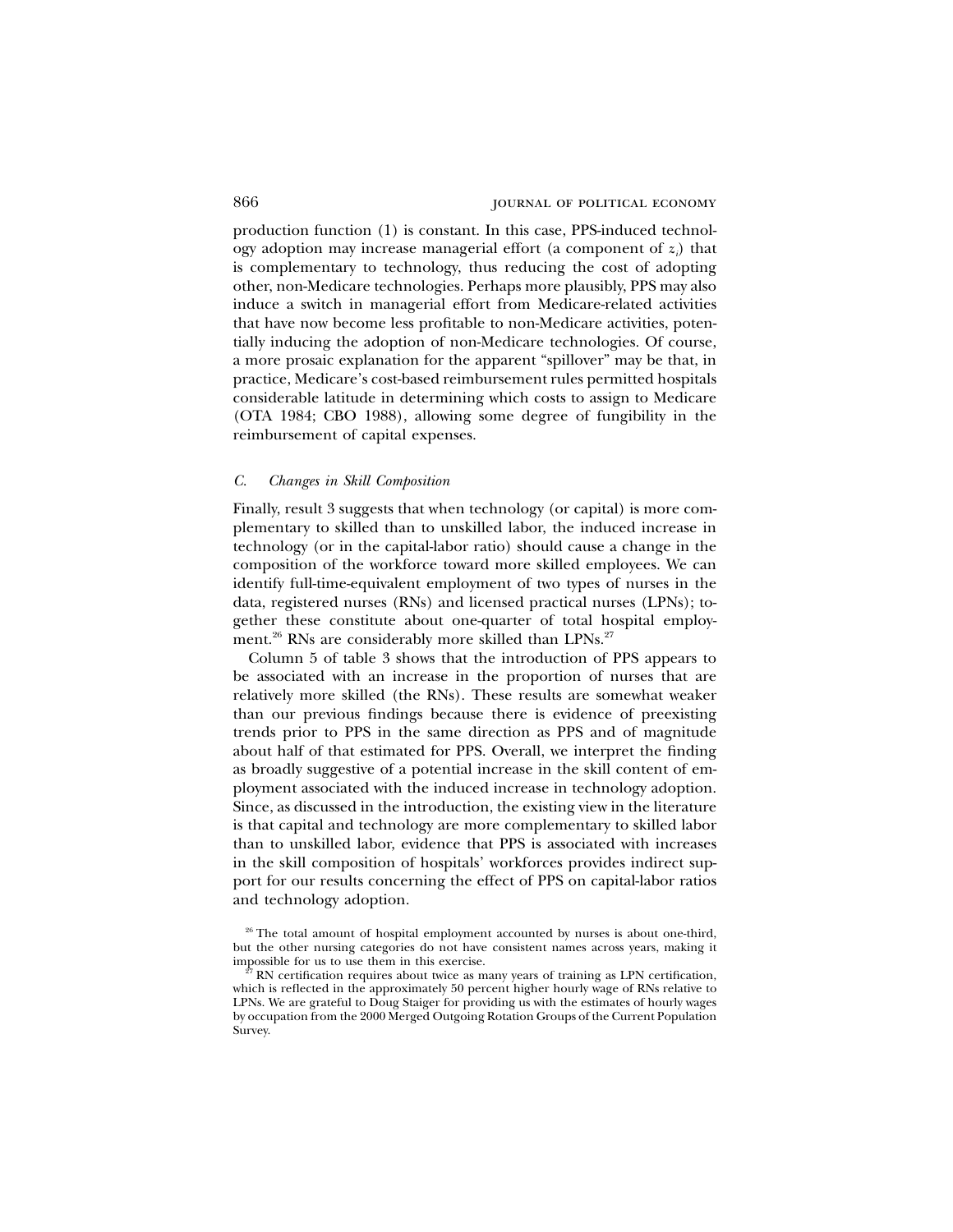# INPUT AND TECHNOLOGY CHOICES 867

# *D. Alternative Interpretations*

We have so far offered our preferred interpretation that the observed changes in factor demands and technology are a response to the change in relative factor prices induced by PPS. There are a number of alternative interpretations for the results reported so far. But the evidence suggests that these are less plausible than our preferred interpretation.

One potential alternative is that the increase in the depreciation share, documented in table 2, may be a mechanical effect. Depreciation is a backward-looking measure, and thus the ratio of depreciation to operating expenses may mechanically increase in response to a proportional scaling back of capital and labor inputs. But in practice, we see no scaling back of capital inputs, and moreover, this alternative explanation would suggest that the effect should attenuate over time, whereas the results in column 3 of table 2 indicate that the effect appears to grow over time. Another related concern would be that the PPSinduced reduction in hospitals' Medicare share (see col. 3 of table 3) could mechanically cause an increase in the capital-labor ratio if Medicare patients are treated in a less capital-intensive manner than non-Medicare patients. Empirically, however, Medicare patients appear to be more capital intensive than non-Medicare patients: in the 1983 cross section, hospitals with a higher Medicare share have a statistically significantly higher depreciation share, with or without controlling for a rich set of covariates. In addition, neither of these two "mechanical" explanations is consistent with the evidence of PPS-induced changes in technology adoption and skill composition.

Another possible interpretation is that the increase in the capitallabor ratio may partly reflect a strategic response by hospitals to the possibility that capital reimbursement may be made prospective in the future; if so, hospitals may wish to build up their historical capital costs to increase their future prospective capital reimbursement rates. The incentive for such a strategic response is not obvious, however, since it was not a priori clear if and when capital reimbursement would be made prospective, nor how or whether a hospital's own historical costs would affect any prospective reimbursement rates (see, e.g., GAO 1986; CBO 1988). Moreover, to the extent that the response reflects the results from such "gaming," we might expect it to occur predominantly—or at least disproportionately—on the more easily manipulatable financing dimension (e.g., interest expenditures or leveraging) rather than on the depreciation share per se. However, we found no evidence that PPS is associated with an increase in debt financing of capital expenditures ("leveraging up"). $^{28}$  Finally, this type of gaming response should also

<sup>&</sup>lt;sup>28</sup> These results are reported in Acemoglu and Finkelstein (2006).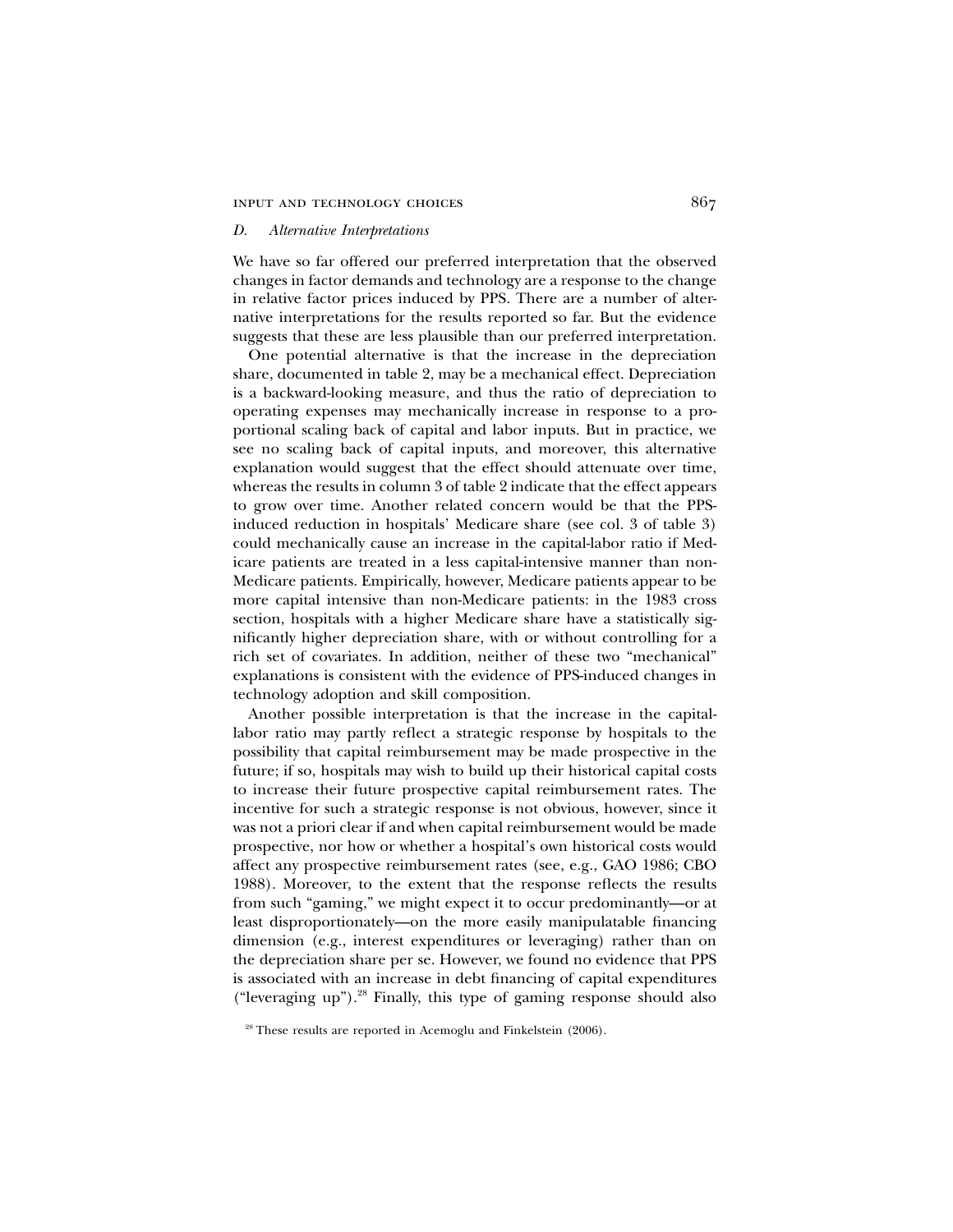not translate into effects on other margins, such as technology adoption or the skill composition of the workforce.<sup>29</sup>

One potential concern with the technology adoption results is the presence of secular increases in medical technology during this time period. Since the elderly are among the most intensive users of medical technology, there may be a spurious association between Medicare share and technology adoption trends. However, several of the technologies for which we find an impact of PPS are in fact not diffusing over our sample period (see fig. 5). Most important, the results from our prespecification test  $(d_{1983} \cdot m_i)$  in tables 4 and 5 show no systematic evidence of differential trends in technology adoption across hospitals with different Medicare shares before the introduction of PPS.

An alternative interpretation for our technology findings is that PPS reimbursement for Medicare patients (i.e., the price subsidy) is not fully prospective (McClellan 1996, 1997); the reimbursement a hospital receives for a Medicare patient varies on the basis not only of the patient's diagnosis, but also, in some cases, of the type of treatment he or she receives, particularly the type of surgery, if any. These features may have increased hospitals' incentives to perform these surgeries and consequently induced them to adopt the technologies needed to perform them. However, the evidence suggests that this type of incentive effect is unlikely to be the driving factor behind our technology adoption results since we find equally strong results for procedures that are not reimbursed more generously after PPS. As noted by McClellan (1996), for ad hoc reasons, there are separate reimbursement rates for patients who have a heart attack if they undergo percutaneous transluminal coronary angioplasty or coronary artery bypass graft, but not if they spend time in the cardiac care unit (CCU). Hazard models estimated for adoption of the CCU show that the introduction of PPS is associated with an increased rate of adoption of the CCU even though this was not a technology whose use was associated with any increased reimbursement rate.<sup>30</sup> Moreover, there is no evidence that hospitals vary resources per patient in response to the subsequent changes in Medicare's relative reimbursement rates of various health services (though

 $29$  Even if the effect is not merely a strategic one, the magnitude of the input response may be affected by hospitals' expectations that continued reimbursement of capital costs might be temporary. A priori, however, it is not clear how such expectations (even if they were important) would affect magnitudes. On the one hand, the response might be larger because the relative subsidy to capital is expected to be temporary and hospitals may attempt to incur and pass through their capital costs while they still can. On the other hand, if there are adjustment costs, the response may be smaller than the case in which the change in the regulatory regime is expected to be permanent.

 $30$  Information on whether a hospital has a CCU is available from 1980–85 (see App. table A1). The other technology adoption results in table 5 are robust to excluding 1986 from the data.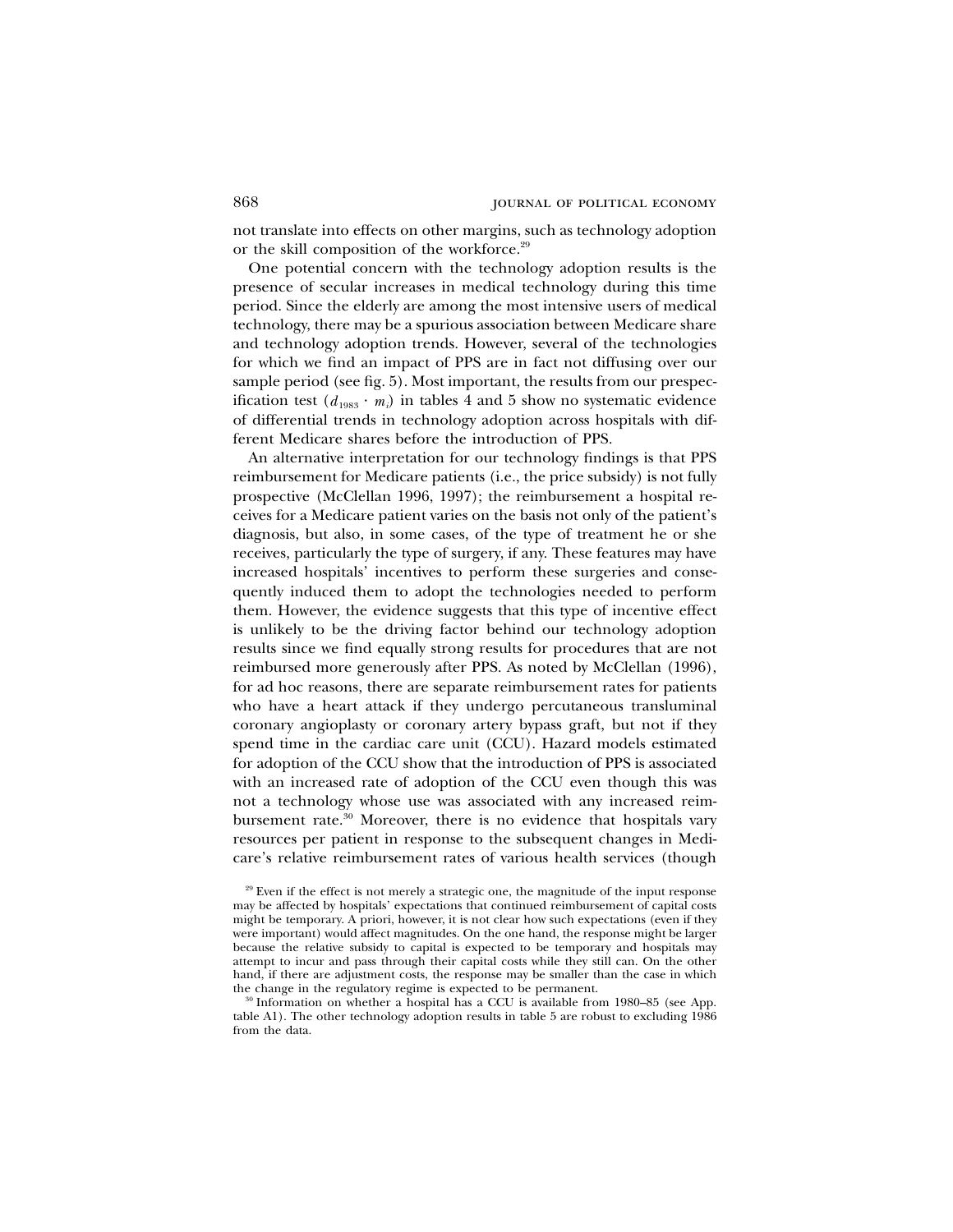# INPUT AND TECHNOLOGY CHOICES 869

there is evidence of nominal responses, so-called up-coding; see, e.g., Dafny 2005).

Finally, since PPS applied only to hospital inpatient expenditures, it may have encouraged a real or nominal reallocation of some inpatient hospital activity to outpatient or nursing home units of the hospital. Previous empirical evidence suggests that PPS was, in fact, associated with reallocation of some inpatient hospital activity to hospital outpatient units, although there is no evidence of reallocation to nursing homes (Coulam and Gaumer 1991). However, any such reallocations within the hospital cannot explain our findings regarding the impact of PPS on input and technology choices since our input and technology measures are inclusive of hospital-based outpatient units and hospitalbased nursing home facilities. $31$  Of course, if some activities were spun off out of the hospital completely, these might potentially contribute to our estimated decline in labor inputs. Nevertheless, they cannot explain the estimated increase in technology adoption. Moreover, the empirical evidence is not suggestive of such spinoff behavior. We find no evidence that the introduction of PPS is associated with an increased probability of having a hospital-based nursing home unit (results not reported), and although we cannot use our empirical strategy to investigate the impact of PPS on the creation of freestanding nursing home facilities, there is no evidence in the time series of an increase in total nursing home use over our time period (HCFA 1999, 178).

### **VII. Robustness Checks**

Table 6 reports the results for some of the robustness checks we performed on the depreciation share (capital-labor ratio) and the number of facilities (one of the measures of technology adoption).<sup>32</sup> Column 1 reproduces the baseline results from estimating equation (3). To investigate the concern that our results may be spuriously picking up underlying differential trends by hospitals with different pre-PPS Medicare shares, our first robustness exercise adds an interaction between the Medicare share (in 1983),  $m_i$ , and a linear trend (i.e., in terms of our estimating equations above, the vector of covariates  $\mathbf{X}_{i}$  now includes  $m_i \cdot t$ . The estimates in column 2 show that our main results are robust to the inclusion of this linear trend.

A related but different concern is that of mean reversion. In particular, if high–Medicare share hospitals are adjusting back to some hospital-

<sup>&</sup>lt;sup>31</sup> The estimated impact of PPS on the capital-labor ratio looks quite similar if we instead use measures of capital and labor that exclude any inputs used in a hospital-based nursing home (results not reported).

<sup>&</sup>lt;sup>32</sup> Additional robustness analyses are presented and discussed in Acemoglu and Finkelstein (2006).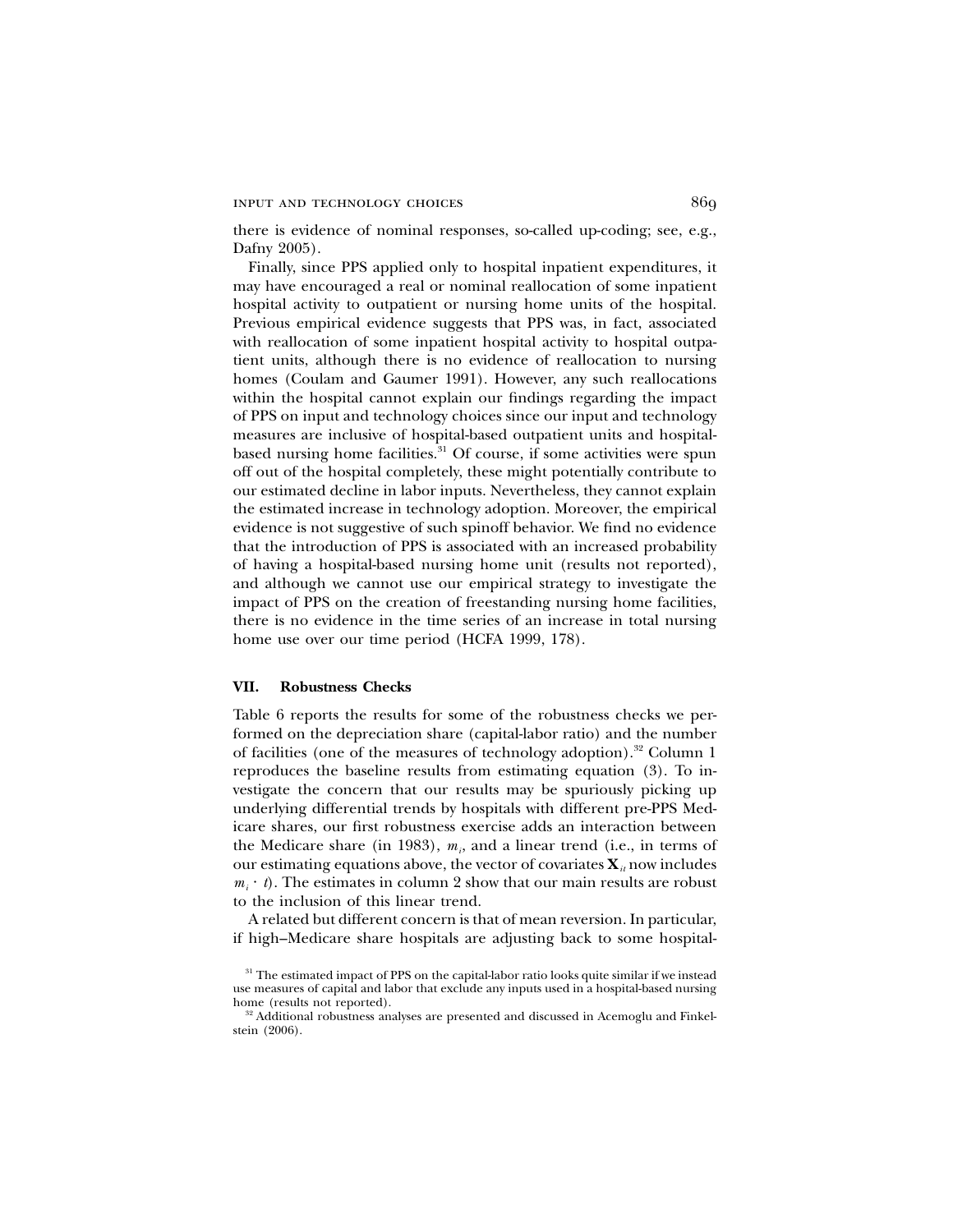|                                                                                                                                                                                                                                                                                                                                                                                                                                                                                                                                                                                                                                                                                                                                                                                                                                                                                                                                                                                                                                                                                                                                                                                                                                                                                                                                                                                                                                                                                                                                                                                                                                              |                 |                    | Add Year                |                                                                                                                                                                                             |                                            |                      |                                                                           |
|----------------------------------------------------------------------------------------------------------------------------------------------------------------------------------------------------------------------------------------------------------------------------------------------------------------------------------------------------------------------------------------------------------------------------------------------------------------------------------------------------------------------------------------------------------------------------------------------------------------------------------------------------------------------------------------------------------------------------------------------------------------------------------------------------------------------------------------------------------------------------------------------------------------------------------------------------------------------------------------------------------------------------------------------------------------------------------------------------------------------------------------------------------------------------------------------------------------------------------------------------------------------------------------------------------------------------------------------------------------------------------------------------------------------------------------------------------------------------------------------------------------------------------------------------------------------------------------------------------------------------------------------|-----------------|--------------------|-------------------------|---------------------------------------------------------------------------------------------------------------------------------------------------------------------------------------------|--------------------------------------------|----------------------|---------------------------------------------------------------------------|
|                                                                                                                                                                                                                                                                                                                                                                                                                                                                                                                                                                                                                                                                                                                                                                                                                                                                                                                                                                                                                                                                                                                                                                                                                                                                                                                                                                                                                                                                                                                                                                                                                                              |                 | Add                | Dummies x               |                                                                                                                                                                                             | Instrument                                 |                      | Using                                                                     |
|                                                                                                                                                                                                                                                                                                                                                                                                                                                                                                                                                                                                                                                                                                                                                                                                                                                                                                                                                                                                                                                                                                                                                                                                                                                                                                                                                                                                                                                                                                                                                                                                                                              |                 | Linear             | Dependent               |                                                                                                                                                                                             | for $m_{\!\scriptscriptstyle i}$ with Past | Using Only<br>Within | $On\bar{y}$                                                               |
|                                                                                                                                                                                                                                                                                                                                                                                                                                                                                                                                                                                                                                                                                                                                                                                                                                                                                                                                                                                                                                                                                                                                                                                                                                                                                                                                                                                                                                                                                                                                                                                                                                              | Base            | Trend              | Variable                | First                                                                                                                                                                                       |                                            |                      | Betweer                                                                   |
|                                                                                                                                                                                                                                                                                                                                                                                                                                                                                                                                                                                                                                                                                                                                                                                                                                                                                                                                                                                                                                                                                                                                                                                                                                                                                                                                                                                                                                                                                                                                                                                                                                              | Case            | $\times m_i$       | in 1982                 | Differences                                                                                                                                                                                 | Values                                     | Variation            | Variation                                                                 |
|                                                                                                                                                                                                                                                                                                                                                                                                                                                                                                                                                                                                                                                                                                                                                                                                                                                                                                                                                                                                                                                                                                                                                                                                                                                                                                                                                                                                                                                                                                                                                                                                                                              | $\widehat{\Xi}$ | $\widehat{2}$      | $\widehat{\mathcal{E}}$ | $\bigoplus$                                                                                                                                                                                 | $\widetilde{G}$                            | $\odot$              | $\widehat{C}$                                                             |
|                                                                                                                                                                                                                                                                                                                                                                                                                                                                                                                                                                                                                                                                                                                                                                                                                                                                                                                                                                                                                                                                                                                                                                                                                                                                                                                                                                                                                                                                                                                                                                                                                                              |                 |                    |                         | A. Dependent Variable: Capital Labor Ratio (Depreciation Share)                                                                                                                             |                                            |                      |                                                                           |
| POSTTREND x m                                                                                                                                                                                                                                                                                                                                                                                                                                                                                                                                                                                                                                                                                                                                                                                                                                                                                                                                                                                                                                                                                                                                                                                                                                                                                                                                                                                                                                                                                                                                                                                                                                | 532             | 633                | 657                     | 532                                                                                                                                                                                         | $\overline{51}$                            | 176                  | 787                                                                       |
|                                                                                                                                                                                                                                                                                                                                                                                                                                                                                                                                                                                                                                                                                                                                                                                                                                                                                                                                                                                                                                                                                                                                                                                                                                                                                                                                                                                                                                                                                                                                                                                                                                              | (.053)          | (0.114)            | $(260)$<br>(760.)       | (650)                                                                                                                                                                                       | $(.052)$<br>--131                          | $(.992)$<br>$.041$   | $\begin{array}{c} (.057) \\ -.129 \\ (.101) \\ \hline 43,188 \end{array}$ |
| $d_{1983} \times m_i$                                                                                                                                                                                                                                                                                                                                                                                                                                                                                                                                                                                                                                                                                                                                                                                                                                                                                                                                                                                                                                                                                                                                                                                                                                                                                                                                                                                                                                                                                                                                                                                                                        | $-.060$         |                    |                         | .064                                                                                                                                                                                        |                                            |                      |                                                                           |
|                                                                                                                                                                                                                                                                                                                                                                                                                                                                                                                                                                                                                                                                                                                                                                                                                                                                                                                                                                                                                                                                                                                                                                                                                                                                                                                                                                                                                                                                                                                                                                                                                                              | (.088)          | (.110)             | (.182)                  | (079)                                                                                                                                                                                       | (.887)                                     | (.146)               |                                                                           |
| Observations                                                                                                                                                                                                                                                                                                                                                                                                                                                                                                                                                                                                                                                                                                                                                                                                                                                                                                                                                                                                                                                                                                                                                                                                                                                                                                                                                                                                                                                                                                                                                                                                                                 | 43,188          | 43,188             | 13,041                  | 36,900                                                                                                                                                                                      | 42,428                                     | 43,188               |                                                                           |
|                                                                                                                                                                                                                                                                                                                                                                                                                                                                                                                                                                                                                                                                                                                                                                                                                                                                                                                                                                                                                                                                                                                                                                                                                                                                                                                                                                                                                                                                                                                                                                                                                                              |                 |                    |                         | B. Dependent Variable: Number of Facilities                                                                                                                                                 |                                            |                      |                                                                           |
| $\mathrm{POST} \times m_i$                                                                                                                                                                                                                                                                                                                                                                                                                                                                                                                                                                                                                                                                                                                                                                                                                                                                                                                                                                                                                                                                                                                                                                                                                                                                                                                                                                                                                                                                                                                                                                                                                   | 2.501           | .254               | 2.267                   | 2.478                                                                                                                                                                                       | 3.010                                      | 2.418                | 2.561                                                                     |
|                                                                                                                                                                                                                                                                                                                                                                                                                                                                                                                                                                                                                                                                                                                                                                                                                                                                                                                                                                                                                                                                                                                                                                                                                                                                                                                                                                                                                                                                                                                                                                                                                                              | (.401)          | $(.731)$<br>$.410$ | $(-377)$<br>- 566       | (.427)                                                                                                                                                                                      | (.383)                                     | $(.632)$<br>.135     | (.494)                                                                    |
| $a_{1983} \times m_i$                                                                                                                                                                                                                                                                                                                                                                                                                                                                                                                                                                                                                                                                                                                                                                                                                                                                                                                                                                                                                                                                                                                                                                                                                                                                                                                                                                                                                                                                                                                                                                                                                        | $-.467$         |                    |                         | .688                                                                                                                                                                                        | $-.204$                                    |                      | $-0.896$                                                                  |
|                                                                                                                                                                                                                                                                                                                                                                                                                                                                                                                                                                                                                                                                                                                                                                                                                                                                                                                                                                                                                                                                                                                                                                                                                                                                                                                                                                                                                                                                                                                                                                                                                                              | (.354)          | (.459)             | (.347)                  | (.333)                                                                                                                                                                                      | (.353)                                     | (.553)               | (473)                                                                     |
| Observations                                                                                                                                                                                                                                                                                                                                                                                                                                                                                                                                                                                                                                                                                                                                                                                                                                                                                                                                                                                                                                                                                                                                                                                                                                                                                                                                                                                                                                                                                                                                                                                                                                 | 43,188          | 43,188             | 13,041                  | 36,900                                                                                                                                                                                      | 42,428                                     | 43,188               | 13,188                                                                    |
| ariable POST is an indicator variable for the years 1984–86. The variable POSTTREND = 0 through 1983 and then takes the values 1, 2, and 3 in 1984, 1985, and 1986, respectively. The variable<br>2 adds a linear time trend interacted with Medicare share in 1983 to the base case. Column 3 adds year dummies interacted with log total expenditures in 1982 to the base case. Column 4 redoes<br>$d_{\rm sys}$ is an indicator variable for the year 1983. The variable $m$ measures the Medicare share of the hospital's inpatient days in 1983. The base case includes year and hospital fixed effects. Column<br>$d_{\text{obs}} \times m_i$ with a full set of year dummies interacted with the three categorical variables that can make a hospital exempt from PPS, so that the identification of the variables of interest comes<br>and 1982). Column 6 adds a full set of year dummies interacted with each of the three categorical variables that can make a hospital exempt from PPS (federal ownership, long-term stays, or<br>specialty hospital) so that the identification of the variables of interest comes only from within-hospital type variation in Medicare share. Column 7 instruments for POSITIREND x m and<br>the base case in first differences instead of fixed effects. Column 5 instruments for Medicare share in 1983 with past values of the hospital's Medicare share (specifically, the values in 1981)<br>only from between-hospital type variation in Medicare share. Standard errors are in parentheses and are adjusted to allow for an arbitrary covariance matrix within each hospital over time |                 |                    |                         | Norr.—The table reports results from estimating eqq. (3) and (5) by OLS. All regressions include hospital and year fixed effects. The dependent variable is given in the panel heading. The |                                            |                      |                                                                           |

 $\begin{tabular}{ll} \bf{TABLE ~6} \\ \bf{Robus} \text{TSNS} & \textbf{AAALYSIS} \\ \end{tabular} \begin{tabular}{ll} \bf{R-BLE} & \bf{6} \\ \bf{NMAIYSIS} & \bf{AIFERMATVE} \\ \end{tabular} \begin{tabular}{ll} \bf{SPECIFICATIONS} \end{tabular}$ Robustness Analysis: Alternative Specifications TABLE 6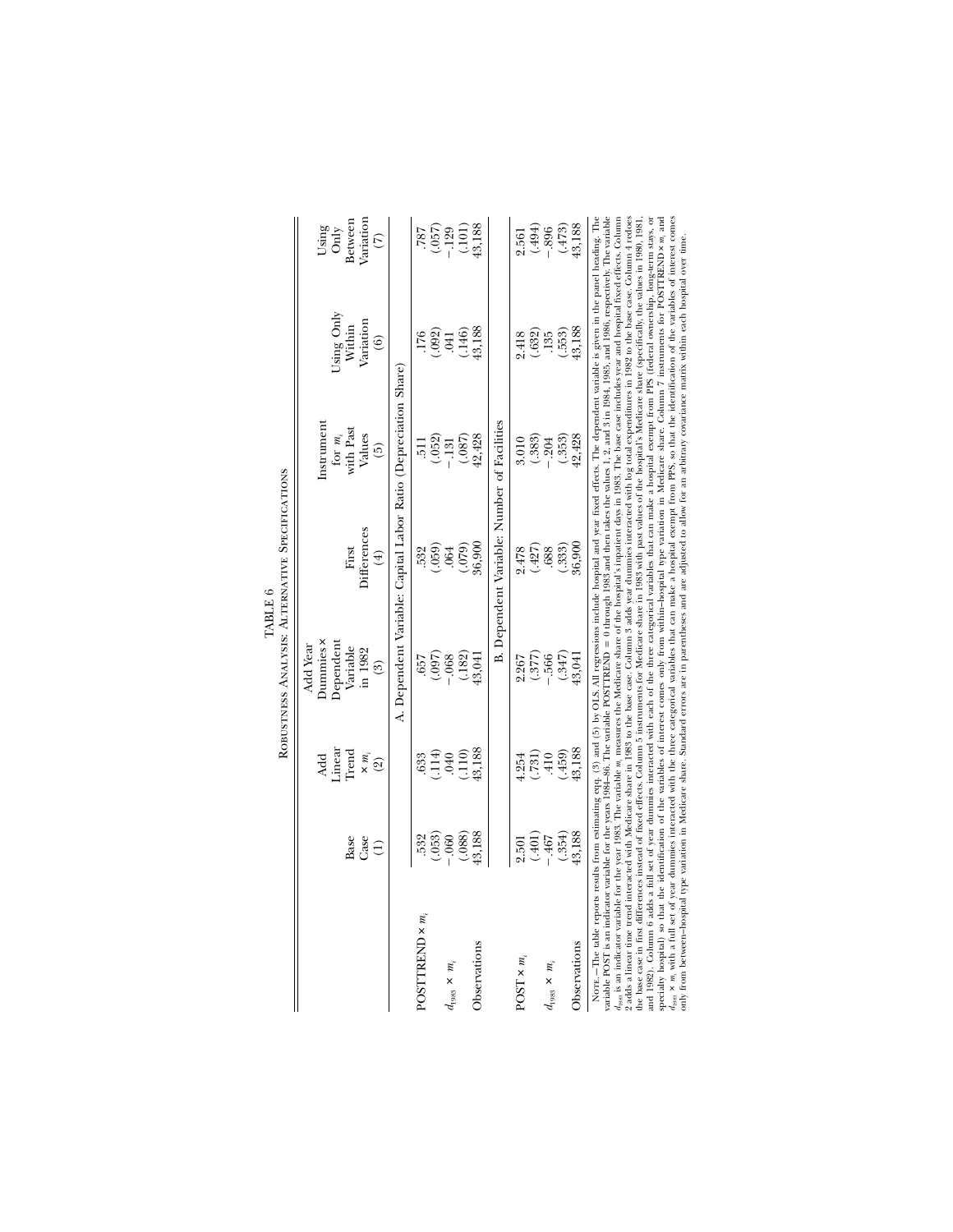specific equilibrium level, this may be picked up by our post-PPS $\times$ Medicare share interaction. To investigate this issue, column 3 interacts the value of the dependent variable for each hospital in 1982 with a full set of year dummies. This specification thus flexibly controls for any mean-reverting dynamics as well as any potential differential trends that depend on hospital baseline characteristics (e.g., based on technology levels). The estimates are remarkably similar to the baseline and show no evidence that mean reversion or differential trends based on pretreatment characteristics had any significant effect on our results.

As another check on the serial correlation properties of the error term and patterns of mean reversion, column 4 estimates the model in first differences rather than in levels. This specification is also useful as a check on the strict exogeneity assumption necessary for consistency of the fixed-effects estimator (Wooldridge 2002, 284) and on the potential importance of measurement error in the data (Griliches and Hausman 1986). For the depreciation share, the first-differenced results in column 4 are very similar to the baseline results. However, for the number of facilities, the results now show a pre-PPS effect of the same sign as the estimated PPS effect that is significant at 5 percent. However, since this is the only specification among many in which we find a samesigned significant pre-PPS effect for the number of facilities, we interpret this as partly driven by sampling variability.

Column 5 deals with concerns about measurement error in our key variable, the Medicare share, by instrumenting for the 1983 Medicare share with past values. The results are again similar to the baseline estimates.

We explored the heterogeneity in the estimated effect of PPS based on the type of variation in  $m<sub>i</sub>$  used to identify its effects. Recall that federally owned hospitals, long-term hospitals, and certain specialty hospitals—together totaling 15 percent of all hospitals—were exempted from PPS and were coded as having a zero Medicare share (see fig. 4). We explored how the estimated effect of PPS varies depending on whether we use the variation in Medicare share provided by these exempt hospitals to identify the effect of PPS. In column 6, we add a full set of year dummies interacted with each of the three categories that provide an exemption from PPS to equations (3) and (5). As a result, identification of the effect of PPS comes only from within–hospital type variation in  $m_i$ , and the three types of hospitals that are exempt from Medicare PPS are not used to estimate its impact. Column 7 presents the complementary approach in which identification of PPS comes only from between–hospital type variation in  $m_i$ . Here, we instrument the interaction terms  $d_{1983} \cdot m_i$  and POSTTREND<sub>t</sub>  $\cdot$   $m_i$  or POSTTREND<sub>t</sub>  $\cdot$   $m_i$  with the full set of year dummies interacted with each of the three exemption categories. The re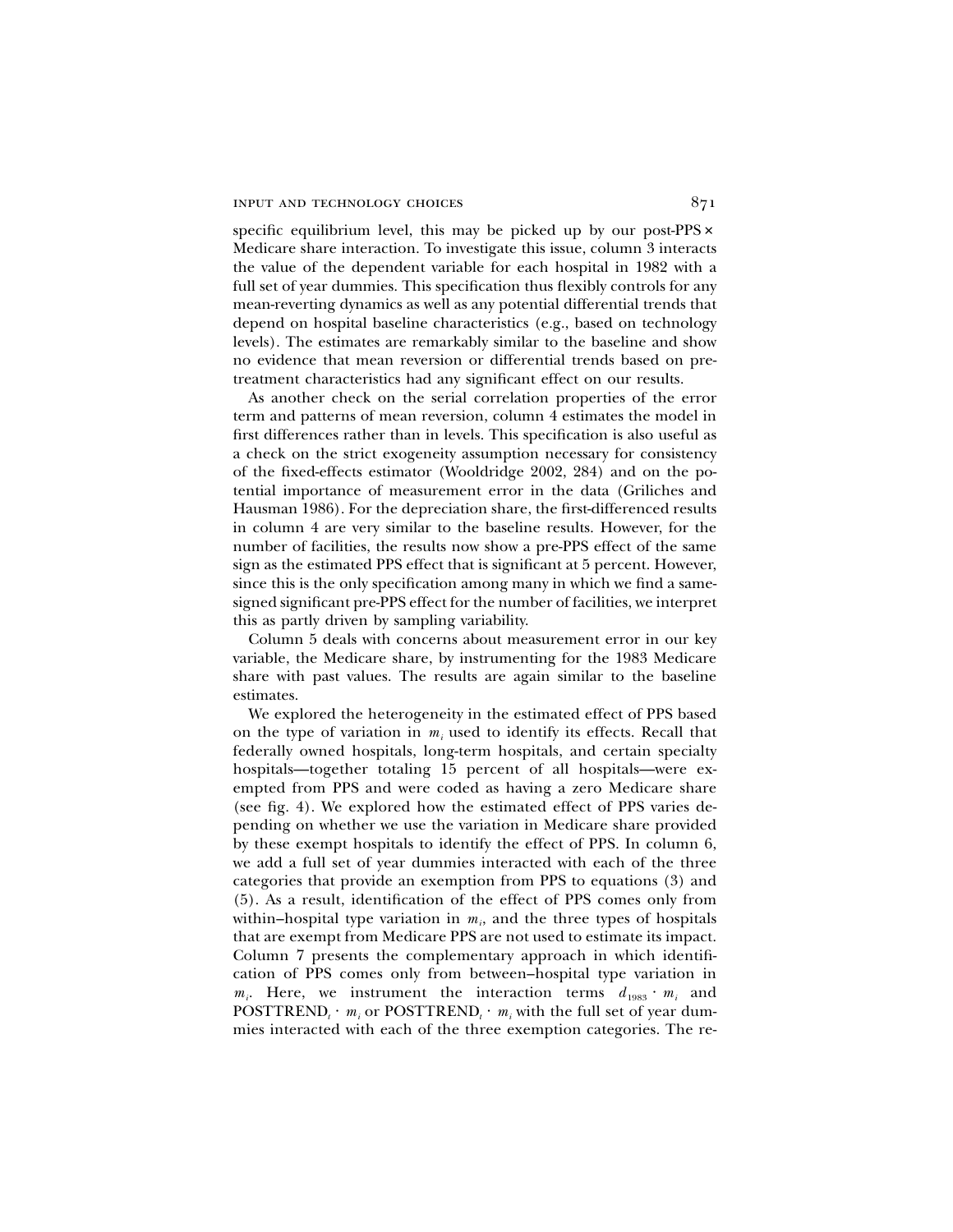sults indicate that the basic findings are robust to using either the within or between variation, although the estimated impact of PPS on the capital-labor ratio is substantially larger using the between variation than the within variation.

We also briefly explored potential heterogeneity in the impact of PPS across hospitals of different ownership types and across hospitals facing different degrees of competition (again results not shown here). The estimated impact of PPS appears to be quite similar across publicly owned, for-profit, and nonprofit hospitals. It is also quite similar across hospitals that are monopoly providers in their county compared to hospitals that face one or more competitor hospitals in their county. The one exception is that the technology adoption effects of PPS appear to be more pronounced in publicly owned hospitals (results not shown).

Finally, we considered the sensitivity of our results to allowing for differential trends in different parts of the country. In particular, since the price subsidy of Medicare PPS was phased in over a 4-year period as a combination of hospital-specific historical rates, regional average rates, and national rates (CBO 1988; Staiger and Gaumer 1990), regional differences in the level of the price subsidy might contribute to differential regional effects of PPS. We therefore verified that the results are not affected by including a full set of interactions between the (nine) census region dummies and year effects (not shown). Another potential source of confounding time-varying geographic factors is that seven states—constituting about one-fifth of the hospitals in our sample experienced some change in their Certificate of Need (CON) laws during our time period. We verified that our results are robust in both statistical significance and magnitude to excluding these seven states  $(not shown).$ <sup>33</sup>

### **VIII. Conclusions**

This paper has investigated the impact of regulatory change on firm input mix and technology choices, focusing on the introduction of the Medicare Prospective Payment System in the United States. This reform changed the reimbursement for Medicare-related inpatient hospital expenses from a full cost reimbursement system for both labor and capital inputs to a partial cost reimbursement system and thereby raised the relative price of labor.

We argued that the introduction of PPS increased the price of labor faced by hospitals, in particular, for hospitals with a high share of Medicare patients, while leaving the price of capital unchanged. A simple

<sup>33</sup> More details on the CON reforms can be found at http://www.ncsl.org/programs/ health/cert-need.htm.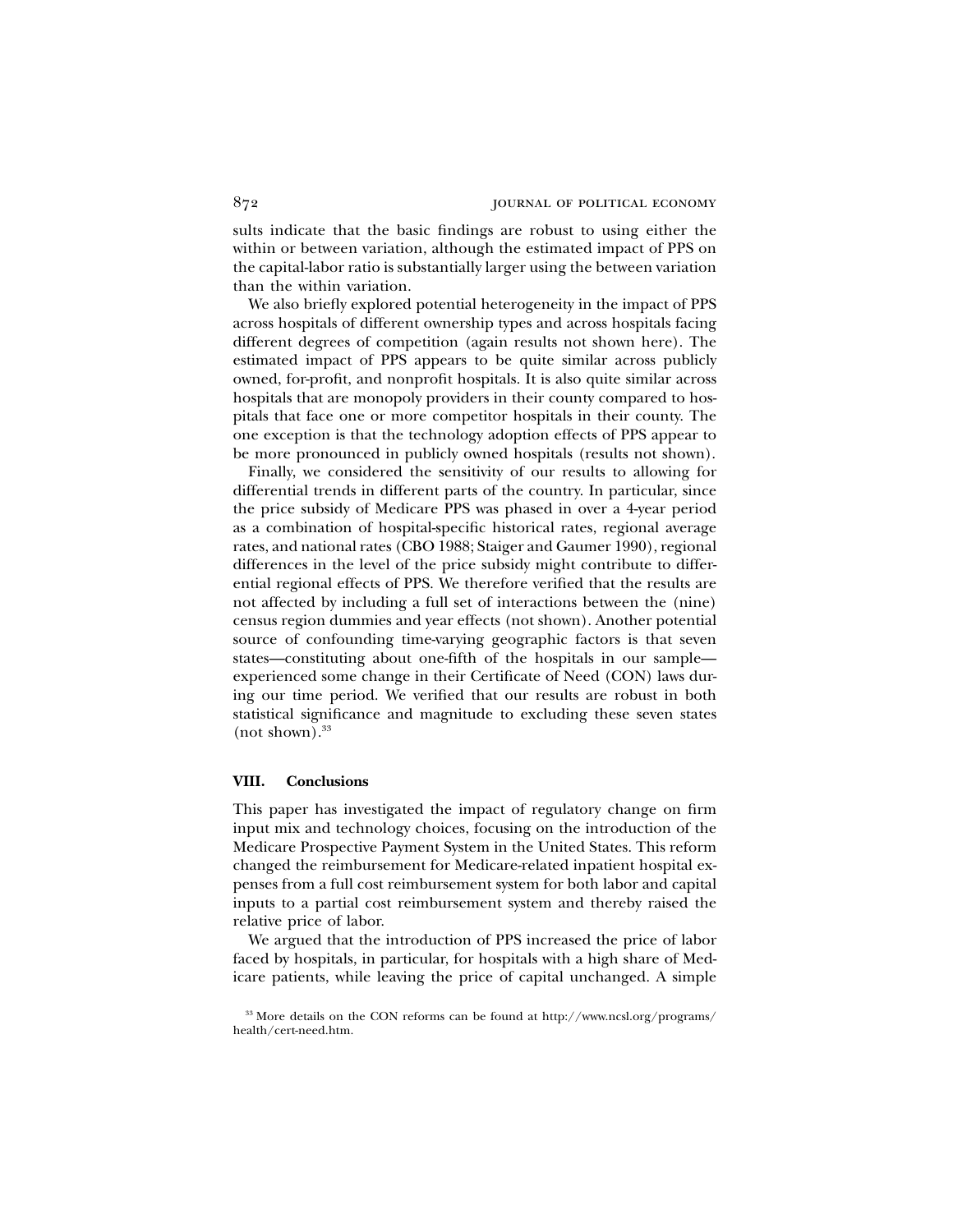neoclassical framework indicates that this change in relative prices should lead to an increase in the capital-labor ratio. More interestingly, our framework shows that PPS could also increase the overall demand for capital and induce technology adoption.

Consistent with these implications, our empirical results suggest that the PPS reform is associated with an increase in the capital-labor ratio. This decline stems mainly from a decline in labor inputs. We also found that the introduction of PPS is associated with a significant increase in the adoption of a range of new health care technologies. This increase in technology adoption would be predicted when there is a relatively high degree of substitutability between technology and hospital labor. We presented suggestive evidence of technology-labor substitution working through declines in the length of stay. We also found an increase in the skill composition of these hospitals, which is consistent with technology-skill (or capital-skill) complementarities.

Our empirical findings suggest that relative factor prices are an important determinant of technology diffusion in the hospital sector and perhaps in other sectors as well. They raise an interesting question for further research of whether other factors that increase the relative price of labor for hospitals, such as labor unions or the tax treatment of capital expenditures, also encourage capital deepening and technology adoption.

Our findings do not address the efficiency and welfare consequences of the increase in relative labor prices associated with a move to PPS. These depend in part on the relative generosity of labor and capital reimbursement under the previous full cost reimbursement system and also on other preexisting distortions in the health care sector. However, the evidence that the move to PPS was not associated with substantial adverse health outcomes (Staiger and Gaumer 1990; Cutler 1995) suggests that at least on the health dimension there were no substantial adverse welfare effects.

It is also worth emphasizing that our findings regarding technology adoption run counter to the general expectation that PPS would likely reduce the pace of technology adoption (Sloan et al. 1988; Coulam and Gaumer 1991; Weisbrod 1991). Such expectations were formed by considering PPS as a full price cap system and hence overlooked the associated relative factor price changes. This highlights the potential importance of the details of regulation policy in determining its ultimate impact. The particular detail we have focused on—the exemption of capital costs from prospective reimbursement systems—appears to be quite common in practice. For example, the subsequent Medicare prospective payment reimbursement system for home health care also excluded capital-related costs (in particular, "durable medical equipment"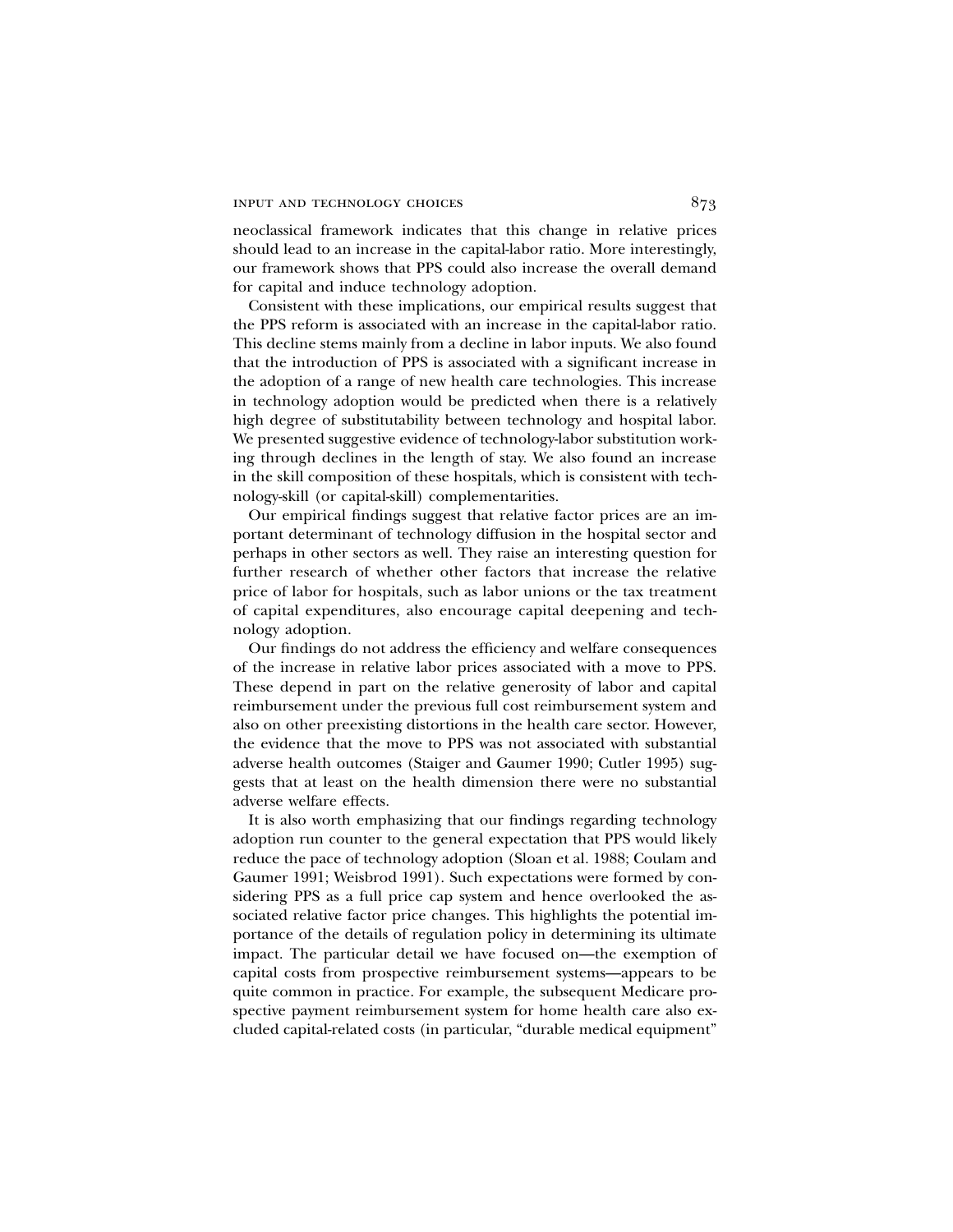such as hospital beds or oxygen equipment) from the price cap (*Federal Register*, July 3, 2000).

Naturally, our empirical results directly speak only to the impact of regulatory change in the hospital sector. It is possible that the health care sector is not representative of regulatory effects in other sectors, for example, because most hospitals are nonprofit or public entities or because the health care sector is significantly less capital intensive than many other regulated industries (recall n. 13). Nevertheless, the ideas presented here should also apply to other regulated industries, many of which operate under some form of partial cost reimbursement (see Joskow 2005). In light of this, we may expect that a switch to partial cost reimbursement in other regulated industries may have also increased capital-labor ratios and perhaps even encouraged technology adoption, though we are not aware of any direct evidence on this. An investigation of the response of input and technology choices to similar regulatory changes in other industries is another interesting area for future research and would be particularly useful for understanding the extent to which the results presented here generalize to other industries.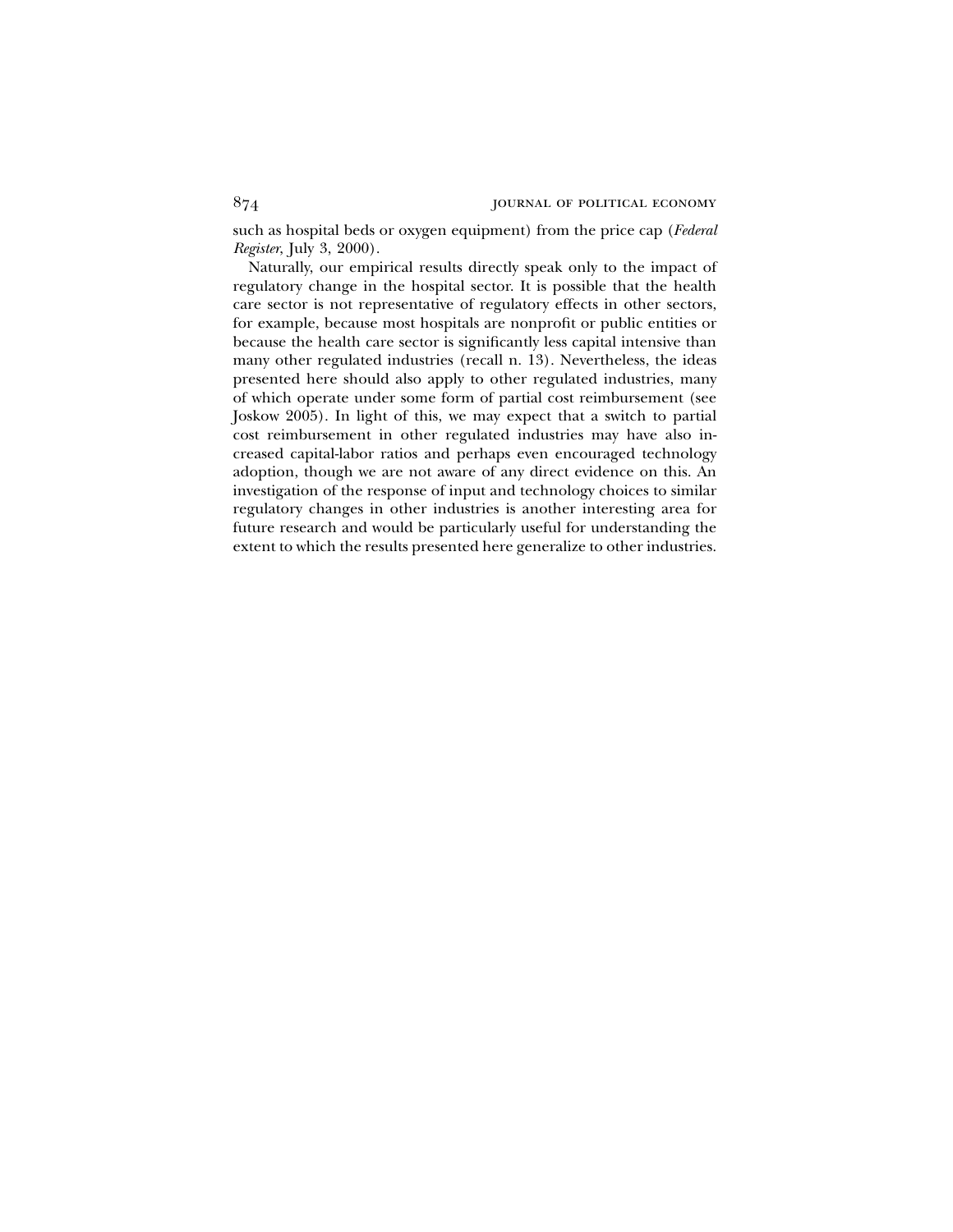# **Appendix A**

TABLE A1 Description of 113 Binary Facilities in the Data for 1980–86 Sample

| <b>Facility Description</b>                     | Years in Data    | Mean |
|-------------------------------------------------|------------------|------|
| Abortion services (inpatient or outpatient)     | 1980-85          | .22  |
| Adult day care                                  | 1986             | .05  |
| AIDS services                                   | 1986             | .28  |
| Alcoholism/chemical dependency acute and        |                  |      |
| subacute inpatient care                         | 1980-85          | .26  |
| Alcoholism/chemical dependency services         |                  |      |
| (outpatient)                                    | 1981-86          | .17  |
| Ambulance services                              | 1980-81          | .17  |
| Ambulatory surgical services                    | 1981–86          | .80  |
| Anesthesia service                              | 1980–81          | .72  |
| Autopsy services                                | 1980-81          | .47  |
| Birthing room                                   | 1985-86          | .44  |
| <b>Blood</b> bank                               | 1980-86          | .64  |
| Burn care                                       | 1980-85          | .09  |
| Cancer tumor registry                           | 1980-81          | .30  |
| Cardiac catheterization                         | 1980-86          | .16  |
| Cardiac intensive care                          | 1980-85          | .67  |
| Chaplaincy services                             | 1980-85          | .55  |
| Clinical psychology services                    | 1980–86          | .33  |
| Community health promotion                      | 1986             | .54  |
| Continuing care case management                 | 1986             | .15  |
| Contraceptive care                              | 1986             | .09  |
| CT scanner (head or body unit)                  | 1980–86          | .34  |
| Day hospital                                    | 1981–86          | .17  |
| Dental services                                 | 1980–85          | .48  |
| Diagnostic radioisotope facility                | 1980-86          | .56  |
| Diagnostic x-ray                                | 1985–86          | .89  |
| Electrocardiography                             | 1980-85          | .91  |
| Electroencephalography                          | 1980-81          | .50  |
| Electromyography                                | 1980-81          | .27  |
| Emergency department                            | 1981-86          | .85  |
| Extracorporeal shock wave lithotripter          | 1985–86          | .02  |
| Family planning                                 | 1980-85          | .10  |
| Fertility counseling                            | 1986             | .09  |
| Fitness center                                  | 1986             | .09  |
| General laboratory services                     | 1980-81, 1984-85 | .88  |
| General surgical services                       | 1980-81, 1983-85 | .87  |
| Genetic counseling                              | 1980–86          | .06  |
| Genetic screening                               | 1986             | .06  |
| Geriatric acute-care unit                       | 1986             | .12  |
| Geriatric assessment services, comprehensive    | 1982-86          | .13  |
| Geriatric clinics, satellite                    | 1986             | .02  |
| Health promotion                                | 1981–85          | .40  |
| Hemodialysis (home care/mobile unit)            | 1980-81          | .04  |
| Hemodialysis services (inpatient or outpatient) | 1980-86          | .21  |
| Histopathology services                         | 1980–86          | .56  |
| Home care program                               | 1980–86          | .18  |
| Hospice                                         | 1980–86          | .08  |
| Hospital auxiliary                              | 1980-86          | .75  |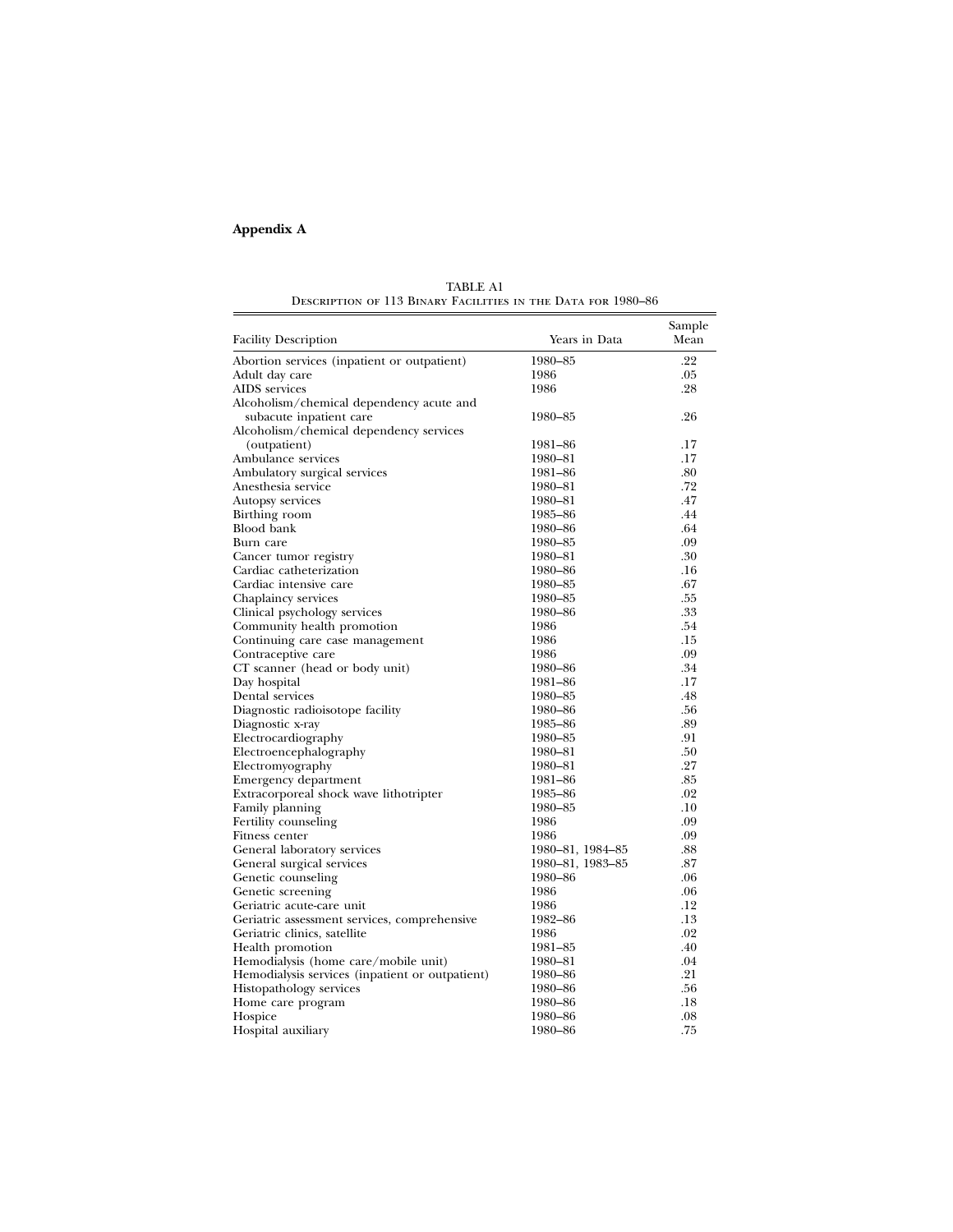TABLE A1 (*Continued*)

| <b>Facility Description</b><br>1980-85<br>.03<br>Intermediate care for mentally retarded<br>Intermediate care, other<br>1980-85<br>.13<br>.71<br>Intravenous admixture services<br>1980-85<br>.25<br>Intravenous therapy team<br>1980<br>1980-81<br>.84<br>Medical library<br>Medical/surgical acute care<br>.91<br>1980–85<br>Medical/surgical intensive care<br>.74<br>1980-85<br>Megavoltage radiation therapy<br>1980-86<br>.14<br>Neonatal intensive care<br>1980–85<br>.09<br>.29<br>Neurosurgery<br>1980–81<br>.70<br>1980-85<br>Newborn nursery<br>Nuclear magnetic resonance facility<br>1983–86<br>.04<br>Obstetrical care<br>1980-85<br>.70<br>.23<br>Occupational health services<br>1986<br>.40<br>Occupational therapy<br>1980–86<br>.11<br>Open-heart surgery<br>1980–86<br>Optometric services<br>1981–85<br>.16<br>Organ bank<br>1980-81<br>.03<br>Organ transplant (including kidney)<br>.05<br>1980–86<br>Organized outpatient department<br>.49<br>1981–86<br>.67<br>Patient education<br>1986<br>Patient representative services<br>1980–86<br>.49<br>.75<br>Pediatric acute care<br>1980–85<br>Pediatric intensive care<br>1980-85<br>.18<br>.11<br>Percutaneous lithotripsy<br>1985<br>Pharmacy service (full- or part-time)<br>1980-85<br>.91<br>.71<br>Pharmacy unit dose system<br>1980–85<br>.79<br>Physical therapy<br>1980-86<br>.31<br>Podiatric services (inpatient or outpatient)<br>1980-85<br>1980-82<br>.83<br>Postoperative recovery room<br>.26<br>1980-85<br>Premature nursery<br>1980-85<br>.36<br>Psychiatric acute care<br>.29<br>Psychiatric consultation and education<br>1980–86<br>Psychiatric emergency services<br>.32<br>1981–86<br>Psychiatric foster and/or home care program<br>.03<br>1980–86<br>.13<br>Psychiatric intensive care<br>1980-82<br>Psychiatric liasion services<br>1983–86<br>.16<br>Psychiatric long-term care<br>1980-85<br>.06<br>Psychiatric outpatient services<br>1981–86<br>.18<br>Psychiatric partial hospitalization program<br>1980-86<br>.13<br>Psychiatric services, pediatric<br>1981–86<br>.14<br>Pulmonary function laboratory<br>.58<br>1980-81<br>Radioactive implants<br>1980–86<br>.20<br>Recreational therapy<br>.30<br>1980–86<br>Rehabilitation<br>1980-85<br>.30<br>.32<br>Rehabilitation services (outpatient)<br>1981–86<br>Residential care<br>1980<br>.05<br>.81<br>Respiratory therapy<br>1980–86<br>Respite care<br>1986<br>.09 |           |               | Sample |
|--------------------------------------------------------------------------------------------------------------------------------------------------------------------------------------------------------------------------------------------------------------------------------------------------------------------------------------------------------------------------------------------------------------------------------------------------------------------------------------------------------------------------------------------------------------------------------------------------------------------------------------------------------------------------------------------------------------------------------------------------------------------------------------------------------------------------------------------------------------------------------------------------------------------------------------------------------------------------------------------------------------------------------------------------------------------------------------------------------------------------------------------------------------------------------------------------------------------------------------------------------------------------------------------------------------------------------------------------------------------------------------------------------------------------------------------------------------------------------------------------------------------------------------------------------------------------------------------------------------------------------------------------------------------------------------------------------------------------------------------------------------------------------------------------------------------------------------------------------------------------------------------------------------------------------------------------------------------------------------------------------------------------------------------------------------------------------------------------------------------------------------------------------------------------------------------------------------------------------------------------------------------------------------------------------------------------------------------------------------------------------------------------------------------------------|-----------|---------------|--------|
|                                                                                                                                                                                                                                                                                                                                                                                                                                                                                                                                                                                                                                                                                                                                                                                                                                                                                                                                                                                                                                                                                                                                                                                                                                                                                                                                                                                                                                                                                                                                                                                                                                                                                                                                                                                                                                                                                                                                                                                                                                                                                                                                                                                                                                                                                                                                                                                                                                |           | Years in Data | Mean   |
|                                                                                                                                                                                                                                                                                                                                                                                                                                                                                                                                                                                                                                                                                                                                                                                                                                                                                                                                                                                                                                                                                                                                                                                                                                                                                                                                                                                                                                                                                                                                                                                                                                                                                                                                                                                                                                                                                                                                                                                                                                                                                                                                                                                                                                                                                                                                                                                                                                |           |               |        |
|                                                                                                                                                                                                                                                                                                                                                                                                                                                                                                                                                                                                                                                                                                                                                                                                                                                                                                                                                                                                                                                                                                                                                                                                                                                                                                                                                                                                                                                                                                                                                                                                                                                                                                                                                                                                                                                                                                                                                                                                                                                                                                                                                                                                                                                                                                                                                                                                                                |           |               |        |
|                                                                                                                                                                                                                                                                                                                                                                                                                                                                                                                                                                                                                                                                                                                                                                                                                                                                                                                                                                                                                                                                                                                                                                                                                                                                                                                                                                                                                                                                                                                                                                                                                                                                                                                                                                                                                                                                                                                                                                                                                                                                                                                                                                                                                                                                                                                                                                                                                                |           |               |        |
|                                                                                                                                                                                                                                                                                                                                                                                                                                                                                                                                                                                                                                                                                                                                                                                                                                                                                                                                                                                                                                                                                                                                                                                                                                                                                                                                                                                                                                                                                                                                                                                                                                                                                                                                                                                                                                                                                                                                                                                                                                                                                                                                                                                                                                                                                                                                                                                                                                |           |               |        |
|                                                                                                                                                                                                                                                                                                                                                                                                                                                                                                                                                                                                                                                                                                                                                                                                                                                                                                                                                                                                                                                                                                                                                                                                                                                                                                                                                                                                                                                                                                                                                                                                                                                                                                                                                                                                                                                                                                                                                                                                                                                                                                                                                                                                                                                                                                                                                                                                                                |           |               |        |
|                                                                                                                                                                                                                                                                                                                                                                                                                                                                                                                                                                                                                                                                                                                                                                                                                                                                                                                                                                                                                                                                                                                                                                                                                                                                                                                                                                                                                                                                                                                                                                                                                                                                                                                                                                                                                                                                                                                                                                                                                                                                                                                                                                                                                                                                                                                                                                                                                                |           |               |        |
|                                                                                                                                                                                                                                                                                                                                                                                                                                                                                                                                                                                                                                                                                                                                                                                                                                                                                                                                                                                                                                                                                                                                                                                                                                                                                                                                                                                                                                                                                                                                                                                                                                                                                                                                                                                                                                                                                                                                                                                                                                                                                                                                                                                                                                                                                                                                                                                                                                |           |               |        |
|                                                                                                                                                                                                                                                                                                                                                                                                                                                                                                                                                                                                                                                                                                                                                                                                                                                                                                                                                                                                                                                                                                                                                                                                                                                                                                                                                                                                                                                                                                                                                                                                                                                                                                                                                                                                                                                                                                                                                                                                                                                                                                                                                                                                                                                                                                                                                                                                                                |           |               |        |
|                                                                                                                                                                                                                                                                                                                                                                                                                                                                                                                                                                                                                                                                                                                                                                                                                                                                                                                                                                                                                                                                                                                                                                                                                                                                                                                                                                                                                                                                                                                                                                                                                                                                                                                                                                                                                                                                                                                                                                                                                                                                                                                                                                                                                                                                                                                                                                                                                                |           |               |        |
|                                                                                                                                                                                                                                                                                                                                                                                                                                                                                                                                                                                                                                                                                                                                                                                                                                                                                                                                                                                                                                                                                                                                                                                                                                                                                                                                                                                                                                                                                                                                                                                                                                                                                                                                                                                                                                                                                                                                                                                                                                                                                                                                                                                                                                                                                                                                                                                                                                |           |               |        |
|                                                                                                                                                                                                                                                                                                                                                                                                                                                                                                                                                                                                                                                                                                                                                                                                                                                                                                                                                                                                                                                                                                                                                                                                                                                                                                                                                                                                                                                                                                                                                                                                                                                                                                                                                                                                                                                                                                                                                                                                                                                                                                                                                                                                                                                                                                                                                                                                                                |           |               |        |
|                                                                                                                                                                                                                                                                                                                                                                                                                                                                                                                                                                                                                                                                                                                                                                                                                                                                                                                                                                                                                                                                                                                                                                                                                                                                                                                                                                                                                                                                                                                                                                                                                                                                                                                                                                                                                                                                                                                                                                                                                                                                                                                                                                                                                                                                                                                                                                                                                                |           |               |        |
|                                                                                                                                                                                                                                                                                                                                                                                                                                                                                                                                                                                                                                                                                                                                                                                                                                                                                                                                                                                                                                                                                                                                                                                                                                                                                                                                                                                                                                                                                                                                                                                                                                                                                                                                                                                                                                                                                                                                                                                                                                                                                                                                                                                                                                                                                                                                                                                                                                |           |               |        |
|                                                                                                                                                                                                                                                                                                                                                                                                                                                                                                                                                                                                                                                                                                                                                                                                                                                                                                                                                                                                                                                                                                                                                                                                                                                                                                                                                                                                                                                                                                                                                                                                                                                                                                                                                                                                                                                                                                                                                                                                                                                                                                                                                                                                                                                                                                                                                                                                                                |           |               |        |
|                                                                                                                                                                                                                                                                                                                                                                                                                                                                                                                                                                                                                                                                                                                                                                                                                                                                                                                                                                                                                                                                                                                                                                                                                                                                                                                                                                                                                                                                                                                                                                                                                                                                                                                                                                                                                                                                                                                                                                                                                                                                                                                                                                                                                                                                                                                                                                                                                                |           |               |        |
|                                                                                                                                                                                                                                                                                                                                                                                                                                                                                                                                                                                                                                                                                                                                                                                                                                                                                                                                                                                                                                                                                                                                                                                                                                                                                                                                                                                                                                                                                                                                                                                                                                                                                                                                                                                                                                                                                                                                                                                                                                                                                                                                                                                                                                                                                                                                                                                                                                |           |               |        |
|                                                                                                                                                                                                                                                                                                                                                                                                                                                                                                                                                                                                                                                                                                                                                                                                                                                                                                                                                                                                                                                                                                                                                                                                                                                                                                                                                                                                                                                                                                                                                                                                                                                                                                                                                                                                                                                                                                                                                                                                                                                                                                                                                                                                                                                                                                                                                                                                                                |           |               |        |
|                                                                                                                                                                                                                                                                                                                                                                                                                                                                                                                                                                                                                                                                                                                                                                                                                                                                                                                                                                                                                                                                                                                                                                                                                                                                                                                                                                                                                                                                                                                                                                                                                                                                                                                                                                                                                                                                                                                                                                                                                                                                                                                                                                                                                                                                                                                                                                                                                                |           |               |        |
|                                                                                                                                                                                                                                                                                                                                                                                                                                                                                                                                                                                                                                                                                                                                                                                                                                                                                                                                                                                                                                                                                                                                                                                                                                                                                                                                                                                                                                                                                                                                                                                                                                                                                                                                                                                                                                                                                                                                                                                                                                                                                                                                                                                                                                                                                                                                                                                                                                |           |               |        |
|                                                                                                                                                                                                                                                                                                                                                                                                                                                                                                                                                                                                                                                                                                                                                                                                                                                                                                                                                                                                                                                                                                                                                                                                                                                                                                                                                                                                                                                                                                                                                                                                                                                                                                                                                                                                                                                                                                                                                                                                                                                                                                                                                                                                                                                                                                                                                                                                                                |           |               |        |
|                                                                                                                                                                                                                                                                                                                                                                                                                                                                                                                                                                                                                                                                                                                                                                                                                                                                                                                                                                                                                                                                                                                                                                                                                                                                                                                                                                                                                                                                                                                                                                                                                                                                                                                                                                                                                                                                                                                                                                                                                                                                                                                                                                                                                                                                                                                                                                                                                                |           |               |        |
|                                                                                                                                                                                                                                                                                                                                                                                                                                                                                                                                                                                                                                                                                                                                                                                                                                                                                                                                                                                                                                                                                                                                                                                                                                                                                                                                                                                                                                                                                                                                                                                                                                                                                                                                                                                                                                                                                                                                                                                                                                                                                                                                                                                                                                                                                                                                                                                                                                |           |               |        |
|                                                                                                                                                                                                                                                                                                                                                                                                                                                                                                                                                                                                                                                                                                                                                                                                                                                                                                                                                                                                                                                                                                                                                                                                                                                                                                                                                                                                                                                                                                                                                                                                                                                                                                                                                                                                                                                                                                                                                                                                                                                                                                                                                                                                                                                                                                                                                                                                                                |           |               |        |
|                                                                                                                                                                                                                                                                                                                                                                                                                                                                                                                                                                                                                                                                                                                                                                                                                                                                                                                                                                                                                                                                                                                                                                                                                                                                                                                                                                                                                                                                                                                                                                                                                                                                                                                                                                                                                                                                                                                                                                                                                                                                                                                                                                                                                                                                                                                                                                                                                                |           |               |        |
|                                                                                                                                                                                                                                                                                                                                                                                                                                                                                                                                                                                                                                                                                                                                                                                                                                                                                                                                                                                                                                                                                                                                                                                                                                                                                                                                                                                                                                                                                                                                                                                                                                                                                                                                                                                                                                                                                                                                                                                                                                                                                                                                                                                                                                                                                                                                                                                                                                |           |               |        |
|                                                                                                                                                                                                                                                                                                                                                                                                                                                                                                                                                                                                                                                                                                                                                                                                                                                                                                                                                                                                                                                                                                                                                                                                                                                                                                                                                                                                                                                                                                                                                                                                                                                                                                                                                                                                                                                                                                                                                                                                                                                                                                                                                                                                                                                                                                                                                                                                                                |           |               |        |
|                                                                                                                                                                                                                                                                                                                                                                                                                                                                                                                                                                                                                                                                                                                                                                                                                                                                                                                                                                                                                                                                                                                                                                                                                                                                                                                                                                                                                                                                                                                                                                                                                                                                                                                                                                                                                                                                                                                                                                                                                                                                                                                                                                                                                                                                                                                                                                                                                                |           |               |        |
|                                                                                                                                                                                                                                                                                                                                                                                                                                                                                                                                                                                                                                                                                                                                                                                                                                                                                                                                                                                                                                                                                                                                                                                                                                                                                                                                                                                                                                                                                                                                                                                                                                                                                                                                                                                                                                                                                                                                                                                                                                                                                                                                                                                                                                                                                                                                                                                                                                |           |               |        |
|                                                                                                                                                                                                                                                                                                                                                                                                                                                                                                                                                                                                                                                                                                                                                                                                                                                                                                                                                                                                                                                                                                                                                                                                                                                                                                                                                                                                                                                                                                                                                                                                                                                                                                                                                                                                                                                                                                                                                                                                                                                                                                                                                                                                                                                                                                                                                                                                                                |           |               |        |
|                                                                                                                                                                                                                                                                                                                                                                                                                                                                                                                                                                                                                                                                                                                                                                                                                                                                                                                                                                                                                                                                                                                                                                                                                                                                                                                                                                                                                                                                                                                                                                                                                                                                                                                                                                                                                                                                                                                                                                                                                                                                                                                                                                                                                                                                                                                                                                                                                                |           |               |        |
|                                                                                                                                                                                                                                                                                                                                                                                                                                                                                                                                                                                                                                                                                                                                                                                                                                                                                                                                                                                                                                                                                                                                                                                                                                                                                                                                                                                                                                                                                                                                                                                                                                                                                                                                                                                                                                                                                                                                                                                                                                                                                                                                                                                                                                                                                                                                                                                                                                |           |               |        |
|                                                                                                                                                                                                                                                                                                                                                                                                                                                                                                                                                                                                                                                                                                                                                                                                                                                                                                                                                                                                                                                                                                                                                                                                                                                                                                                                                                                                                                                                                                                                                                                                                                                                                                                                                                                                                                                                                                                                                                                                                                                                                                                                                                                                                                                                                                                                                                                                                                |           |               |        |
|                                                                                                                                                                                                                                                                                                                                                                                                                                                                                                                                                                                                                                                                                                                                                                                                                                                                                                                                                                                                                                                                                                                                                                                                                                                                                                                                                                                                                                                                                                                                                                                                                                                                                                                                                                                                                                                                                                                                                                                                                                                                                                                                                                                                                                                                                                                                                                                                                                |           |               |        |
|                                                                                                                                                                                                                                                                                                                                                                                                                                                                                                                                                                                                                                                                                                                                                                                                                                                                                                                                                                                                                                                                                                                                                                                                                                                                                                                                                                                                                                                                                                                                                                                                                                                                                                                                                                                                                                                                                                                                                                                                                                                                                                                                                                                                                                                                                                                                                                                                                                |           |               |        |
|                                                                                                                                                                                                                                                                                                                                                                                                                                                                                                                                                                                                                                                                                                                                                                                                                                                                                                                                                                                                                                                                                                                                                                                                                                                                                                                                                                                                                                                                                                                                                                                                                                                                                                                                                                                                                                                                                                                                                                                                                                                                                                                                                                                                                                                                                                                                                                                                                                |           |               |        |
|                                                                                                                                                                                                                                                                                                                                                                                                                                                                                                                                                                                                                                                                                                                                                                                                                                                                                                                                                                                                                                                                                                                                                                                                                                                                                                                                                                                                                                                                                                                                                                                                                                                                                                                                                                                                                                                                                                                                                                                                                                                                                                                                                                                                                                                                                                                                                                                                                                |           |               |        |
|                                                                                                                                                                                                                                                                                                                                                                                                                                                                                                                                                                                                                                                                                                                                                                                                                                                                                                                                                                                                                                                                                                                                                                                                                                                                                                                                                                                                                                                                                                                                                                                                                                                                                                                                                                                                                                                                                                                                                                                                                                                                                                                                                                                                                                                                                                                                                                                                                                |           |               |        |
|                                                                                                                                                                                                                                                                                                                                                                                                                                                                                                                                                                                                                                                                                                                                                                                                                                                                                                                                                                                                                                                                                                                                                                                                                                                                                                                                                                                                                                                                                                                                                                                                                                                                                                                                                                                                                                                                                                                                                                                                                                                                                                                                                                                                                                                                                                                                                                                                                                |           |               |        |
|                                                                                                                                                                                                                                                                                                                                                                                                                                                                                                                                                                                                                                                                                                                                                                                                                                                                                                                                                                                                                                                                                                                                                                                                                                                                                                                                                                                                                                                                                                                                                                                                                                                                                                                                                                                                                                                                                                                                                                                                                                                                                                                                                                                                                                                                                                                                                                                                                                |           |               |        |
|                                                                                                                                                                                                                                                                                                                                                                                                                                                                                                                                                                                                                                                                                                                                                                                                                                                                                                                                                                                                                                                                                                                                                                                                                                                                                                                                                                                                                                                                                                                                                                                                                                                                                                                                                                                                                                                                                                                                                                                                                                                                                                                                                                                                                                                                                                                                                                                                                                |           |               |        |
|                                                                                                                                                                                                                                                                                                                                                                                                                                                                                                                                                                                                                                                                                                                                                                                                                                                                                                                                                                                                                                                                                                                                                                                                                                                                                                                                                                                                                                                                                                                                                                                                                                                                                                                                                                                                                                                                                                                                                                                                                                                                                                                                                                                                                                                                                                                                                                                                                                |           |               |        |
|                                                                                                                                                                                                                                                                                                                                                                                                                                                                                                                                                                                                                                                                                                                                                                                                                                                                                                                                                                                                                                                                                                                                                                                                                                                                                                                                                                                                                                                                                                                                                                                                                                                                                                                                                                                                                                                                                                                                                                                                                                                                                                                                                                                                                                                                                                                                                                                                                                |           |               |        |
|                                                                                                                                                                                                                                                                                                                                                                                                                                                                                                                                                                                                                                                                                                                                                                                                                                                                                                                                                                                                                                                                                                                                                                                                                                                                                                                                                                                                                                                                                                                                                                                                                                                                                                                                                                                                                                                                                                                                                                                                                                                                                                                                                                                                                                                                                                                                                                                                                                |           |               |        |
|                                                                                                                                                                                                                                                                                                                                                                                                                                                                                                                                                                                                                                                                                                                                                                                                                                                                                                                                                                                                                                                                                                                                                                                                                                                                                                                                                                                                                                                                                                                                                                                                                                                                                                                                                                                                                                                                                                                                                                                                                                                                                                                                                                                                                                                                                                                                                                                                                                |           |               |        |
|                                                                                                                                                                                                                                                                                                                                                                                                                                                                                                                                                                                                                                                                                                                                                                                                                                                                                                                                                                                                                                                                                                                                                                                                                                                                                                                                                                                                                                                                                                                                                                                                                                                                                                                                                                                                                                                                                                                                                                                                                                                                                                                                                                                                                                                                                                                                                                                                                                |           |               |        |
|                                                                                                                                                                                                                                                                                                                                                                                                                                                                                                                                                                                                                                                                                                                                                                                                                                                                                                                                                                                                                                                                                                                                                                                                                                                                                                                                                                                                                                                                                                                                                                                                                                                                                                                                                                                                                                                                                                                                                                                                                                                                                                                                                                                                                                                                                                                                                                                                                                |           |               |        |
|                                                                                                                                                                                                                                                                                                                                                                                                                                                                                                                                                                                                                                                                                                                                                                                                                                                                                                                                                                                                                                                                                                                                                                                                                                                                                                                                                                                                                                                                                                                                                                                                                                                                                                                                                                                                                                                                                                                                                                                                                                                                                                                                                                                                                                                                                                                                                                                                                                |           |               |        |
|                                                                                                                                                                                                                                                                                                                                                                                                                                                                                                                                                                                                                                                                                                                                                                                                                                                                                                                                                                                                                                                                                                                                                                                                                                                                                                                                                                                                                                                                                                                                                                                                                                                                                                                                                                                                                                                                                                                                                                                                                                                                                                                                                                                                                                                                                                                                                                                                                                |           |               |        |
|                                                                                                                                                                                                                                                                                                                                                                                                                                                                                                                                                                                                                                                                                                                                                                                                                                                                                                                                                                                                                                                                                                                                                                                                                                                                                                                                                                                                                                                                                                                                                                                                                                                                                                                                                                                                                                                                                                                                                                                                                                                                                                                                                                                                                                                                                                                                                                                                                                |           |               |        |
| 1980-85<br>.06                                                                                                                                                                                                                                                                                                                                                                                                                                                                                                                                                                                                                                                                                                                                                                                                                                                                                                                                                                                                                                                                                                                                                                                                                                                                                                                                                                                                                                                                                                                                                                                                                                                                                                                                                                                                                                                                                                                                                                                                                                                                                                                                                                                                                                                                                                                                                                                                                 | Self care |               |        |
| Sheltered care<br>1981–85<br>.02                                                                                                                                                                                                                                                                                                                                                                                                                                                                                                                                                                                                                                                                                                                                                                                                                                                                                                                                                                                                                                                                                                                                                                                                                                                                                                                                                                                                                                                                                                                                                                                                                                                                                                                                                                                                                                                                                                                                                                                                                                                                                                                                                                                                                                                                                                                                                                                               |           |               |        |
| Skilled nursing, long-term<br>1980-85<br>.16                                                                                                                                                                                                                                                                                                                                                                                                                                                                                                                                                                                                                                                                                                                                                                                                                                                                                                                                                                                                                                                                                                                                                                                                                                                                                                                                                                                                                                                                                                                                                                                                                                                                                                                                                                                                                                                                                                                                                                                                                                                                                                                                                                                                                                                                                                                                                                                   |           |               |        |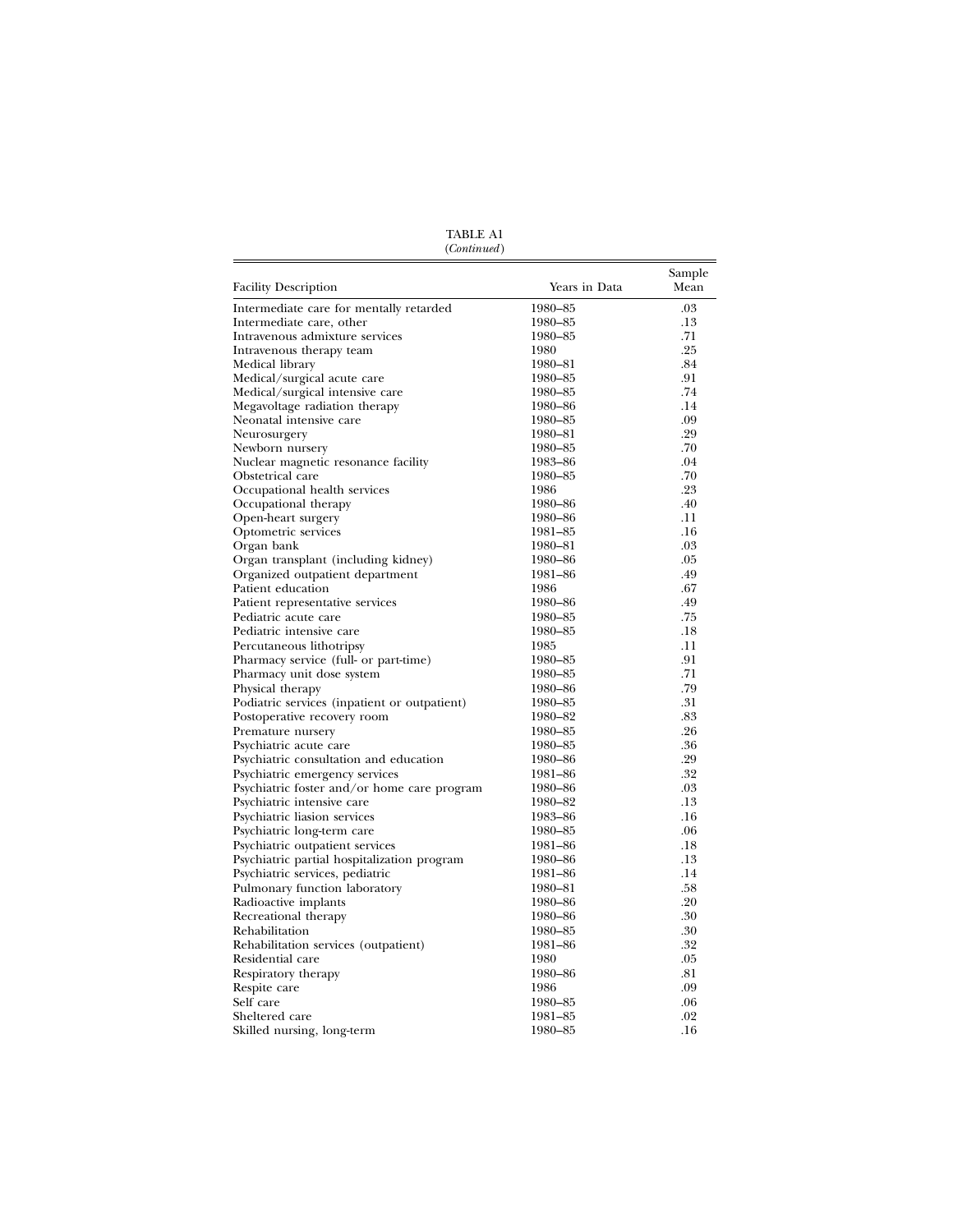#### INPUT AND TECHNOLOGY CHOICES 877

# TABLE A1

(*Continued*)

| <b>Facility Description</b>                 | Years in Data | Sample<br>Mean |
|---------------------------------------------|---------------|----------------|
| Social work services                        | 1980-85       | .77            |
| Speech therapy                              | 1980-86       | .36            |
| Special care, other                         | 1981-85       | .22            |
| Sports medicine clinic/service              | 1986          | .11            |
| Sterilization                               | 1986          | .23            |
| Therapeutic radioisotope facility           | 1980-86       | .21            |
| Toxicology/antidote information             | 1980-81       | .38            |
| Trauma center                               | 1984-86       | .17            |
| Tuberculosis and other respiratory diseases | 1980-86       | .34            |
| Ultrasound                                  | 1981-86       | .69            |
| Volunteer services                          | 1980-86       | .65            |
| Women's center                              | 1986          | .09            |
| Work site health promotion                  | 1986          | .35            |
| X-ray radiation therapy                     | 1980-86       | .16            |

Note.—All facilities are coded directly from a single variable in the data except for neonatal intensive care unit, where we followed the coding procedure of Baker and Phibbs (2002), and the following seven variables, which we generated as a consistent series using combinations of different variables in different years: (1) Abortion services<br>(inpatient or outpatient): coded 1 in 1980 and 1981 if the hospital reports having either inpatient abort outpatient abortion services or both; coded 1 in 1982–85 if the hospital reports having abortion services. (2) Alcoholism/<br>chemical dependency acute and subacute inpatient care: coded 1 in 1984 if the hospital reports havi 83, 1985 if hospital reports having alcohol/chemical dependency inpatient care. (3) CT scanner (head or body unit): coded 1 in 1980 and 1981 if the hospital reports having either a CT scanner head unit or a CT scanner body unit or<br>both; coded 1 in 1982–86 if the hospital reports having a CT scanner. (4) Pharmacy service (full- or part-t 1 in 1980 or 1981 if the hospital reports having either a full-time or a part-time pharmacist or both; coded 1 in 1982–<br>85 if the hospital reports having pharmacy services. (5) Hemodialysis services (inpatient or outpatien 1980 and 1981 if the hospital reports having either hemodialysis inpatient services or hemodialysis outpatient services or both; coded 1 in 1982–86 if hospital reports having hemodialysis services. (6) Organ transplant (including kidney):<br>coded 1 in 1980–85 if the hospital reports having either organ transplant capability (other than kidney transplant capability or both; coded 1 in 1986 if hospital reports having organ transplant capability (including kidney).<br>(7) Podiatric services (inpatient or outpatient): coded 1 in 1981 if the hospital reports having inp

#### **References**

Acemoglu, Daron. 2002. "Technical Change, Inequality and the Labor Market." *J. Econ. Literature* 40 (1): 7–72.

- Acemoglu, Daron, and Amy Finkelstein. 2006. "Input and Technology Choices in Regulated Industries: Evidence from the Health Care Sector." Working Paper no. 12254 (May), NBER, Cambridge, MA.
- Acemoglu, Daron, and Joshua Linn. 2004. "Market Size in Innovation: Theory and Evidence from the Pharmaceutical Industry." *Q.J.E.* 119 (3): 1049–90.
- AHA (American Hospital Association). 1983. *Estimated Useful Lives of Depreciable Hospital Assets*. Chicago: American Hospital Assoc.
- Antos, Joseph. 1993. "Waivers, Research, and Health System Reform." *Health Affairs* 12 (1): 179–83.
- Armstrong, Mark, Simon Cowen, and John Vickers. 1994. *Regulatory Reform: Economic Analysis and British Experience*. Cambridge, MA: MIT Press.
- Autor, David, Lawrence F. Katz, and Alan B. Krueger. 1998. "Computing Inequality: Have Computers Changed the Labor Market?" *Q.J.E.* 113 (November): 1169–1214.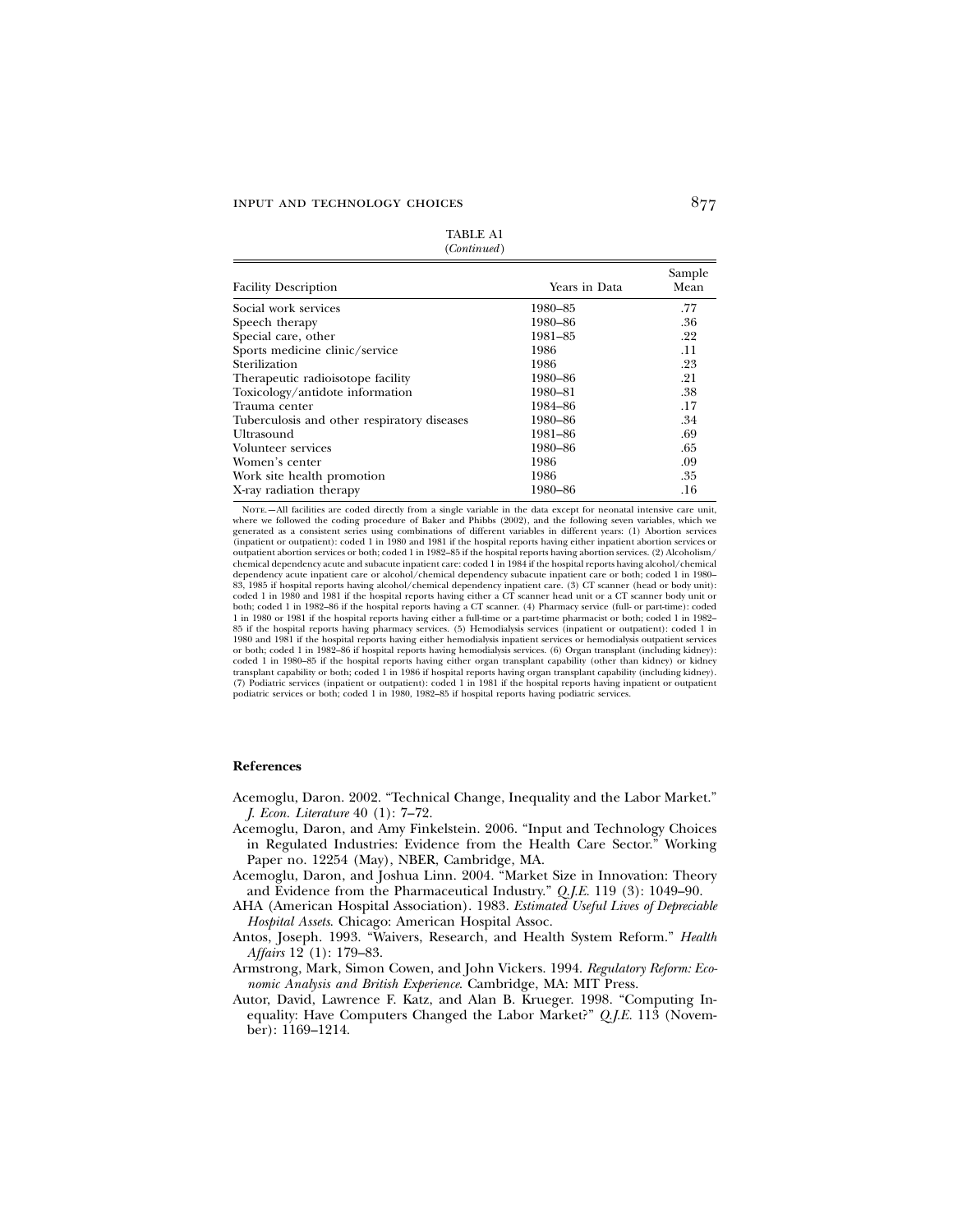Averch, Harvey, and Leland Johnson. 1962. "Behavior of the Firm under Regulatory Constraint." *A.E.R.* 52 (5): 1053–69.

Baicker, Katherine, and Douglas Staiger. 2005. "Fiscal Shenanigans, Targeted Federal Health Care Funds, and Patient Mortality." *Q.J.E.* 120 (1): 345–86.

Baker, Laurence. 1997. "The Effect of HMOs and Fee-for-Service Health Care Expenditures: Evidence from Medicare." *J. Health Econ.* 16 (4): 453–81.

. 2001. "Managed Care and Technology Adoption in Health Care: Evidence from Magnetic Resonance Imaging." *J. Health Econ.* 20 (3): 395–421.

- Baker, Laurence, and Ciaran Phibbs. 2002. "Managed Care, Technology Adoption, and Health Care: The Adoption of Neonatal Intensive Care." *Rand J. Econ.* 33 (3): 524–48.
- Baumol, William, and Alvin Klevorick. 1970. "Input Choices and Rate-of-Return Regulation: An Overview of the Discussion." *Bell J. Econ. and Management Sci.* 1 (1): 162–90.
- Berman, Eli, John Bound, and Zvi Griliches. 1994. "Changes in the Demand for Skilled Labor within U.S. Manufacturing: Evidence from the Annual Survey of Manufacturers." *Q.J.E.* 109 (May): 367–97.
- Cawley, John, David Grabowski, and Richard Hirth. 2006. "Factor Substitution in Nursing Homes." *J. Health Econ.* 25 (2): 234–47.
- CBO (Congressional Budget Office). 1988. "Including Capital Expenses in the Prospective Payment System." Report, Congressional Budget Off., Washington, DC.
- Cotterill, Philip. 1991. "Prospective Payment for Medicare Hospital Capital: Implications of the Research." *Health Care Financing Rev.* (suppl.): 79–86.
- Coulam, Robert, and Gary Gaumer. 1991. "Medicare's Prospective Payment System: A Critical Appraisal." *Health Care Financing Rev.* (suppl.): 45–77.
- Cutler, David. 1995. "The Incidence of Adverse Medical Outcomes under Prospective Payment." *Econometrica* 63 (1): 29–50.
- ———. 2003. *Your Money or Your Life: Strong Medicine for America's Health Care System.* New York: Oxford Univ. Press.
- Cutler, David, and Louise Sheiner. 1998. "Managed Care and the Growth of Medical Expenditures." In *Frontiers in Health Policy Research*, edited by Alan Garber. Cambridge, MA: MIT Press.
- Cutler, David, and Richard Zeckhauser. 2000. "The Anatomy of Health Insurance." In *Handbook of Health Economics*, vol. 1A, edited by Anthony Culyer and Joseph Newhouse. Amsterdam: Elsevier.
- Dafny, Leemore. 2005. "How Do Hospitals Respond to Price Changes?" *A.E.R.* 95 (5): 1525–47.
- Feder, Judith, Jack Hadley, and Stephen Zuckerman. 1987. "How Did Medicare's Prospective Payment System Affect Hospitals?" *New England J. Medicine* 317  $(14): 867 - 73.$
- Finkelstein, Amy. 2004. "Static and Dynamic Effects of Health Policy: Evidence from the Vaccine Industry." *Q.J.E.* 119 (2): 527–64.
- -. 2007. "The Aggregate Effects of Health Insurance: Evidence from the Introduction of Medicare." *Q.J.E.* 122 (1): 1–37.
- Fuchs, Victor. 1996. "Economics, Values, and Health Care Reform" (presidential address of the American Economic Association). *A.E.R.* 86 (1): 1–24.
- GAO (General Accounting Office). 1986. "Medicare: Alternative for Paying Hospital Capital Costs." Report, Gen. Accounting Off., Washington, DC.
- Greenstone, Michael. 2002. "The Impacts of Environmental Regulation on Industrial Activity: Evidence from the 1970 and 1977 Clean Air Act Amendments and the Census of Manufactures." *J.P.E.* 110 (6): 1175–1219.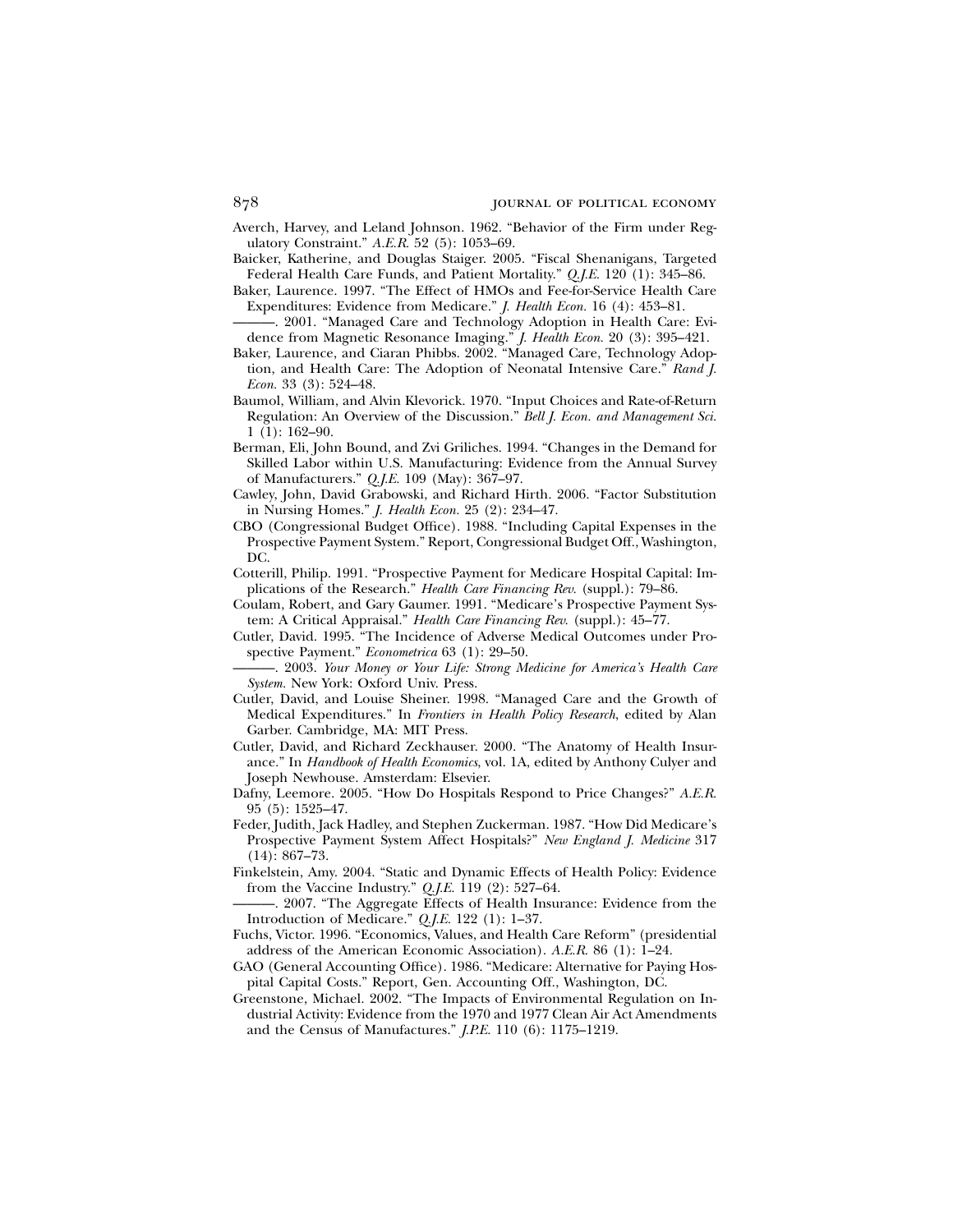- Griliches, Zvi. 1956. "Capital-Skill Complementarity." *Rev. Econ. and Statis.* 51  $(3): 465 - 68.$
- Griliches, Zvi, and Jerry Hausman. 1986. "Errors in Variables in Panel Data." *J. Econometrics* 31 (1): 93–118.
- Habakkuk, H. J. 1962. *American and British Technology in the Nineteenth Century: Search for Labor Saving Inventions*. New York: Cambridge Univ. Press.
- Hausman, Jerry, Bronwyn Hall, and Zvi Griliches. 1984. "Econometric Models for Count Data with an Application to the Patents-R&D Relationship." *Econometrica* 52 (4): 909–38.
- HCFA (Health Care Financing Administration). 1986. *Status Report: Research and Demonstrations in Health Care Financing*. Baltimore: U.S. Dept. Health and Human Services.
- ———. 1987. *Status Report: Research and Demonstrations in Health Care Financing*. Baltimore: U.S. Dept. Health and Human Services.
- ———. 1999. *Statistical Supplement*. Baltimore: U.S. Dept. Health and Human Services.
- Hicks, John. 1932. *The Theory of Wages*. London: Macmillan.
- Joskow, Paul. 2005. "Incentive Regulation in Theory and Practice: Electricity Distribution and Transmission Networks." Manuscript, Dept. Econ., Massachusetts Inst. Tech.
- Kiefer, Nicholas. 1988. "Economic Duration Data and Hazard Functions." *J. Econ. Literature* 26 (2): 646–79.
- Kling, Jeffrey, and Jeffrey Liebman. 2004. "Experimental Analysis of Neighborhood Effects on Youth." Manuscript, Dept. Econ., Princeton Univ.
- Krusell, Per, Lee Ohanian, Victor Rios-Rull, and Giovanni Violante. 2000. "Capital-Skill Complementarity and Inequality: A Macroeconomic Analysis." *Econometrica* 68 (5): 1029–53.
- Laffont, Jean-Jacques, and Jean Tirole. 1993. *A Theory of Incentives in Procurement and Regulation*. Cambridge, MA: MIT Press.
- McClellan, Mark. 1996. "Medicare Reimbursement and Hospital Cost Growth." In *Advances in the Economics of Aging*, edited by David Wise. Chicago: Univ. Chicago Press.
- ———. 1997. "Hospital Reimbursement Incentives: An Empirical Analysis." *J. Econ. and Management Strategy* 6 (1): 91–128.
- MedPAC (Medicare Payment Advisory Commission). 1999. "Report to Congress: Medicare Payment Policy." http://www.medpac.gov.
- Newell, Richard, Adam Jaffe, and Robert Stavins. 1999. "The Induced Innovation Hypothesis and Energy-Saving Technological Change." *Q.J.E.* 114 (3): 941– 75.
- Newhouse, Joseph. 1992. "Medicare Care Costs: How Much Welfare Loss?" *J. Econ. Perspectives* 6 (3): 3–21.
- ———. 2002. *Pricing the Priceless: A Health Care Conundrum*. Cambridge, MA: MIT Press.
- OTA (Office of Technology Assessment). 1984. "Medical Technology and the Costs of the Medicare Program." Report, Government Printing Off., Washington, DC.
- -. 1985. "Medicare's Prospective Payment System: Strategies for Evaluating Cost, Quality, and Medical Technology." Report, Government Printing Off., Washington, DC.
- PPAC (Prospective Payment Assessment Commission). 1988. "Medicare Prospective Payment and the American Health Care System: Report to the Congress." Report, Prospective Payment Assessment Comm., Washington, DC.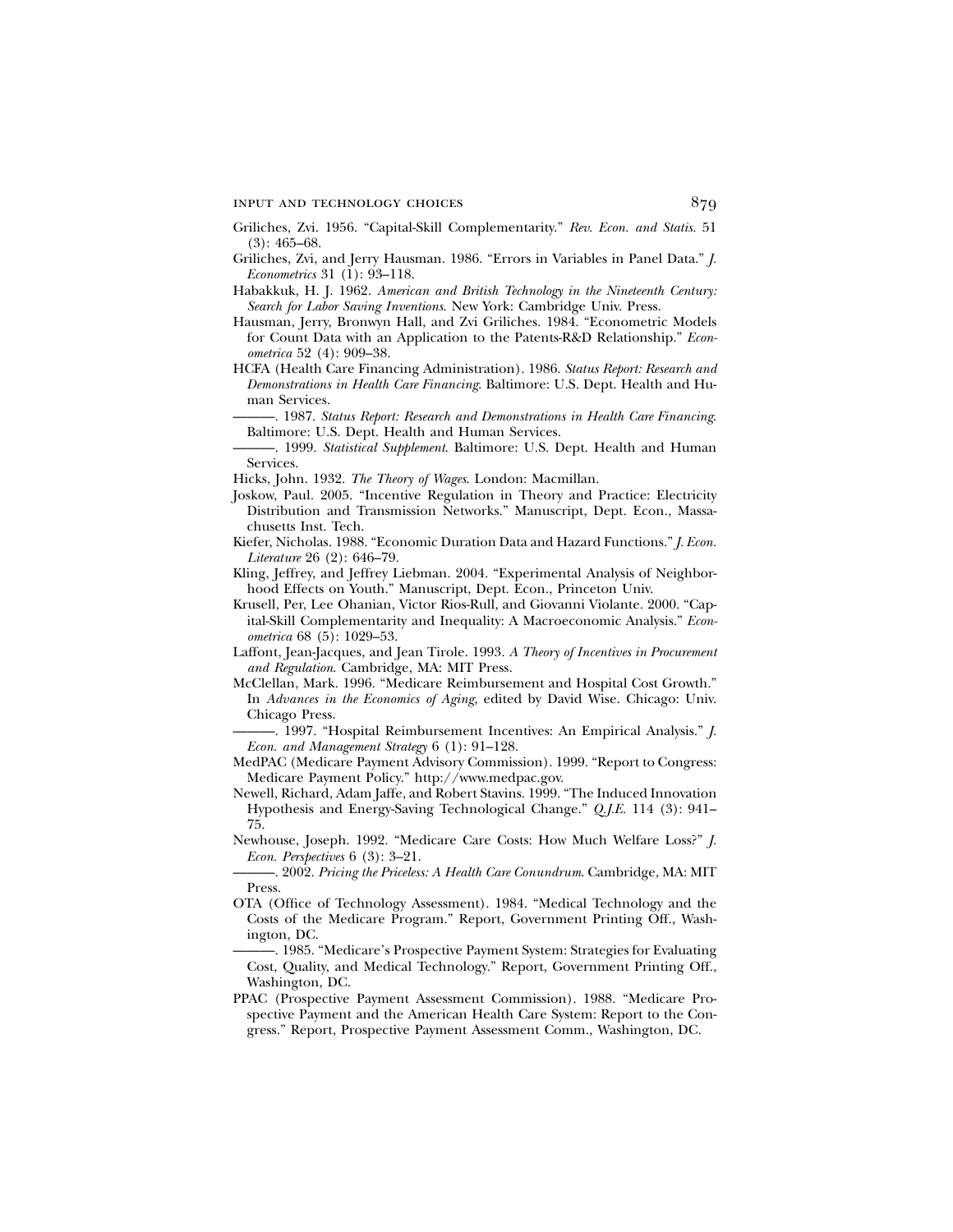-. 1990. "Medicare Prospective Payment and the American Health Care System: Report to the Congress." Report, Prospective Payment Assessment Comm., Washington, DC.

-. 1992. "Medicare Prospective Payment and the American Health Care System: Report to the Congress." Report, Prospective Payment Assessment Comm., Washington, DC.

- Sloan, Frank. 2000. "Not-for-Profit Ownership and Hospital Behavior." In *Handbook of Health Economics*, vol. 1B, edited by Anthony Culyer and Joseph Newhouse. Amsterdam: Elsevier.
- Sloan, Frank, Michael Morrissey, and Joseph Valvona. 1988. "Medicare Prospective Payment and the Use of Medical Technologies in Hospitals." *Medical Care* 26 (9): 837–53.
- Staiger, Douglas, and Gary Gaumer. 1990. "The Impact of Financial Pressure on Quality of Care in Hospitals: Post-admission Mortality under Medicare's Prospective Payment System." Report, Abt Assoc., Cambridge, MA.
- Staiger, Douglas, Joanne Spetz, and Ciaran Phibbs. 1999. "Is There Monopsony in the Labor Market? Evidence from a Natural Experiment." Working Paper no. 7258 (July), NBER, Cambridge, MA.
- Weisbrod. Burton. 1991. "The Health Care Quadrilemma: An Essay on Technological Change, Insurance, Quality of Care, and Cost Containment." *J. Econ. Literature* 29 (2): 523–52.
- Westfall, Peter H., and Stanley S. Young. 1993. *Resampling-Based Multiple Testing: Examples and Methods for P-Value Adjustment.* New York: Wiley.
- Wooldridge, Jeffrey. 2002. *Econometric Analysis of Cross Section and Panel Data*. Cambridge, MA: MIT Press.
- Yin, Wesley. 2005. "Do Market Incentives Generate Innovation or Balkanization? Evidence from the Market for Rare Disease Drugs." Manuscript, Dept. Econ., Univ. Chicago.